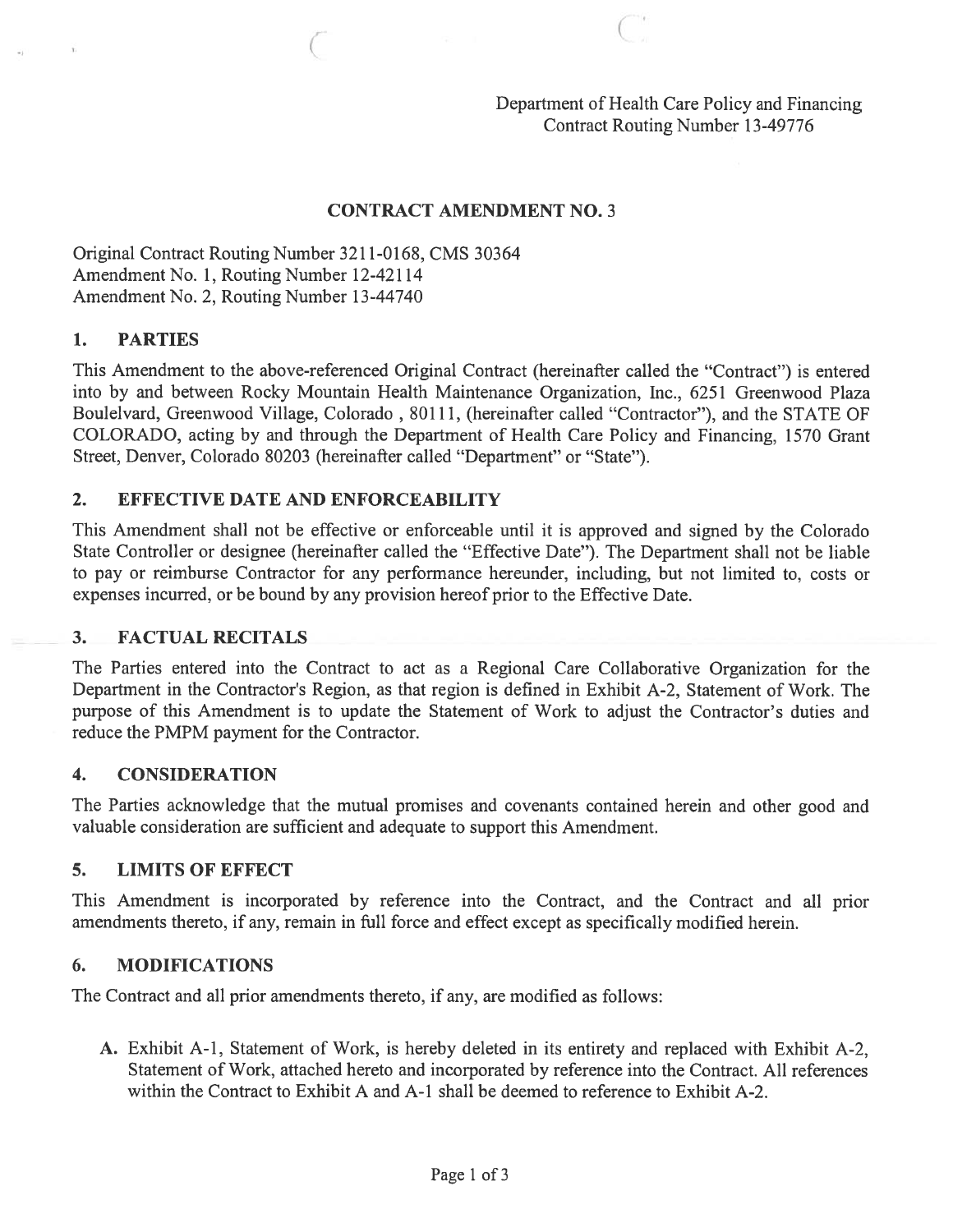## 7. START DATE

This Amendment shall take effect the later of its Effective Date November 1, 2012.

## 8. ORDER OF PRECEDENCE

Except for the Special Provisions and the HIPAA Business Associates Addendum, in the event of any conflict, inconsistency, variance, or contradiction between the provisions of this Amendment and any of the provisions of the Contract, the provisions of this Amendment shall in all respects supersede, govern, and control. The most recent version of the Special Provisions incorporated into the Contract or any amendment shall always control other provisions in the Contract or any amendments.

C

### 9. AVAILABLE FUNDS

Financial obligations of the state payable after the current fiscal year are contingent upon funds for that purpose being appropriated, budgeted, or otherwise made available to the Department by the federal government, state governmen<sup>t</sup> and/or grantor.

# REMAINDER OF THIS PAGE INTENTIONALLY LEFT BLANK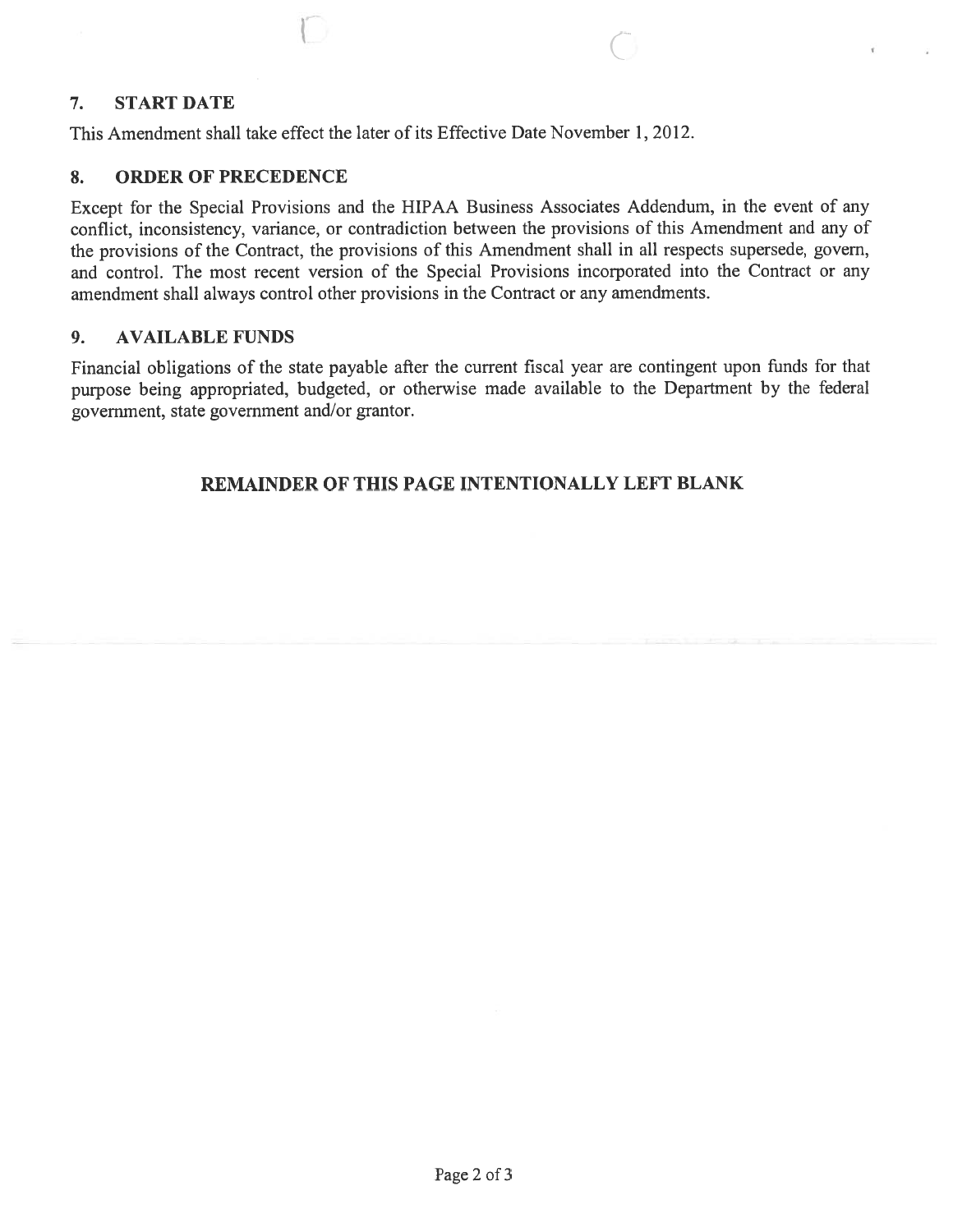### THE PARTIES HERETO HAVE EXECUTED THIS AMENDMENT

 $\overline{\text{C}}$  c

Persons signing for Contractor hereby swear and affirm that they are authorized to act on Contractor's behalf and acknowledge that the State is relying on their representations to that effect.

|       | <b>CONTRACTOR:</b><br>Rocky Mountain Health Maintenance                                     |              | <b>STATE OF COLORADO:</b>                                                                         |
|-------|---------------------------------------------------------------------------------------------|--------------|---------------------------------------------------------------------------------------------------|
|       | Organization, Inc.                                                                          |              | John W. Hickenlooper, Governor                                                                    |
| By:   | Signature of Authorized Officer                                                             | By:          | Susan E. Birch, MBA, BSN, RN<br><b>Executive Director</b><br>Department of Health Care Policy and |
| Date: | OCTODER<br>15,2012                                                                          | Date:        | Financing                                                                                         |
|       | Printed Name of Authorized Officer<br>Printed Title of Authorized Officer<br>AUNICVANNUNT A | By:<br>Date: | <b>LEGAL REVIEW:</b><br>John W. Suthers, Attorney General                                         |
|       |                                                                                             |              |                                                                                                   |

# ALL CONTRACTS REQUIRE APPROVAL BY THE STATE CONTROLLER

CRS §24-30-202 requires the State Controller to approve all State Contracts. This Contract is not valid until signed and dated below by the State Controller or delegate. Contractor is not authorized to begin performance until such time. If Contractor begins performing prior thereto, the State of Colorado is not obligated to pay Contractor for such performance or for any goods and/or services provided hereunder.

| <b>STATE CONTROLLER:</b> |                                                |  |  |  |  |
|--------------------------|------------------------------------------------|--|--|--|--|
|                          | David J. McDermott, CPA                        |  |  |  |  |
| By:                      | anner                                          |  |  |  |  |
|                          | Department of Health Care Policy and Financing |  |  |  |  |
| Date:                    |                                                |  |  |  |  |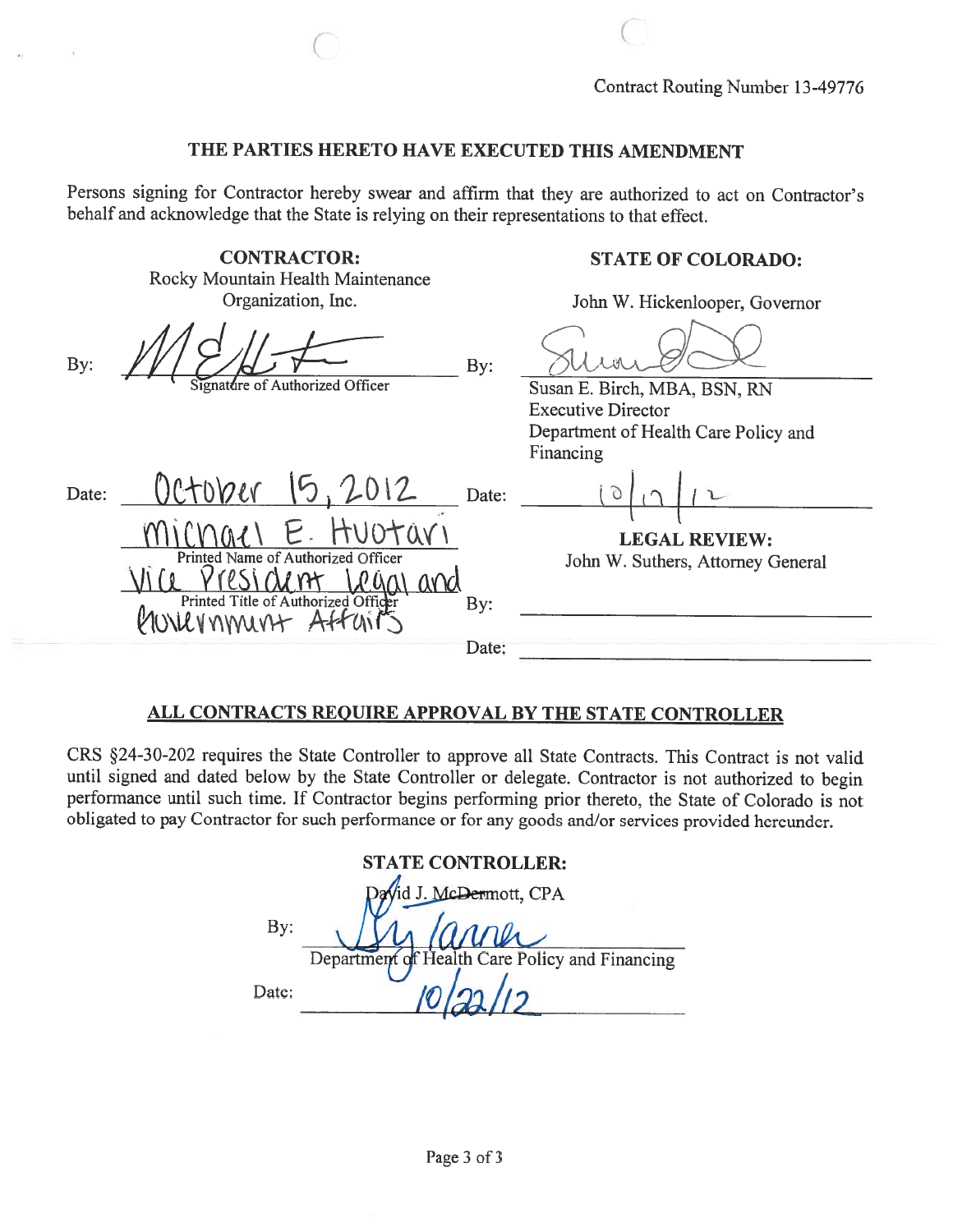Amendment Routing Number 13-49776 Original Contract Routing Number 32 11-0168

# EXHIBIT A-2 STATEMENT OF WORK

 $\overline{\begin{array}{ccc} \text{C} & \text{C} & \text{C} \end{array}}$ 

#### SECTION 1.0 TERMINOLOGY

#### 1.1. ACRONYMS, ABBREVIATIONS AND DEFINITIONS

- 1.1.1. Acronyms and abbreviations are defined at their first occurrence in this Statement of Work. The following list of acronyms, abbreviations and definitions is provided to assist the reader in understanding acronyms, abbreviations and terminology used throughout this document.
- 1.1.1.1. ACC Accountable Care Collaborative.
- 1.1.1.2. ACC Program The Department program designed to affordably optimize Client health, functioning and self-sufficiency with the primary goals to improve Medicaid Client health outcomes and control costs.
- 1.1.1.3. AwDC —Adults without Dependent Children as defined in CRS §25.5-4-402.3.
- 1.1.1.4. BHO Behavioral Health Organization.
- 1.1.1.5. C.C.R. Colorado Code of Regulations.
- 1.1.1.6. CFR Code of Federal Regulations.
- 1.1.1.7. Chief Medical Officer The position within the Contractor's organization responsible for the implementation of all clinical and/or medical programs.
- 1.1.1.8. Client An individual eligible for and enrolled in the Colorado Medicaid Program.
- 1.1.1.9. CME Continuing Medical Education.
- 1.1.1.10. Contract Manager The position within the Contractor's organization that acts as the primary point of contact between the Contractor and the Department.
- 1.1.1.11. Contractor's PCMP Network All of the providers who have contracted with the Contractor to provide primary care medical home services within the Contractor's Region or to provide primary care medical home services to Members enrolled with the Contractor.
- 1.1.1.12. Contractor's Region The region in which the Contractor operates, in the case of this Contract, Region #1.
- 1.1.1.13. Covered Services Medicaid benefits according to the Department' State Plan, as filed with the federal Centers for Medicare and Medicaid Services, which are provided through billing manuals and provider bulletins.
- 1.1.1.14. CRS Colorado Revised Statutes.
- 1.1.1.15. EPSDT Early Periodic Screening, Diagnosis and Treatment.
- 1.1.1.16. Essential Community Provider A provider defined under CRS §25.5-5-403.
- 1.1.1.17. Expansion Phase The period of time from the end of the Initial Phase until termination of the Contract.
- 1.1.1.18. Federally Qualified Health Center—A provider defined under 10 C.C.R. 2505-10 §8.700.1.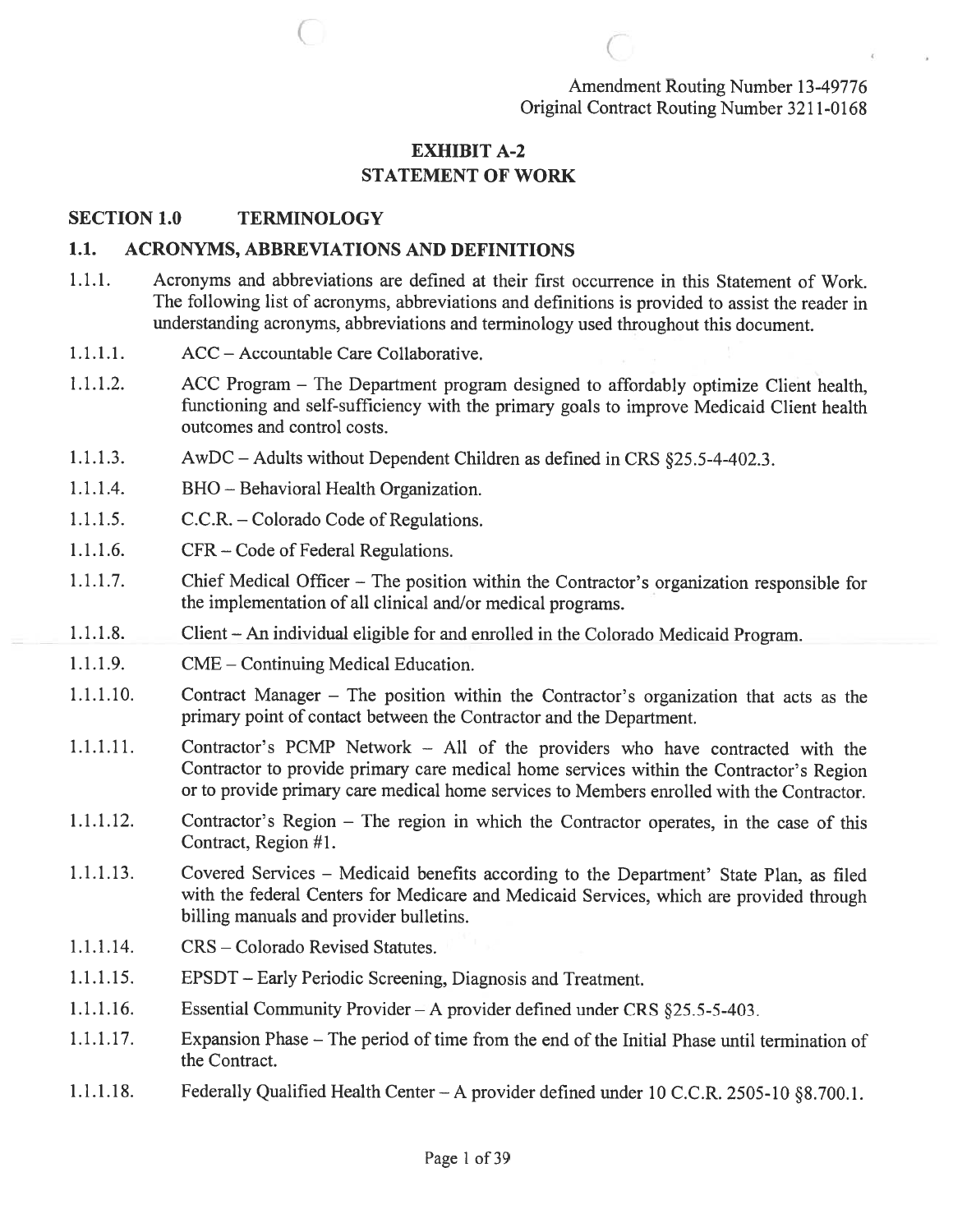1.1.1.19. Financial Manager — The position within the Contractor's organization that is responsible for the implementation and oversight of all of the Contractor's financial operations.

 $\overline{C}$ 

- 1.1.1.20. FQHC Federally Qualified Health Center.
- 1.1.1 .21. Go-Live Date June 1, 2011, or the date, upon which the Department <sup>g</sup>ives approva<sup>l</sup> for the Contractor to begin the Initial Phase, whichever is later.
- 1.1.1.22. Informal Network The non-contractual or contractual relationships with Providers, other than PCMPs, designed to meet Member's needs.
- 1.1.1.23. Initial Phase The period of time from the Go-Live Date until June 30, 2012 or until the Contractor is authorized by the Department to enter the Expansion Phase, whichever is later.
- 1.1.1.24. Key Personnel The individuals fulfilling the positions of Contract Manager, Financial Manager or Chief Medical Officer.
- 1.1.1.25. Marketing Activities Any activity defined in 42 CFR 438.104.
- 1.1.1.26. Medical Home An approac<sup>h</sup> to providing comprehensive primary-care that facilitates partnerships between individual patients, their providers, and, where appropriate, the patient's family, that meets the requirements described in Exhibit B, PCMP Requirements.
- 1.1.1.27. Member Any individual Client who is enrolled with the Contractor or another RCCO.
- 1.1.1.28. MMIS the Colorado Medicaid Management Information System.
- 1.1.1.29. PCCM Primary Care Case Manager.
- 1.1.1 .30. Primary Care Case Manager <sup>A</sup> <sup>p</sup>hysician, <sup>a</sup> <sup>p</sup>hysician group practice, <sup>a</sup> <sup>p</sup>hysician assistant, nurse practitioner, certified nurse-midwife or entity that employs or arranges with providers to furnish primary care case managemen<sup>t</sup> services or as described 42 CFR 438.2.
- 1.1.1.3 1. Primary Care Medical Provider A primary care provider who serves as <sup>a</sup> Medical Home for Members. <sup>A</sup> PCMP may be <sup>a</sup> FQHC, RHC, clinic or other group practice that provides the majority of <sup>a</sup> Member's comprehensive primary, preventive and sick care. A PCMP may also be individual or pods of PCMPs that are physicians, advanced practice nurses or <sup>p</sup>hysician assistants with <sup>a</sup> focus on primary care, genera<sup>l</sup> practice, internal medicine, pediatrics, geriatrics or obstetrics and gynecology.
- 1.1.1.32. PCMP Primary Care Medical Provider.
- 1.1.1.33. PIP Performance Improvement Plan.
- 1.1.1.34. PMPM Per Member Per Month.
- 1.1.1.35. RCCO Regional Care Collaborative Organization.
- 1.1.1.36. Region A geographical area containing specific counties, within the State of Colorado, that is served by <sup>a</sup> RCCO.
- 1.1.1.37. Region #1 The geographical area encompassing Archuleta, Delta, Delores, Eagle, Garfield, Grand, Gunnison, Hinsdale, Jackson, La Plata, Larimer, Mesa, Moffat, Montezuma, Montrose, Ouray, Pitkin, Rio Blanco, Routt, San Juan, San Miguel and Summit Counties.
- 1.1.1.38. Regional Care Collaborative Organization One of seven (7) regional entities contracted with the Department to suppor<sup>t</sup> the ACC Program by improving the health outcomes for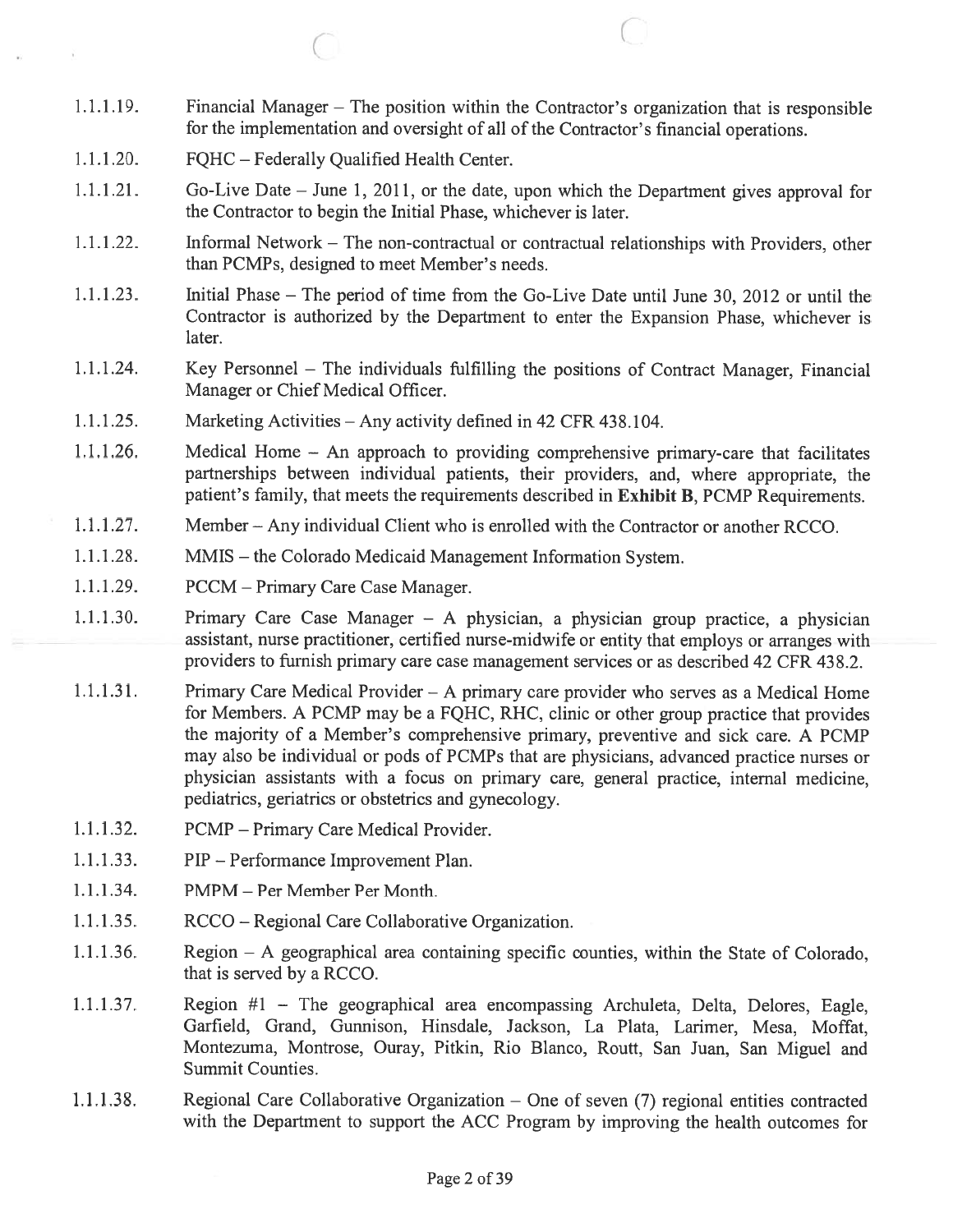Members and controlling the cost of care.

- 1.1.1.39. RHC Rural Health Clinic.
- 1.1.1.40. Rural Health Clinic A provider or practice as defined in 10 C.C.R. 2505-10 § 8.740.

 $\begin{array}{ccc} \circ & \circ & \circ \end{array}$ 

- 1.1.1.41. SDAC Statewide Data Analytics Contractor.
- 1.1.1.42. Start-Up Phase The period of time from the Contract's Effective Date until the Go-Live Date.
- 1.1.1.43. STD Sexually Transmitted Disease

### SECTION 2.0 REGION AND PERSONNEL

### 2.1. REGION

2.1.1. The Contractor shall be the RCCO for Region #1 and shall be <sup>a</sup> Primary Care Case Manager (PCCM), as defined in 42 CFR §43 8.2, for Members are enrolled with the Contractor. Region #1 includes Archuleta, Delta, Delores, Eagle, Garfield, Grand, Gunnison, Hinsdale, Jackson, La Plata, Larimer, Mesa, Moffat, Montezuma, Montrose, Ouray, Pitkin, Rio Blanco, Routt, San Juan, San Miguel and Summit Counties.

### 2.2. PERSONNEL

- 2.2.1. The Contractor shall possess the corporate resources and structure necessary to perform its responsibilities under the Contract and successfully implement and operate the Accountable Care Collaborative (ACC) Program in the Contractor's Region.
- 2.2.2. The Contractor shall provide the following positions, defined as Key Personnel, in relation to the Contract:
- 2.2.2.1. Contract Manager
- 2.2.2.1.1. The Contract Manager shall be the Department's primary point of contact for contract and performance issues and responsibilities.
- 2.2.2.1.2. All communication between the Department and the Contractor shall be facilitated by the Contract Manager.
- 2.2.2.1.3. The Contract Manager shall ensure that all contract obligations are in compliance with all state and federal laws, regulations policies and procedures and with the requirements of the Contract.
- 2.2.2.2. Financial Manager
- 2.2.2.2.1. The Financial Manager shall be responsible for the implementation and oversight of the budget, accounting systems and all other financial operations of the Contractor.
- 2.2.2.2.2. The Financial Manager shall ensure that all financial operations of the Contractor are in compliance with all state and federal laws, regulations policies and procedures and with the requirements of the Contract.
- 2.2.2.3. Chief Medical Officer
- 2.2.2.3.1. The Chief Medical Officer shall be <sup>a</sup> physician licensed by the State of Colorado and certified by the Colorado Board of Medical Examiners.
- 2.2.2.3.2. The Chief Medical Officer shall be responsible for the implementation of all clinical and/or medical programs implemented by the Contractor.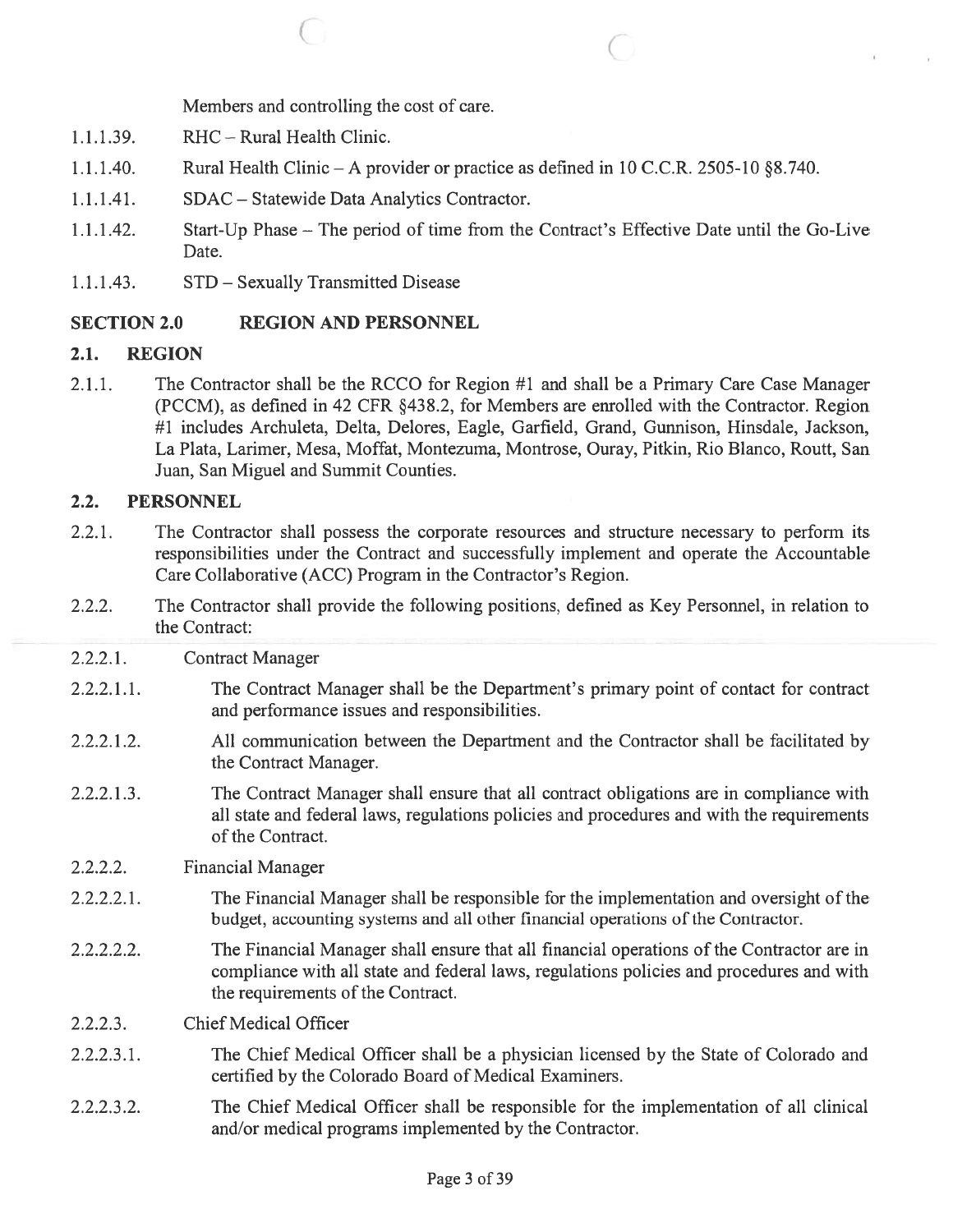2.2.2.3.3. The Chief Medical Officer shall ensure that all clinical and/or medical programs implemented by the Contractor are implemented and operated in compliance with all state and federal laws, regulations policies and procedures and with the requirements of the Contract.

 $\circ$  C

- 2.2.3. Each Key Personnel position shall be filled by separate and distinct individuals. No individual shall be allowed to fulfill multiple Key Personnel positions simultaneously.
- 2.2.4. The Contract Manager shall perform their responsibilities out of an office that is either located within the Contractor's Region or located in the Denver metro area.
- 2.2.5. Other Staff Functions
- 2.2.5.1. The Contractor shall provide staff necessary to ensure that the following functions are performed, in addition to those of the Key Personnel:
- 2.2.5.1.1. Outcomes and Performance Improvement Management, including overseeing Member and administrative outcomes, coordinating quality improvement activities across the Contractor's Region, benchmarking performance against other Regional Care Collaborative Organizations (RCCOs), ensuring alignment with federal and state guidelines, and setting internal performance goals and objectives.
- 2.2.5.1.2. Medical Management and Care Coordination Activities, including overseeing medical managemen<sup>t</sup> and care coordination activities to assist providers and Members in rendering and accessing necessary and appropriate services and resources.
- 2.2.5.1.3. Communications Management, including organizing, developing, modifying and disseminating information, by way of written material and forums, to providers and Members.
- 2.2.5.1.4. Provider Relations and Network Management, including establishing agreements with Primary Care Medical Providers (PCMPs), establishing all other formal and informal relationships with providers, provider education, data-sharing, and addressing providers' questions and concerns.
- 2.2.6. The Contractor shall provide <sup>a</sup> staff person to be <sup>a</sup> member of <sup>a</sup> Department sponsored workgroup on AwDC issues.
- 2.2.7. The Contractor shall maintain an office in the Contractor's Region and shall make Key Personnel, and other personne<sup>l</sup> requested by the Department, available for meetings in locations within the State of Colorado, at the Department's request.
- 2.2.8. The Contractor shall provide the Department with an organizational chart listing all positions within the Contractor's organization that are responsible for the performance of any activity related to the Contract, their hierarchy and reporting structure and the names of the individuals fulfilling each position, within thirty (30) days of the Contract's Effective Date. The organizational chart shall contain accurate and up-to-date telephone numbers and email addresses for each individual listed.
- 2.2.8.1. DELIVERABLE: Organizational Chart.
- 2.2.8.2. DUE: Thirty (30) days from the Contract's Effective Date.
- 2.2.9. Contractor shall provide the Department with the opportunity to approve new Key Personnel working on the Contract. Any new Key Personnel shall have, at <sup>a</sup> minimum, the same qualifications as the individual previously fulfilling that position. The Contractor shall deliver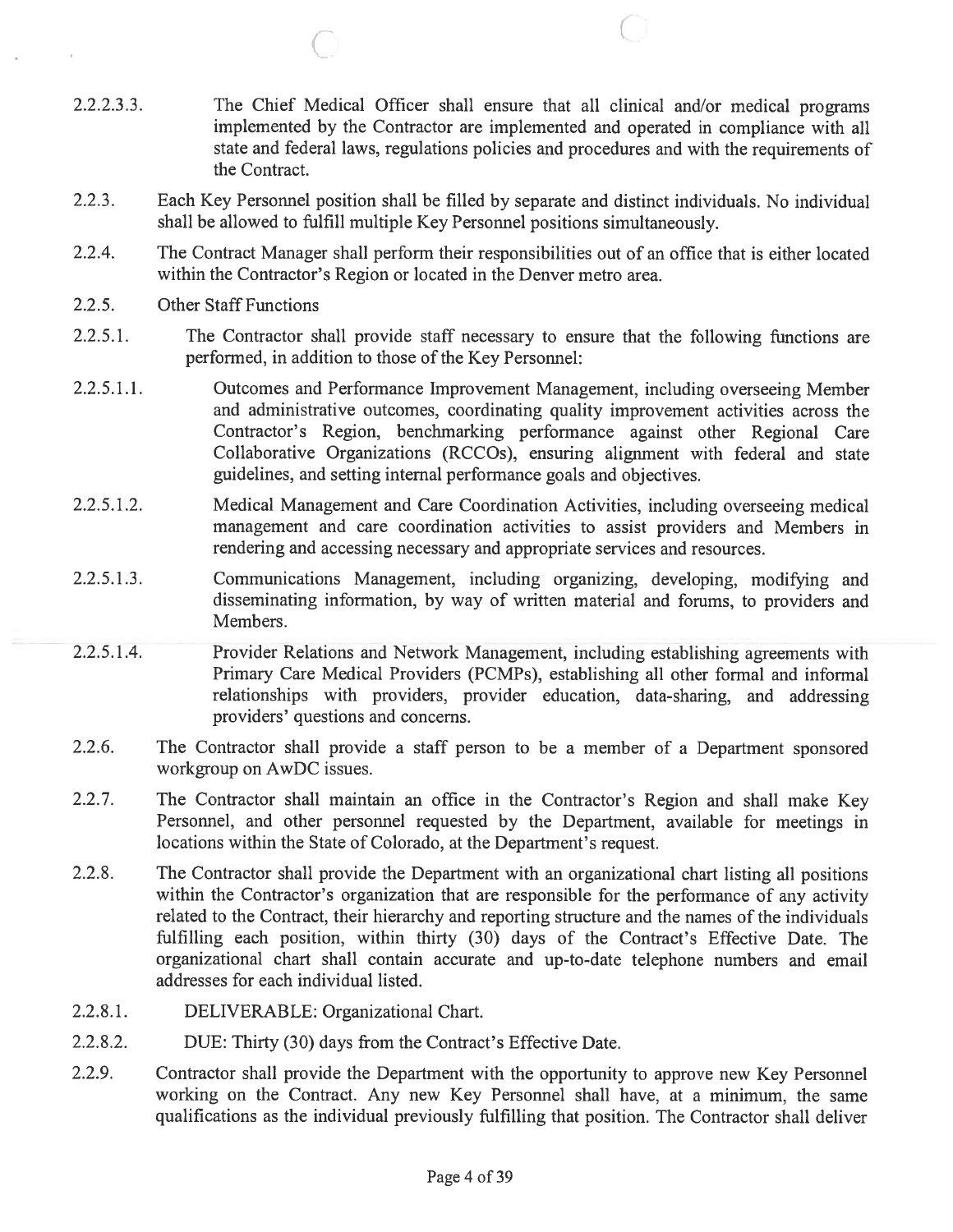an updated Organizational Chart within five (5) days of any change in Key Personnel or reques<sup>t</sup> from the Department for an updated Organizational Chart. The Contractor shall deliver to the Department an interim plan for fulfilling any vacant position's responsibilities and the plan for filling the vacancy.

- 2.2.9.1. DELIVERABLE: Updated Organizational Chart.
- 2.2.9.2. DUE: Five (5) days from any change in Key Personnel of from the Department's reques<sup>t</sup> for an updated Organizational Chart.

 $\begin{array}{ccc} \circ & \circ & \circ \end{array}$ 

- 2.2.10. The Contractor shall appoint any new Key Personnel only after <sup>a</sup> candidate has been approved by the Department to fill <sup>a</sup> vacancy.
- 2.2.11. The Department may request the removal from work on the Contract of employees or agents of the Contractor whom the Department justifies as being incompetent, careless, insubordinate, unsuitable or otherwise unacceptable, or who's continued employment on the Contract the Department deems to be contrary to the public interest or not in the best interest of the Department. For any requested removal of Key Personnel, the Department shall provide written notice to Contractor identifying each element of dissatisfaction with each Key Personnel, and Contractor shall have ten (10) business days from receipt of such written notice to provide the Department with <sup>a</sup> written action plan to remedy each stated point of dissatisfaction. Contractor's written action plan may or may not include the removal of Key Personnel from work on the Contract.

### SECTION 3.0 MEMBERSHIP, ENROLLMENT AND CLIENT CONTACT

### 3.1. MEMBERSHIP AND ENROLLMENT

- 3.1.1. Enrollment and PCMP Selection
- 3.1.1.1. The Department will enroll Clients with the Contractor based on the Department's enrollment and reenrollment procedures. The Contractor shall accep<sup>t</sup> all Clients, that the Department enrolls, that are eligible for enrollment. The Contractor shall accep<sup>t</sup> individuals eligible for enrollment in the ACC Program in the order in which they are passively enrolled or apply without restriction. The Department may enroll any Client who is included in any of the eligibility categories shown in Exhibit D, Eligible Member Categories.
- 3.1.1.2. Members who are eligible through AwDC are mandatorily enrolled in the ACC Program.
- 3.1.1.3. Each Member shall have the option to select <sup>a</sup> PCMP to provide comprehensive primarycare to the Member and <sup>a</sup> majority of all of the Member's medical care. If <sup>a</sup> Member has not selected <sup>a</sup> PCMP prior to the Member's enrollment, the Contractor shall attempt to contact the Member and assist the Member in selecting <sup>a</sup> PCMP. The Contractor shall attempt to contact the Member <sup>a</sup> minimum of one (1) time through telephone and one (1) time through any method of mailing, as defined in 10 C.C.R. 2505-10 §8.050. If the phone number or address are incorrect, the Contractor shall, on at least <sup>a</sup> quarterly basis, identify and implement methods to continue to attempt to reach those clients. The Contractor shall develop specific strategies for reaching AwDC members. Once the Contractor has contacted the Member, it shall provide the Member with contact information for available PCMPs who are enrolling new Members in the Member's Region and assist the Member in selecting <sup>a</sup> PCMP. The Contractor may act as <sup>a</sup> liaison between the Member and any PCMP the Member wishes to select. The Contractor shall document all attempts at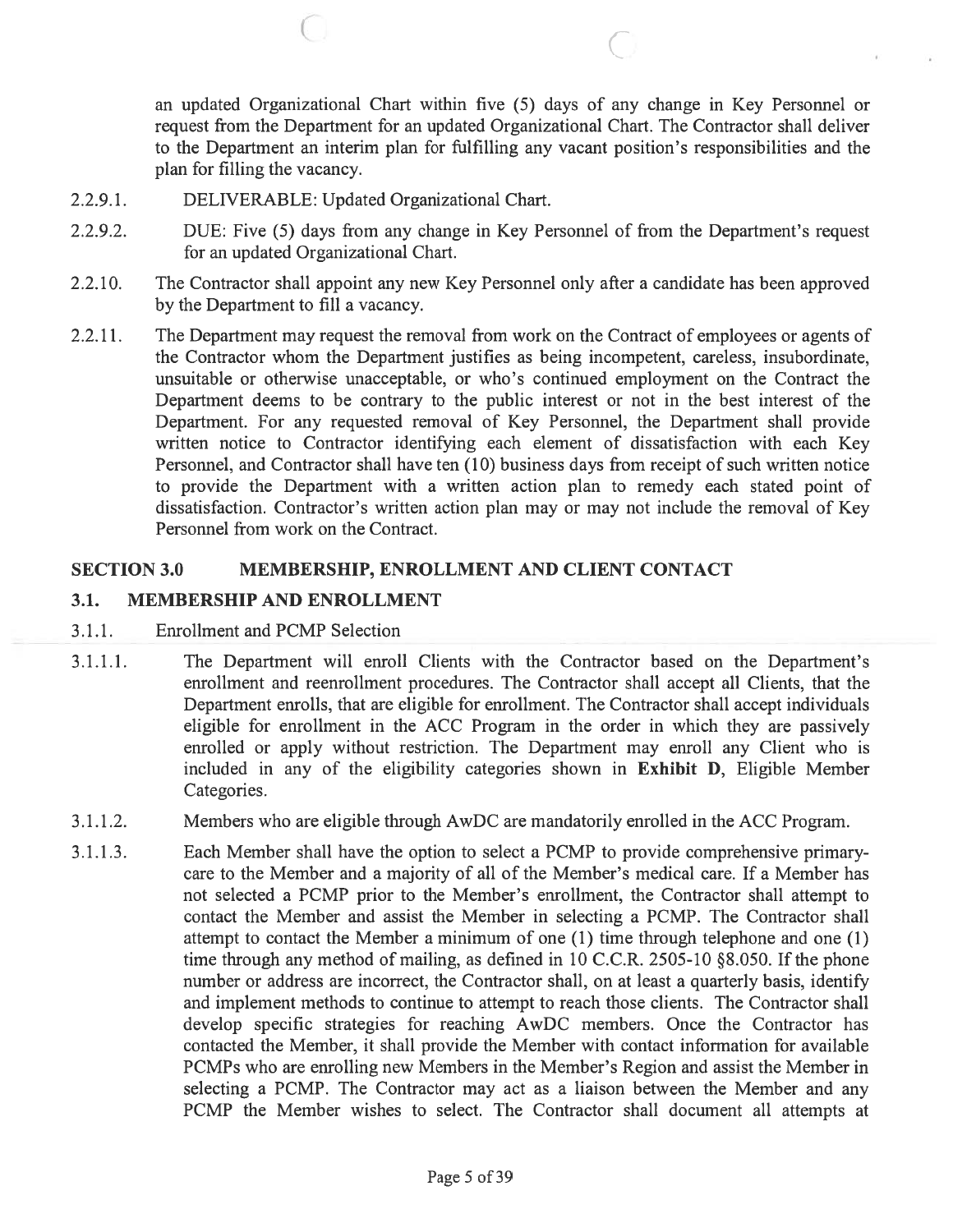contacting Members who have not selected <sup>a</sup> PCMP and the results of each attempt. The Contractor shall maintain <sup>a</sup> record of all attempts made to contact <sup>a</sup> Member.

I

- 3.1.1.3.1. The Department shall provide the Contractor with <sup>a</sup> Member eligibility repor<sup>t</sup> and <sup>a</sup> Member eligibility change report, on <sup>a</sup> monthly basis. The Member eligibility repor<sup>t</sup> shall contain the PCMP selected by each Member in the Contractor's Region and the applicable demographics for each Member. The Member change repor<sup>t</sup> shall show any additions, deletions or changes to the existing PCMP selection records.
- 3.1.1.3.2. The Contractor shall provide the results of the attempts to contact Members who have not selected <sup>a</sup> PCMP during the calendar quarter in the Stakeholder Report. The repor<sup>t</sup> shall also contain <sup>a</sup> plan for the following calendar quarter regarding Member contact and how the Contractor will resolve any deficiencies identified during the prior quarter.
- 3.1.1.4. Members have the option to select PCMP or receive care within <sup>a</sup> Region other than the one in which they reside. In the event that <sup>a</sup> Member within Contractor's Region selects <sup>a</sup> PCMP or selects to receive care within another RCCO's Region, the Contractor shall coordinate with the other RCCO to ensure that the Member's quality, quantity and timeliness of care are not affected by the Member's choice.
- 3.1.1.4.1. The Department and Contractor shall work together to implement <sup>a</sup> repor<sup>t</sup> that will alert the Contractor when <sup>a</sup> Member in the Contractor's Region selects <sup>a</sup> PCMP in another Region so that the Contractor may coordinate with that other Region's RCCO.
- 3.1.1.5. The Contractor shall coordinate with any other RCCO, in the event that <sup>a</sup> Member residing within the other RCCO's Region selects <sup>a</sup> PCMP or selects to receive care within the Contractor's Region, to ensure that the Member's quality, quantity and timeliness of care are not affected by the Member's choice.
- 3.1.1.6. The Contractor shall oniy accep<sup>t</sup> Members who reside within their Region and who reside sufficiently near the office of <sup>a</sup> PCMP in the Contractor's network for the Member to reach that PCMP within <sup>a</sup> reasonable time and using available and affordable modes of transportation.
- 3.1.1.7. The Contractor shall not discriminate against individuals eligible to enroll in the ACC Program on the basis of race, color or national origin, and shall not use any policy or practice that has the effect of discriminating on the basis ofrace, color or national origin.
- 3.1.1.8. The Department will provide the Contractor with the following reports, from of the Colorado MMIS Medicaid Management Information System (MMIS), for the Contractor to verify Member eligibility and enrollment:
- 3.1.1.8.1. Daily Disenrollment.
- 3.1.1.8.2. Monthly Enrollment Change.
- 3.1.1.8.3. Monthly Report of All Enrollees.
- 3.1.1.8.4. Daily New Enrollees.
- 3.1.1.8.5. Monthly Disenrollments.
- 3.1.1.8.6. Monthly New Enrollees.
- 3.1.1.8.7. X12 transaction reports, including:
- 3.1.1.8.7.1. Client Capitations.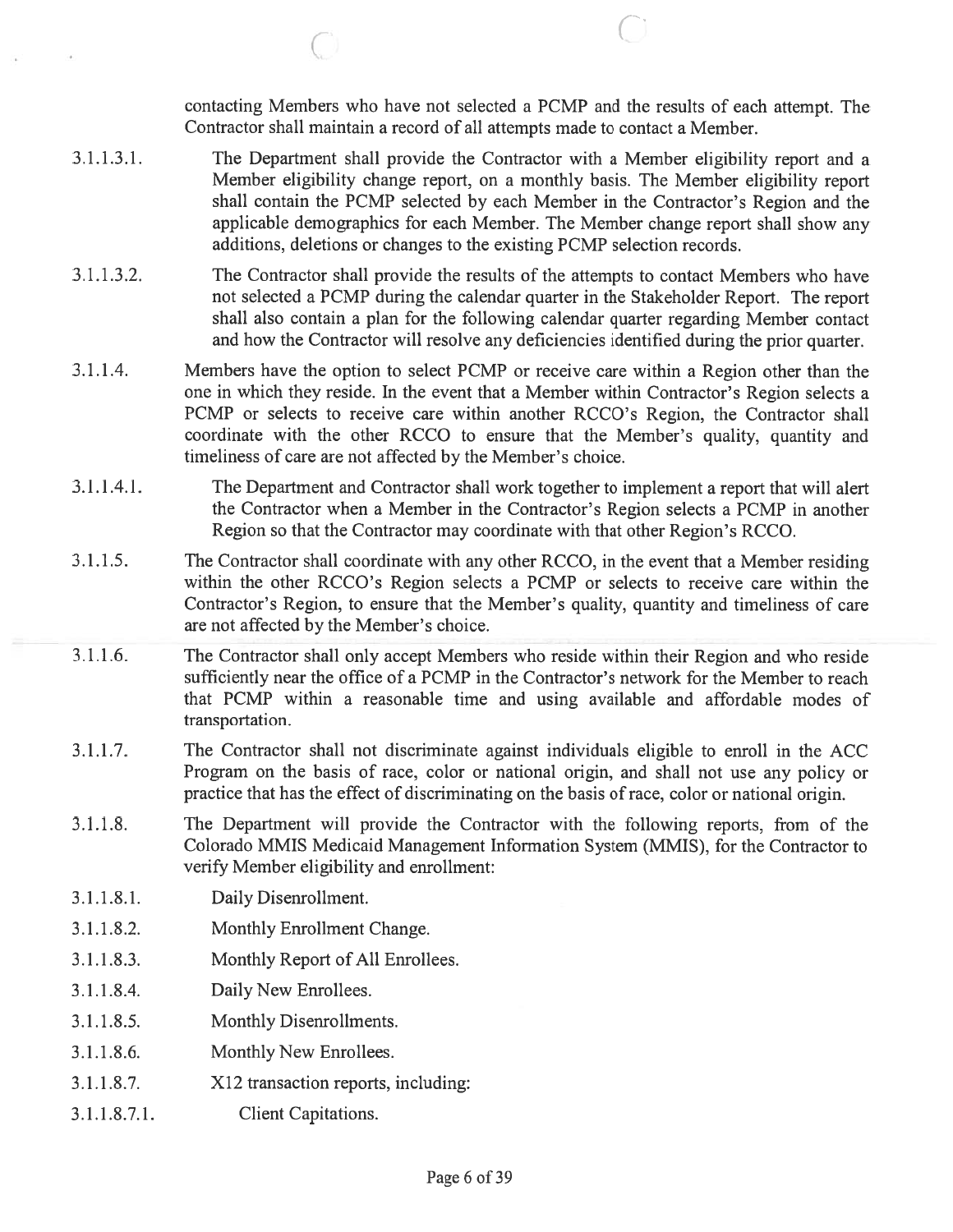- 3.1.1.8.7.2. Benefit Enrollment and Maintenance.
- 3.1.1.8.7.3. Eligibility Response.
- 3.1.1.8.7.4. Acknowledgment of <sup>a</sup> sent transaction.
- 3.1.1.8.8. Managed Care Transaction Report.
- 3.1.1.8.9. Monthly ACC Roster Report.
- 3.1.2. Disenrollment
- 3.1.2.1. Contractor may only reques<sup>t</sup> disenrollment of <sup>a</sup> Member from the ACC Program for cause. The Department shall review the Contractor's requests for disenrollment and may gran<sup>t</sup> or reject the Contractor's request at its discretion. A disenrollment for cause may only occur under the following circumstances:

 $\begin{array}{ccc} \circ & \circ & \circ \end{array}$ 

- 3.1.2.1.1. The Member moves out of the Contractor's Region.
- 3.1.2.1.2. The Contractor's plan does not, because of moral or religious reasons, cover the service the Member seeks.
- 3.1.2.1.3. The Member needs related services to be performed at the same time, not all related services are available within the network and the Member's PCMP or another provider determines that receiving the services separately would subject the Member to unnecessary risk.
- 3.1.2.1.4. Other reasons, including but not limited to, poor quality of care, lack of access to services covered under the Contract or lack of access to providers experienced in dealing with the Member's health care needs.
- 3.1.2.1.5. Abuse or intentional misconduct consisting of any of the following:
- 3.1.2.1.5.1. Behavior of the Member that is disruptive or abusive to the extent that the Contractor's ability to furnish services to either the Member or other Members is impaired.
- 3.1.2.1.5.2. <sup>A</sup> documented, ongoing pattern of failure on the par<sup>t</sup> of the Member to keep scheduled appointments or meet any other Member responsibilities.
- 3.1.2.1.5.3. Behavior of the Member that poses <sup>a</sup> <sup>p</sup>hysical threat to the provider, to other provider, Contractor or PCMP staff or to other Members.
- 3.1.2.1.5.4. The Contractor shall provide one oral warning, to any Member exhibiting abusive behavior or intentional misconduct, stating that continuation of the behavior or misconduct will result in <sup>a</sup> reques<sup>t</sup> for disenrollment. If the Member continues the behavior or misconduct after the oral warning, the Contractor shall send <sup>a</sup> written warning that the continuation of the behavior or misconduct will result in disenrollment from the Contractor's <sup>p</sup>lan. The Contractor shall send <sup>a</sup> copy of the written warning and <sup>a</sup> written repor<sup>t</sup> of its investigation into the behavior, to the Department, no less than thirty (30) days prior to the disenrollment. If the Member's behavior or misconduct poses an imminent threat to the provider, to other provider, Contractor or PCMP staff or to other Members, the Contractor may reques<sup>t</sup> an expedited disenroilment after it has provided the Member exhibiting the behavior or misconduct an oral warning.
- 3.1.2.1.5.4.1. DELIVERABLE: Written warning and written repor<sup>t</sup> of abusive behavior or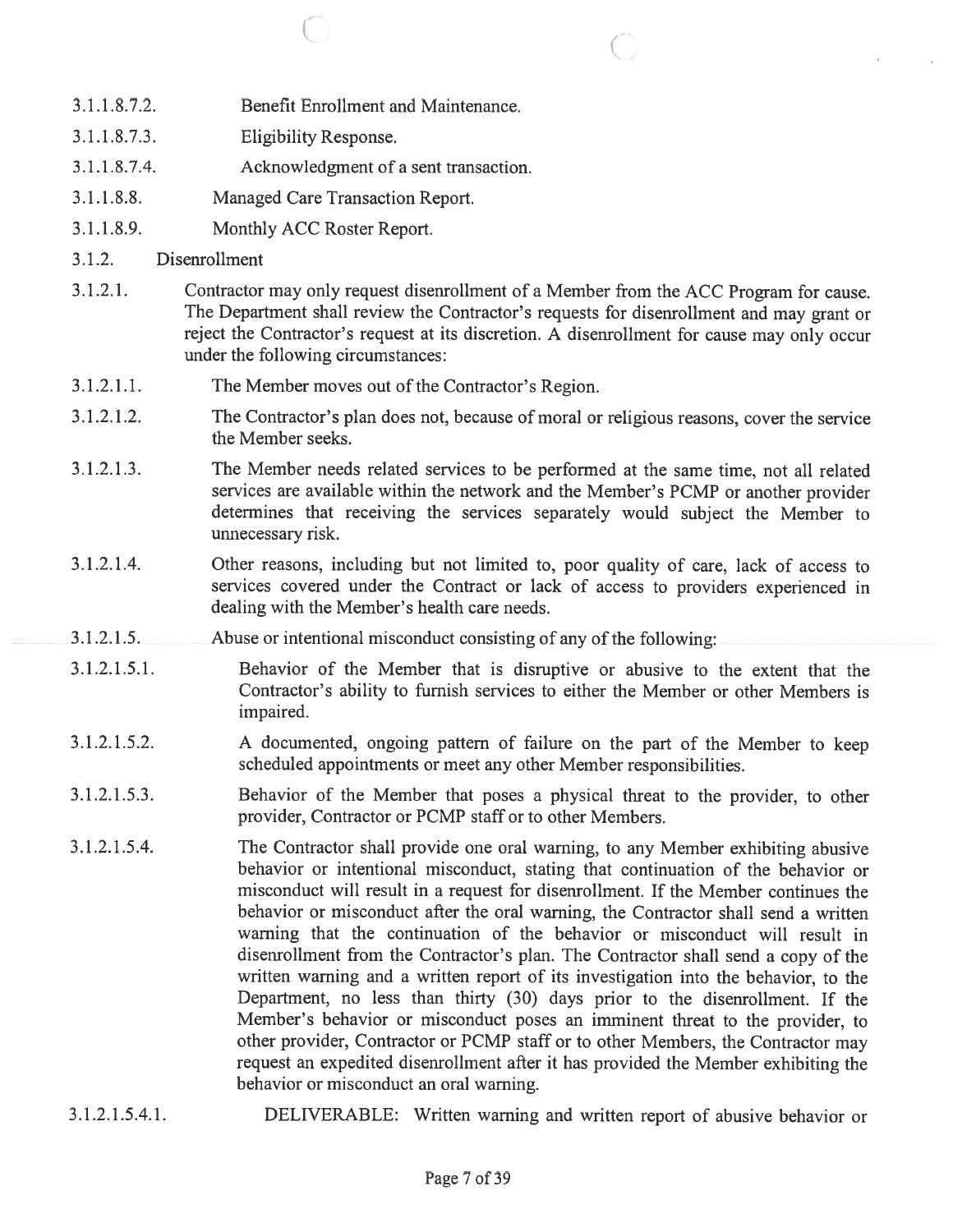intentional misconduct.

(

DUE: No less than thirty (30) days prior to disenroliment unless the Department approves expedited disenrollment. 3.1.2.1.5.4.2.

(

- The Member commits fraud or knowingly furnishes incorrect or incomplete information on applications, questionnaires, fonns or statements submitted to the Contractor as par<sup>t</sup> of the Member's enrollment in the Contractor's <sup>p</sup>lan. 3.1.2.1.6.
- Any other reason determined to be acceptable by the Department. 3.1.2.1.7.
- Disenrollment for cause shall not include disenrollment because of: 3.1.2.2.
- Adverse changes in the Member's health status. 3.1.2.2.1.
- Change in the Member's utilization of medical services. 3.1.2.2.2.
- The Member's diminished mental capacity. 3.1.2.2.3.
- Any behavior of the Member resulting from the Member's special needs, as determined by the Department, unless those behaviors seriously impair the Contractor's ability to furnish services to that Member or other Members. 3.1.2.2.4.
- Receipt of Medicare coverage at any time following the end of the Initial Phase. 3.1.2.2.5.
- The Department may select to disenroll any Member at the Department's sole discretion. If the Department selects to disenroll <sup>a</sup> Member, the Department may reenroll that same Member with the Contractor at any time or with any other RCCO if the Member now resides within that other RCCO's Region. 3.1.2.3.
- The Department may disenroll any Member, who requests disenroliment, in its sole discretion. 3.1.2.4.
- The Department may disenroll <sup>a</sup> Member from the ACC Program upon that Member's request. <sup>A</sup> Member may reques<sup>t</sup> disenrollment, and the Department may gran<sup>t</sup> the Member's request: 3.1.2.5.
- For cause, at any time. A disenrollment for cause may occur under the following circumstances: 3.1.2.5.1.
- The Member moves out of the Contractor's service area. 3.1.2.5.1.1.
- The Contractor does not, because of moral or religious objections, cover the service the Member needs. 3.1.2.5.1.2.
- The Member needs related services (for example, <sup>a</sup> caesarean section and <sup>a</sup> tubal ligation) to be performed at the same time, not all related services are available within the network and the Member's PCMP or another <sup>p</sup>hysician determines that receiving the services separately would subject the Member to unnecessary risk. 3.1.2.5.1.3.
- Administrative error on the par<sup>t</sup> of the Department or its designee or the Contractor including, but not limited to, system error. 3.1.2.5.1.4.
- Poor quality of care, as documented by the Department. 3.1.2.5.1.5.
- Lack of access to covered services, as documented by the Department. 3.1.2.5.1.6.
- Lack of access to Providers experienced in dealing with the Member's health care needs. 3.1.2.5.1.7.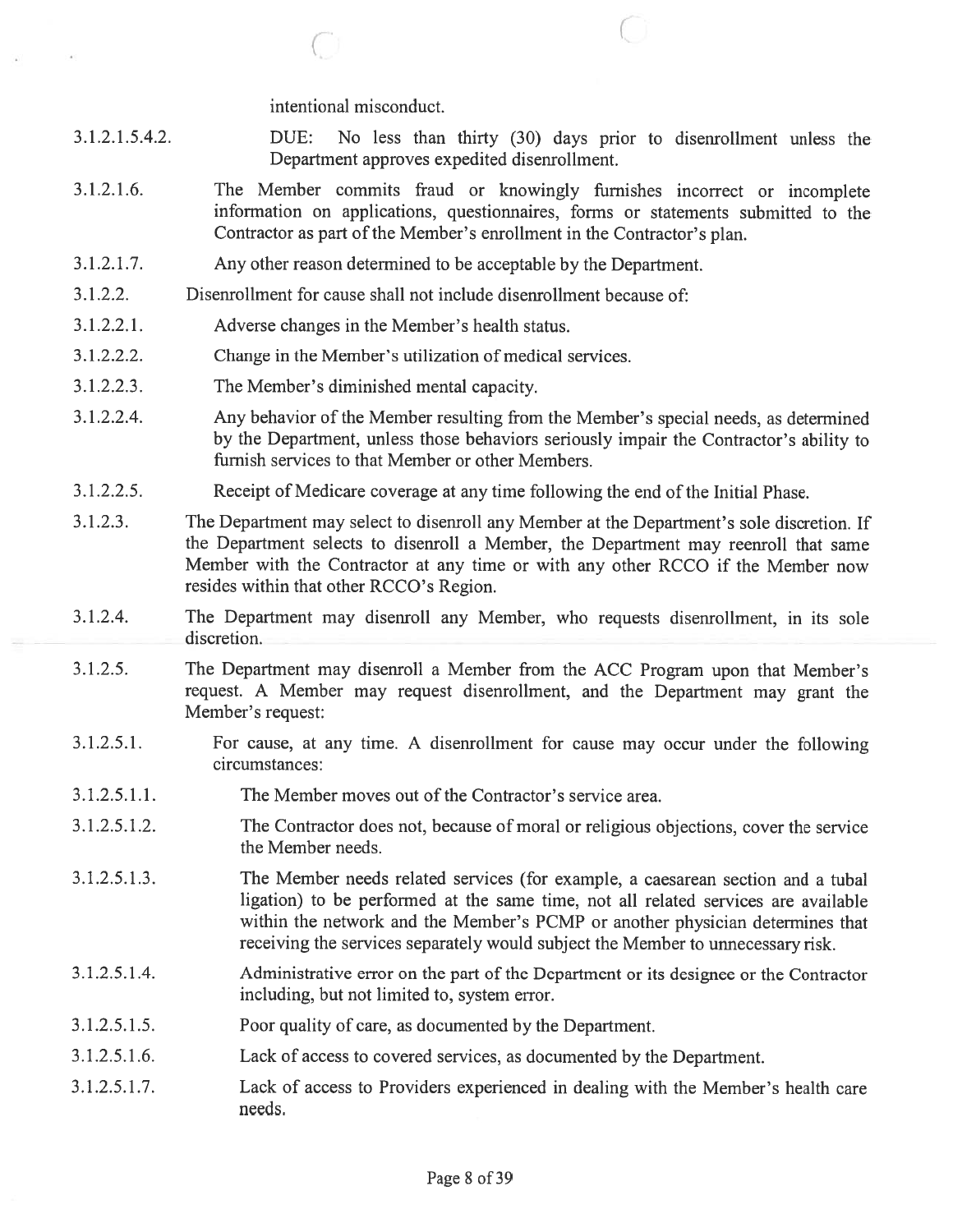- 3.1.2.5.2. Without cause, at any time during the ninety (90) days following the date of the Member's initial enrollment with the Contractor.
- 3.1.2.5.2.1. A Member may reques<sup>t</sup> disenrollment, without cause, at least once every twelve (12) months after the first ninety (90) day period.
- 3.1.2.5.2.2. A Member may reques<sup>t</sup> disenrollrnent, without cause, upon automatic reenroliment under 42 CFR 438.56 $(g)$ , if the temporary loss of Medicaid eligibility has caused the recipient to miss the annual disenrollment opportunity.
- 3.1.2.6. The Department may reenroll with the Contractor any Member who was disenrolled solely because the Member lost eligibility for Medicaid benefits and the loss was for <sup>a</sup> period of sixty (60) days or less.
- 3.1.2.7. In the event that the Department grants <sup>a</sup> reques<sup>t</sup> for disenrollment, either from the Contractor or from <sup>a</sup> Member, the effective date of that disenrollment shall be no later than the first day of the second month following the month in which the Member or Contractor files the request. If the Department fails to either approve or deny the reques<sup>t</sup> in this timefrarne, the reques<sup>t</sup> shall be considered approved.
- 3.1.2.8. The Contractor shall have written policies that comply with the requirements of Exhibit C, Member Rights and Protections.

## 3.2. CLIENT CONTACT RESPONSIBILITIES

C

- 3.2.1. All materials that the Contractor creates for distribution to any Client or Member shall be culturally and linguistically appropriate to the recipient.
- 3.2.1.1. All materials shall be written in English and Spanish, or any other prevalent language, as directed by the Department or as required by 42 CFR 438. The Contractor shall notify all Members and potential Members of the availability of alternate formats for the information, as required by 42 CFR 438.10, and how to access such information.
- 3.2.1.2. All materials shall be written in easy to understand language and shall comply with all applicable requirements of 42 CFR 438.10.
- 3.2.1.3. The Contractor shall submit all materials to the Department at least ten (10) Business Days prior to the Contractor printing or disseminating such materials to any Member or Client, unless the Department approves <sup>a</sup> shorter submission deadline. The Department may review any materials and reserves the right to require changes or redrafting of the document as the Department determines necessary to ensure that the language is easy to understand. The Contractor shall make any required changes to the materials. Once <sup>a</sup> change is made to the materials, the Contractor shall not use any prior versions of the materials in any distribution to any Client or Member, unless the Department gives express written consent. This submission requirement shall not apply to items that are directed toward and addressed to individual Members.
- 3.2.1.3.1. DELIVERABLE: Updated client materials including changes required by the Department.
- 3.2.1.3.2. DUE: Thirty (30) days from the reques<sup>t</sup> by the Department to make <sup>a</sup> change.
- 3.2.2. The Contractor shall maintain, staff, and publish the number for at least one (1) toll free telephone line that Members may call regarding customer service or care coordination issues.
- 3.2.2.1. The Contractor shall provide both English- and Spanish-speaking representatives to assist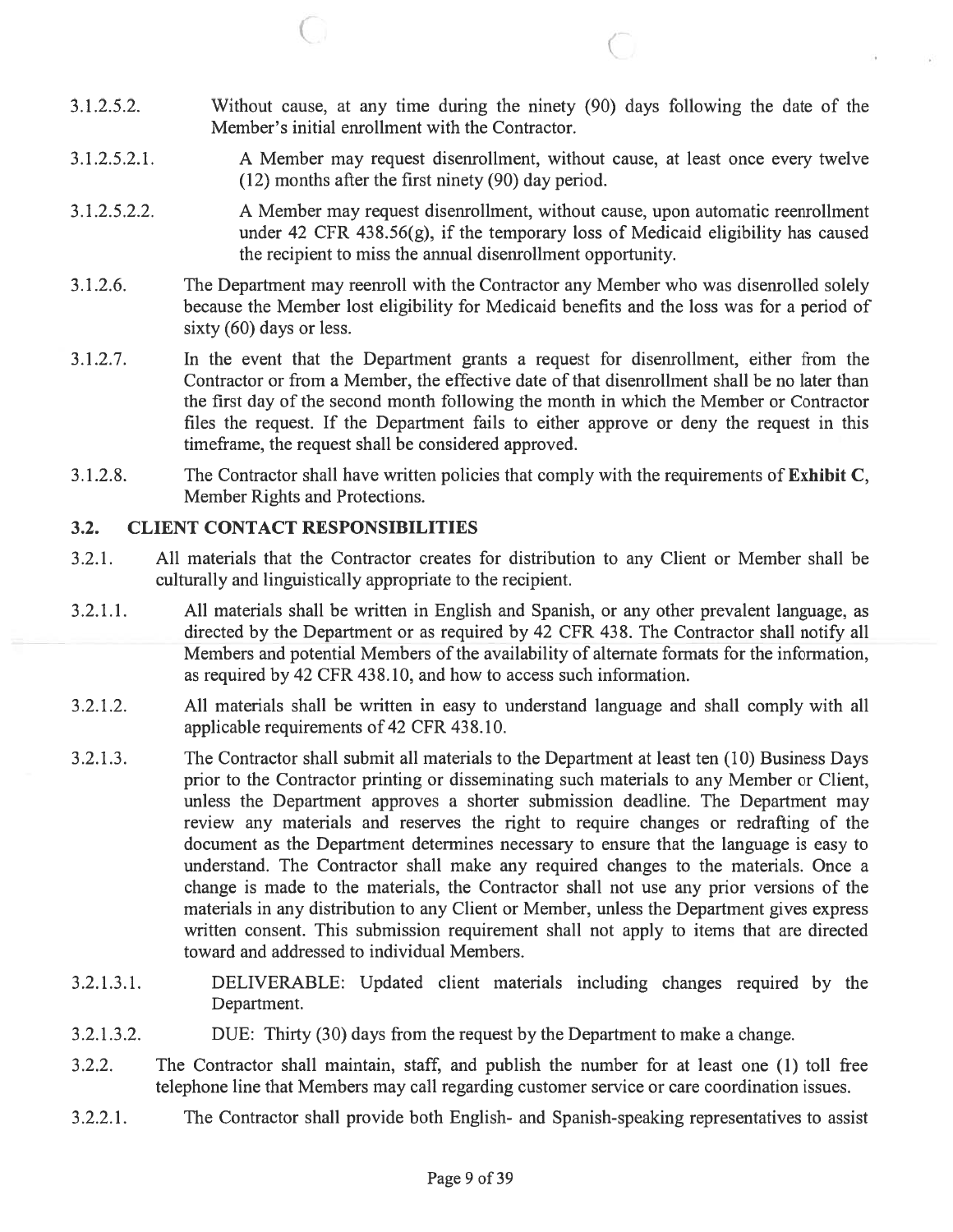English- and Spanish-speaking Members and Clients, both through telephone conversations and in-person.

- 3.2.2.2. The Contractor shall assist any RCCO member who contacts the Contractor, including RCCO members not in the Contractor's region who need assistance with contacting his/her PCMP and/or RCCO. The Department will provide data to the RCCO on all ACC members for this purpose. If the member does not have <sup>a</sup> PCMP, the Contractor shall assist the client in identifying <sup>a</sup> PCMP and making that selection with the enrollment broker.
- 3.2.3. The Contractor shall create the following materials during the Start-Up Phase:
- 3.2.3.1. A section of the Department's ACC Program Member Handbook, that describes the Contractor's roles, responsibilities and functions that suppor<sup>t</sup> the ACC Program, how to access the Contractor's care coordination services and relevant telephone numbers and website addresses. The information in this section shall be specific to the Contractor's Region.
- 3.2.3.1.1. DELIVERABLES: ACC Program Member Handbook section specific to the Contractor's Region.
- 3.2.3.1.2. DUE: Thirty (30) days from the Contract's Effective Date.

(-

- 3.2.3.2. A Directory of
- 3.2.3.2.1. DELIVERABLES: PCMP Directory.
- 3.2.3.2.2. DUE: by the Go-Live Date and monthly by the first day of the month, unless extension is allowed by the Department.
- 3.2.4. Marketing
- 3.2.4.1. The Contractor shall not engage in any Marketing Activities, as defined in 42 CFR 438.104, during the Start-Up Phase or the Initial Phase.
- 3.2.4.2. During the Expansion Phase, the Contractor may engage in Marketing Activities at its discretion. The Contractor shall not distribute any marketing materials without the Department's approval.
- 3.2.4.2.1. The Contractor shall submit all materials relating to Marketing Activities to the Department's designee, and allow the Department's Night State Medical Assistance and Services Advisory Council and the Department to review any materials the Contractor proposes to use in relation to its Marketing Activities before distributing any such materials. Based on this review, the Department may require changes to any materials before the Contractor may distribute those materials, or may disallow the use of any specific materials in its sole discretion.
- 3.2.4.2.2. The Contractor shall specify methods of assuring the Department that Marketing, including plans and materials, is accurate and does not mislead, confuse, or defraud the Members or the Department.
- 3.2.4.2.3. The Contractor shall distribute the materials to the entire service area.
- 3.2.4.2.4. The Contractor shall not seek to influence enrollment in conjunction with the sale or offering of any private insurance.
- 3.2.4.2.5. The Contractor and any Subcontractors shall not, directly or indirectly, engage in door to-door, telephone, or other cold call marketing activities.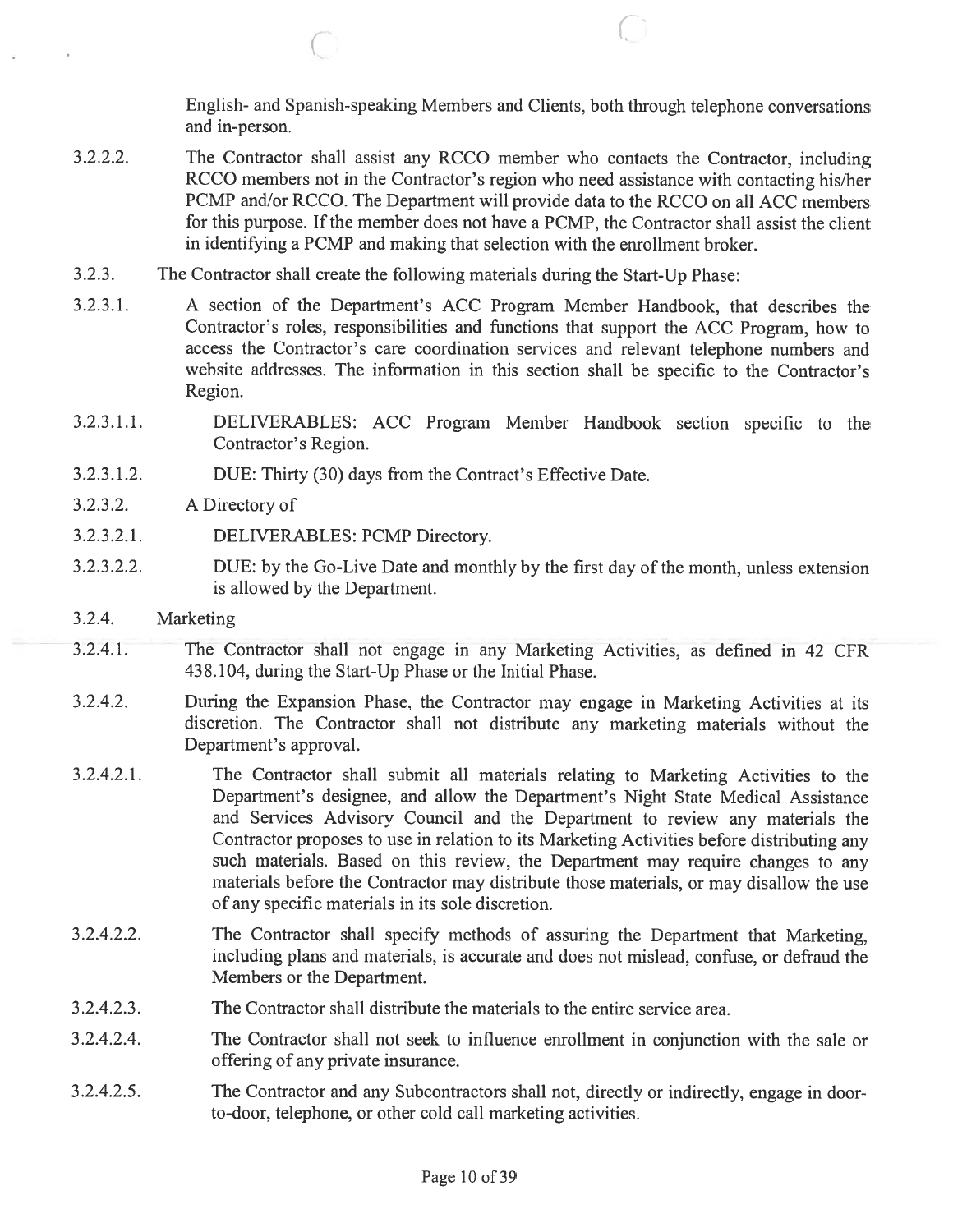3.2.4.2.6. Marketing materials shall not contain any assertion or statement, whether written or oral, that the potential Member must enroll with the Contractor to obtain benefits or not to lose benefits.

C, <sup>C</sup>

- 3.2.4.2.7. Marketing Materials shall not contain any assertion or statement, whether written or oral, that the Contractor is endorsed by the Centers for Medicare and Medicaid Services, the Federal or State governmen<sup>t</sup> or similar entity.
- 3.2.4.3. The Contractor shall only engage in Marketing Activities in compliance with federal and state laws, regulations, policies and procedures.
- 3.2.5. Upon termination of a PCMP's agreement or participation with the Contractor, for any reason, the Contractor shall notify any Member, who has selected that PCMP, of that PCMP's termination, as required in 42 CFR  $438.10(f)(5)$ .
- 3.2.5.1. DELIVERABLE: Notice to Members of PCMP termination.
- 3.2.5.2. DUE: Fifteen (15) days from the notice of termination.

### SECTION 4.0 NETWORK STRATEGY

#### 4.1. PCMP NETWORK AND NETWORK DEVELOPMENT

- 4.1.1. The Contractor shall create, administer and maintain <sup>a</sup> network of PCMPs and other Medicaid providers, building on the current network of Medicaid providers, to serve the needs of its Members.
- 4.1.2. The Contractor shall document its relationship with and requirements for each PCMP in the Contractor's PCMP Network in <sup>a</sup> written contract with that PCMP.
- 4.1.3. The Contractor shall only enter into written contracts with PCMPs that meet the following criteria:
- 4.1.3.1. The PCMP practice and the individual PCMP are enrolled as <sup>a</sup> Colorado Medicaid provider.
- 4.1.3.2. The PCMP practice and the individual PCMP, as applicable, are currently licensed by the Colorado Board of Nursing or Board of Medical Examiners to practice medicine in the State of Colorado.
- 4.1.3.3. The individual PCMP shall act as the primary care provider for <sup>a</sup> Member and is capable of providing <sup>a</sup> majority of that Member's comprehensive primary, preventative and urgen<sup>t</sup> or sick care.
- 4.1.3.4. The PCMP practice is certified by the Department as <sup>a</sup> provider in the Medicaid and CHP+ Medical Homes for Children Program or the PCMP practice is <sup>a</sup> Federally Qualified Health Center, <sup>a</sup> Rural Health Clinic, clinic or other group practice with <sup>a</sup> focus on primary care, general practice, internal medicine, pediatrics, geriatrics or obstetrics and gynecology.
- 4.1.3.5. The PCMP meets all additional criteria in Exhibit B.
- 4.1.3.6. The Contractor may not prohibit <sup>a</sup> PCMP from entering into <sup>a</sup> contract with another RCCO.
- 4.1.4. The Contractor shall ensure that its PCMP network is sufficient to meet the requirements for every Member's Access to Care, to serve all Member's primary care needs and allow for adequate Member freedom of choice amongs<sup>t</sup> PCMPs and providers during the Initial Phase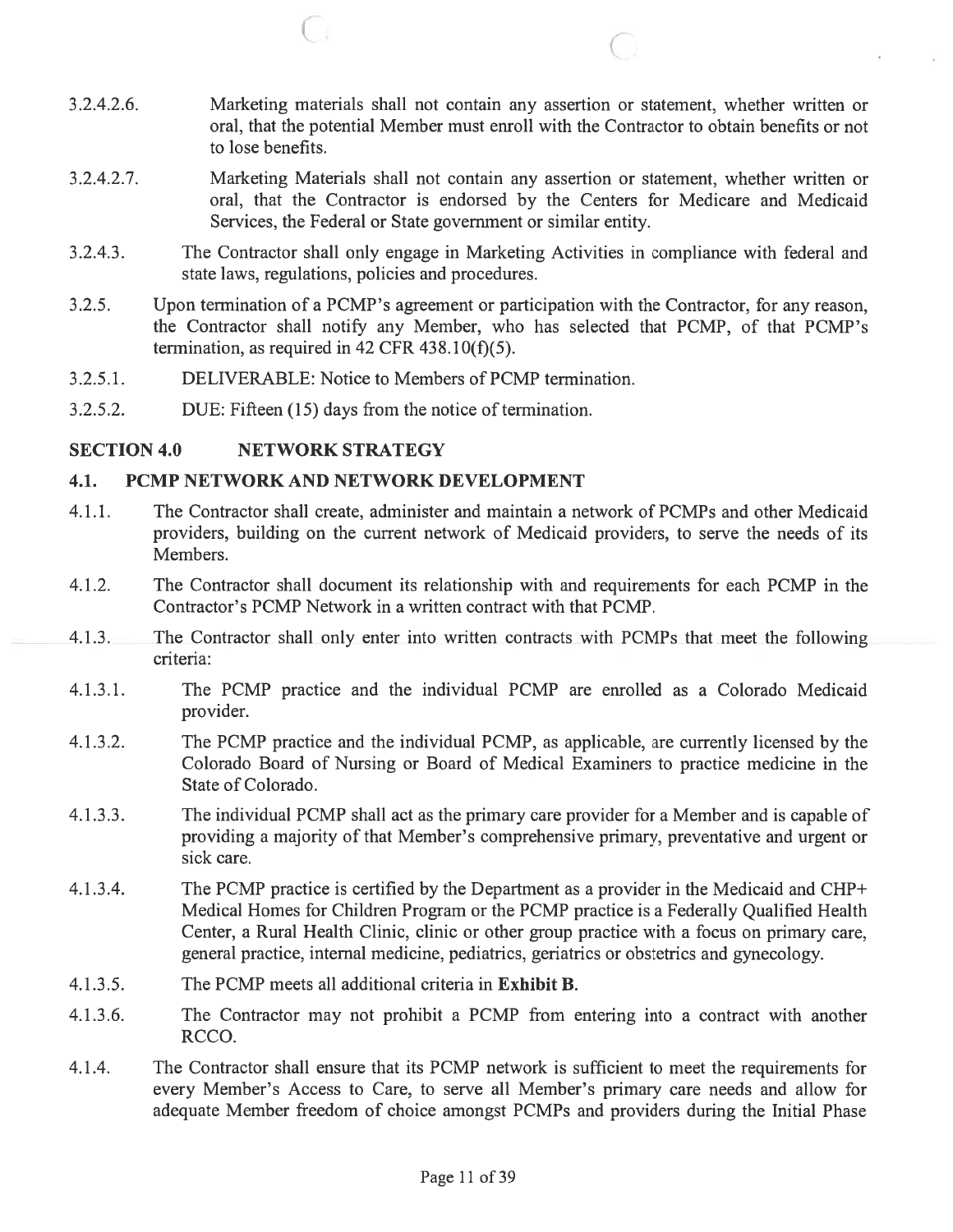and Expansion Phase.

- 4.1.5. The Contractor's network shall include Essential Community Providers and private for-profit and not-for-profit providers.
- 4.1.6. The Contractor shall ensure that its network includes providers or PCMPs with the interest and expertise in serving the special populations that include, but are not limited to:
- 4.1.6.1. The physically or developmentally disabled.

c

- 4.1 .6.2. Children and foster children.
- 4.1.6.3. Adults and the aged.
- 4.1.6.4. Non-English speakers.
- 4.1.6.5. AwDC expansion population.
- 4.1.6.6. Members with complex behavioral or physical health needs.
- 4.1.6.7. Members with Human Immunodeficiency Virus (HIV).
- 4.1.7. The Contractor's network shall provide the Contractor's Members with <sup>a</sup> meaningful choice in selecting <sup>a</sup> PCMP.
- 4.1.7.1. If <sup>a</sup> Member within the Contractor's Region selects <sup>a</sup> provider that has not entered into an agreemen<sup>t</sup> with the Contractor or another RCCO, the Contractor shall make an effort to enroll the provider.
- 4.1.7.1.1. The Contractor shall make an initial contact, through any method allowed by the Department and state and federal statutes, regulations policies or procedures, with the provider to attempt to enroll the provider in the Contractor's network.
- 4.1.7.1.2. If the Contractor is unsuccessful in its initial contact, then the Contractor shall make one (1) follow-up contact to attempt to enroll the provider in the Contractor's network.
- 4.1.8. The Contractor shall reasonably ensure that all providers and PCMPs in its network are aware of the requirement for <sup>a</sup> clinical referral when <sup>a</sup> Member receives services from another provider.

### 4.2. ACCESS-TO-CARE STANDARDS

- 4.2.1. The Contractor's PCMP Network shall have <sup>a</sup> sufficient number of PCMPs so that each Member has <sup>a</sup> PCMP and each Member has their choice of at least two (2) PCMPs within their zip code or within thirty (30) minutes of driving time from their location, whichever area is larger. For rural and frontier areas, the Department may adjust this requirement based on the number and location of available providers.
- 4.2.1.1. In the event that there are less than two (2) medical providers qualified to be <sup>a</sup> PCMP within the area defined in the prior paragraph for <sup>a</sup> specific Member, then the requirements of that paragraph shall not apply to that Member.
- 4.2.1.1.1. During the Initial Phase, the Contractor shall contact all Medicaid participating specialists in the Contractor's Region regarding their Medicaid participation and office location. The Contractor shall update all information regarding these providers based on the results of these contacts.
- 4.2.1.2. The Contractor shall use GeoAccess or <sup>a</sup> comparable service to measure the distance between the Members and the providers and PCMPs in the Contractor's Region.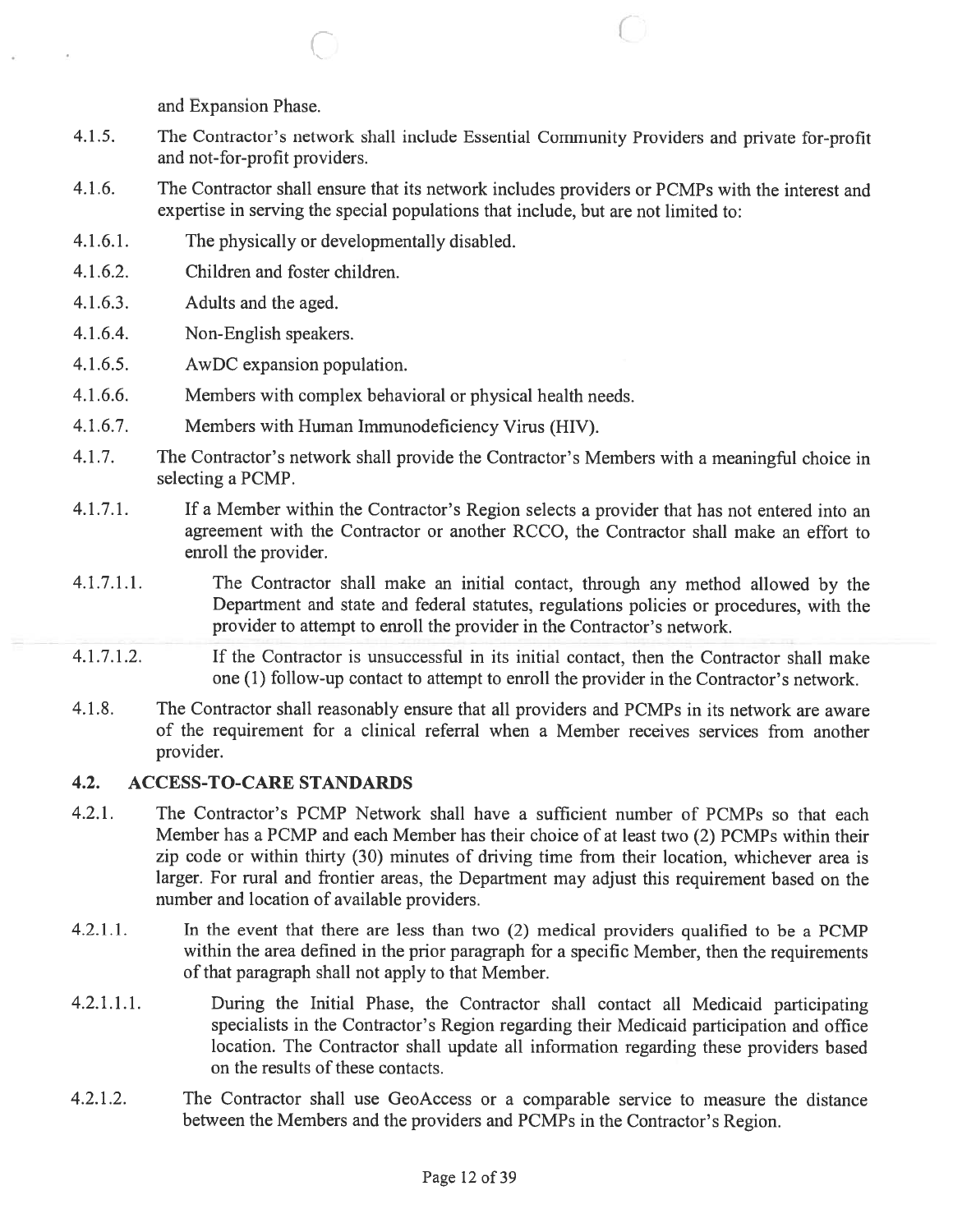- 4.2.2. The Contractor's PCMP Network shall provide for extended hours on evenings and weekends and alternatives for emergency room visits for after-hours urgen<sup>t</sup> care. The Contractor will determine the appropriate requirements for the number of extended hours and weekend availability based on the needs of the Contractor's Region, and submit these requirements to the Department for approval. The Contractor shall assess the needs of the Contractor's Region on <sup>a</sup> regular basis, no less often than quarterly, and submit <sup>a</sup> reques<sup>t</sup> to the Department to adjust its requirements accordingly.
- 4.2.2.1. At <sup>a</sup> minimum, the Contractor's PCMP Network shall provide for twenty-four (24) hour <sup>a</sup> day availability of information, referral and treatment of emergency medical conditions.
- 4.2.3. The Contractor shall have <sup>a</sup> system to track Member access at the PCMP provider level, including requests for same-day care, requests for routine care and how long <sup>a</sup> Member must wait before an appointment is available. The Contractor shall provide this information in <sup>a</sup> mutually agreed reporting format and on <sup>a</sup> mutually agreed schedule.
- 4.2.4. The Contractor's PCMP Network shall be sufficient to ensure that appointments will be available to all Members:
- 4.2.4.1. Within forty-eight (48) hours of <sup>a</sup> Member's reques<sup>t</sup> for urgen<sup>t</sup> care.

C

- 4.2.4.2. Within ten (10) calendar days of <sup>a</sup> Member's reques<sup>t</sup> for non-urgent, symptomatic care.
- 4.2.4.3. Within forty-five (45) calendar days of <sup>a</sup> Member's reques<sup>t</sup> for non-symptomatic care, unless an appointment is required sooner to ensure the provision of screenings in accordance with the Department's accepted Early Periodic Screening, Diagnosis and Treatment (EPSDT) schedules.
- 4.2.5. The Contractor shall reasonably ensure that Members in the Contractor's Region have access to specialists and other Medicaid providers promptly and without compromising the Member's quality of care or health.
- 4.2.6. The Department shall reimburse any provider for <sup>a</sup> Member's emergency services as otherwise authorized by Medicaid regardless of whether the provider that furnished the services has <sup>a</sup> contract with the Contractor.
- 4.2.7. In addition to primary care and other care required by this Contract, the Contractor' shall assist Members in accessing the following services:
- 4.2.7.1. Dental care for children.
- 4.2.7.2. Prenatal and infant care.
- 4.2.7.3. Infant and toddler early intervention services.
- 4.2.7.4. Foster care services.

## 4.3. ONGOING NETWORK MANAGEMENT AND REGIONAL STRATEGY

- 4.3.1. The Contractor shall develop relationships with providers and other community resources in the Contractor's Region The Contractor shall document its relationships with its informal network, including document its relationships with those providers and community resources, listing the names of the providers and resources, their area or areas of specialty and any other information requested by the Department. The Contractor shall provide updated documentation of its relationships, at least semiannually, once in December and once in June.
- 4.3.1.1. DELIVERABLE: Provider and community resource relationship documentation.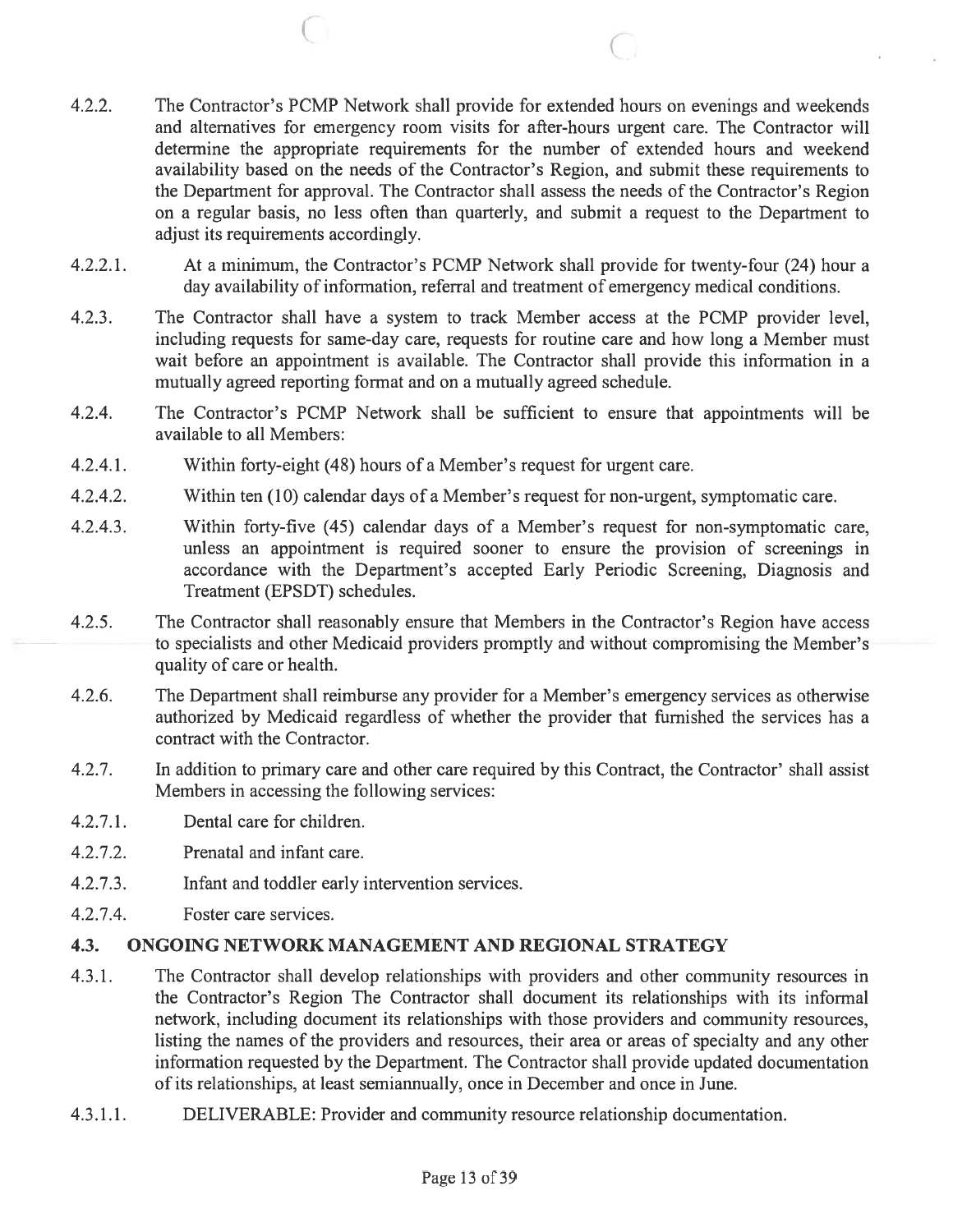- 4.3.1.2. DUE: Semiannually in December  $31<sup>st</sup>$  and June  $30<sup>th</sup>$ .
- 4.3.2. The Contractor shall create and document <sup>a</sup> communication <sup>p</sup>lan to communicate with all providers, behavioral health managed care organizations and PCMPs in its network and other community resources with which it has relationships, and to promote communication amongs<sup>t</sup> the providers.

C

- 4.3.2.1. The communication plan may include the following methods:
- 4.3.2.1.1. Assignment of providers to <sup>a</sup> specific provider relations consultant or point-of-contact within the Contractor's organization.
- 4.3.2.1.2. Holding information sessions for interested providers at practice association meetings or conferences.
- 4.3.2.1.3. Providing orientation sessions for providers that are new to the Contractor's network.
- 4.3.2.1.4. Hosting forums for ongoing training regarding the ACC Program and services the Contractor offers.
- 4.3.2.1.5. Posting provider tools, trainings, informational material and the Contractor's contact details on the internet in easily accessible formats.
- 4.3.2.1.6. Developing standard communication intervals at which the Contractor will contact providers to maintain connection and lines of communication.
- 4.3.2.1.7. Distributing written provider communications at least twice <sup>a</sup> year to promote continuous provider interest and involvement.
- 4.3.2.2. The Contractor shall submit its initial communication <sup>p</sup>lan for the Department's review. The Contractor shall submit any significant changes to the Communication <sup>p</sup>lan for the Department's review and approval.
- 4.3.2.2.1. DELIVERABLE: Communication plan.
- 4.3.2.2.2. DUE: Ten (10) days from the Contract's Effective Date for the initial communication <sup>p</sup>lan and thirty (30) days from the date of any change for an updated communication plan.
- 4.3.2.3. The Contractor shall submit an annual communication <sup>p</sup>lan for the Department's review. In addition, the Contractor shall submit any significant changes to the Communication <sup>p</sup>lan for the Department's review and approval prior to implementation.
- 4.3.2.3.1. DELIVERABLE: Annual communication plan.
- 4.3.2.3.2. DUE: Annually on July 1<sup>st</sup> and thirty (30) days from the date of any change for an updated communication plan.
- 4.3.3. The Contractor shall create an expansion <sup>p</sup>lan that will describe how it will expand its network to accommodate the increased Members enrolled during the Expansion Phase and expan<sup>d</sup> beyond the Focus Communities. The Contractor shall deliver this expansion <sup>p</sup>lan to the Department within ninety (90) days of the Contract's Effective Date. The Department may direct changes to the plan if it believes the expansion plan is insufficient.
- 4.3.3.1. DELIVERABLE: Expansion plan.
- 4.3.3.2. DUE: Ninety (90) days from the Contract's Effective Date.
- 4.3.4. The Contractor shall update the expansion <sup>p</sup>lan to address any reques<sup>t</sup> by the Department and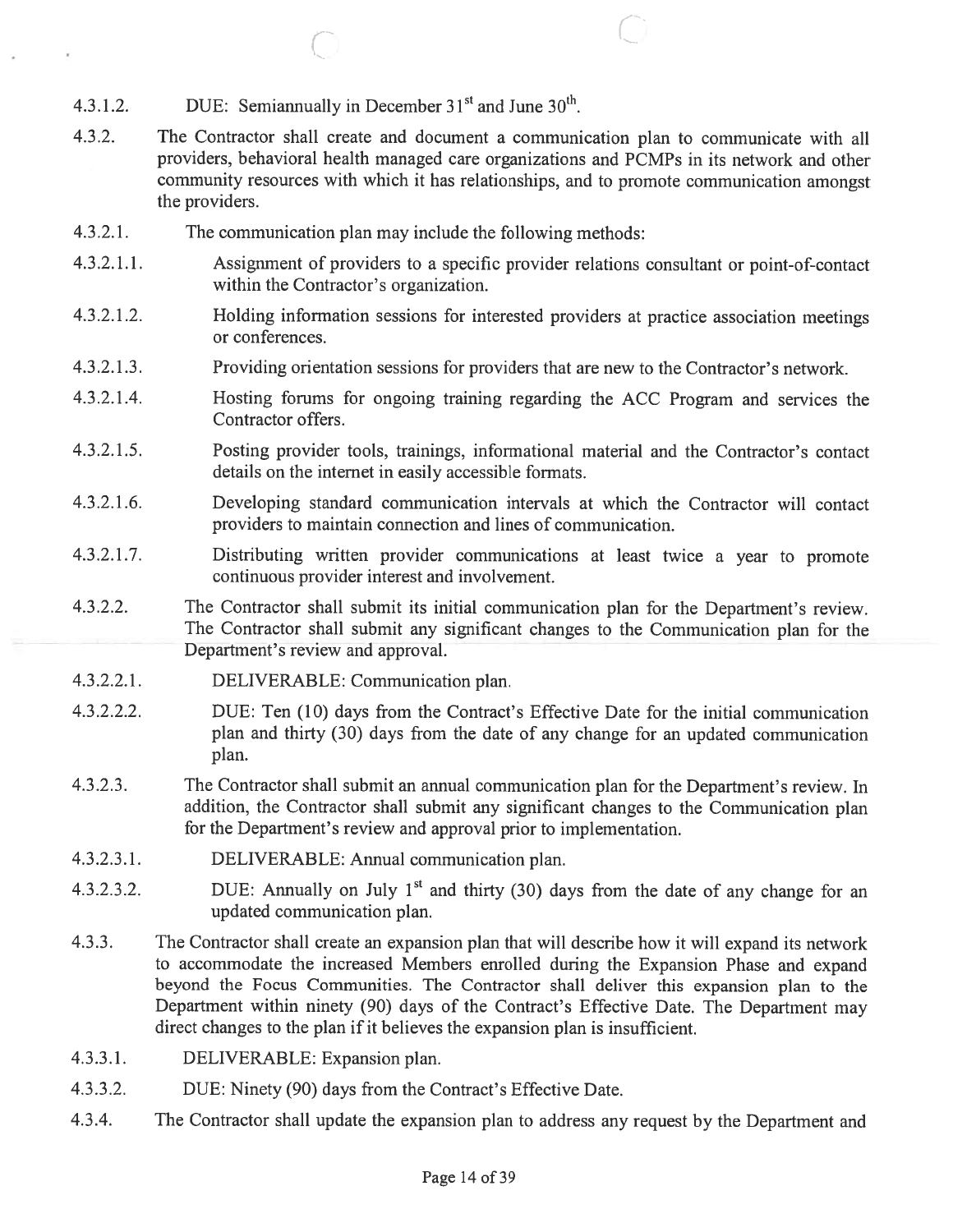resubmit the updated expansion plan to the Department within ten (10) days of the Department's reques<sup>t</sup> for changes.

- 4.3.4.1. DELIVERABLE: Updated expansion plan.
- 4.3.4.2. DUE: Ten (10) days from the Department's reques<sup>t</sup> for <sup>a</sup> change.

#### SECTION 5.0 PROVIDER SUPPORT

#### 5.1. ADMINISTRATIVE SUPPORT

5.1.1. The Contractor shall make all of the providers in its network aware of Colorado Medicaid programs, policies and processes within one (1) month of executing <sup>a</sup> contract with <sup>a</sup> that provider.

 $\circ$   $\circ$   $\circ$ 

- 5.1.1.1. This information shall include, but is not limited to, information regarding all of the following:
- 5.1.1.1.1. Benefit packages and coverage policies.
- 5.1.1.1.2. Prior authorization referral requirements.
- 5.1.1.1.3. Claims and billing procedures.
- 5.1.1.1.4. Eligibility and enrollment processes.
- 5.1.1.1.5. Other operational components of service delivery.
- 5.1.1.2. This information shall be delivered to providers during direct contact at meetings, forums, training sessions or seminars, or through any method of mailing, as defined in 10 C.C.R. 2505-10 §8.050.
- 5.1.1.3. The Contractor shall submit all formal policy and procedure documents for provider suppor<sup>t</sup> to the Department for review. The Department may reques<sup>t</sup> changes to the formal policy and procedure documents or plans for direct contact, and the Contractor shall make the changes and deliver the updated documents or plans to the Department.
- 5.1.1.3.1. DELIVERABLE: All information documents and direct provider contact plans.
- 5.1.1.3.2. DUE: Ten (10) days from the date the documents or plans are requested by the Department; and ten (10) days from the reques<sup>t</sup> by the Department to make <sup>a</sup> change for updated documents.
- 5.1.2. The Contractor shall make informational and educational materials available to providers regarding the roles that the Department, the Contractor and other Department contractors and partners play in the Colorado Medicaid system. These other Department contractors and partners shall include, at <sup>a</sup> minimum all of the following:
- 5.1.2.1. The Statewide Data Analytics Contractor (SDAC).
- 5.1.2.2. The Department's enrollment broker.
- 5.1.2.3. The State's Medicaid fiscal agent.
- 5.1.2.4. The Department's utilization managemen<sup>t</sup> contractor.
- 5.1.2.5. The Department's managed care ombudsman.
- 5.1.2.6. The county departments of human and social services for the counties in the Contractor's Region.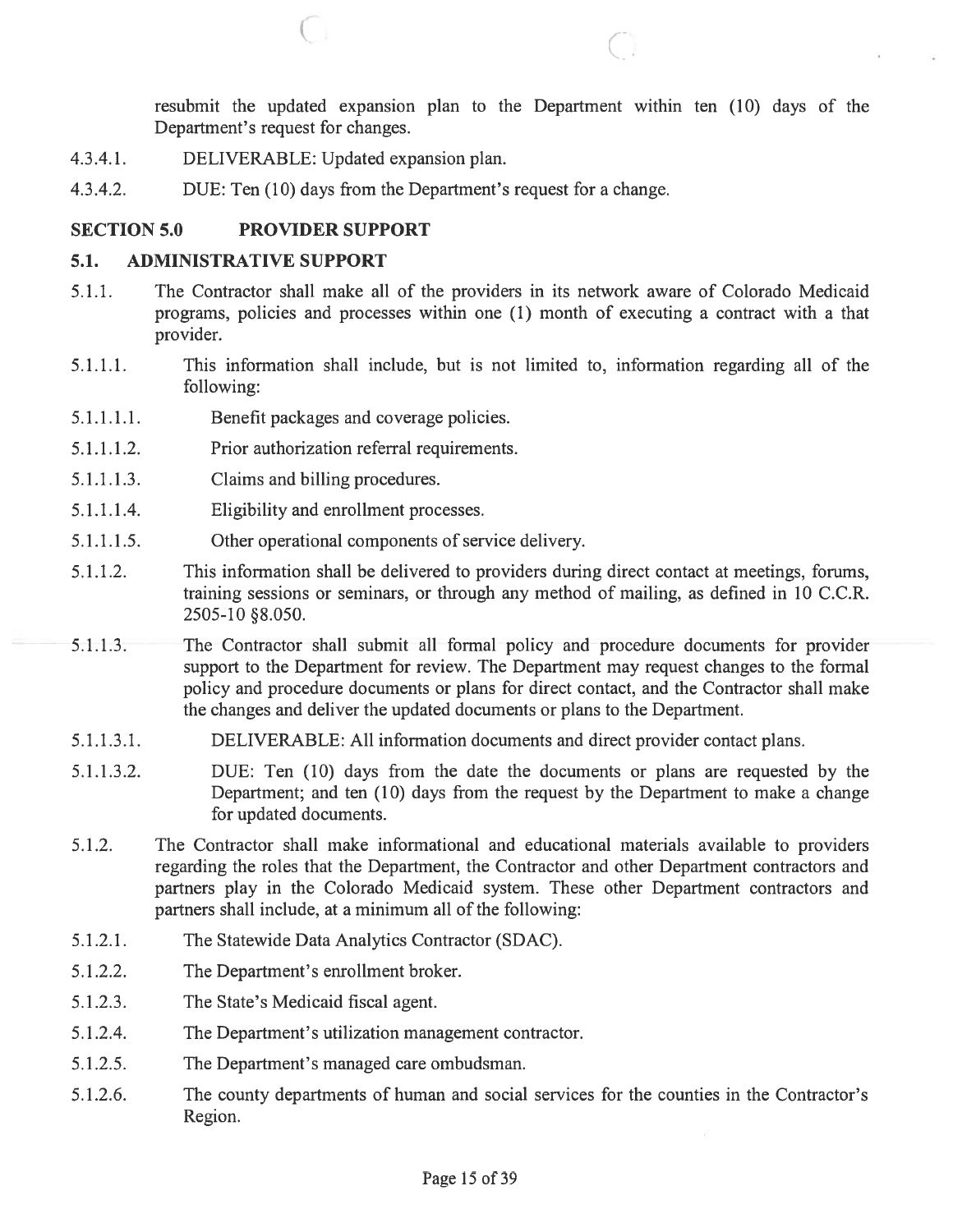- 5.1.2.7. The Community-Centered Boards and Single Entry Point agencies.
- 5.1.3. The Contractor shall act as <sup>a</sup> liaison between the Department and its other contractors and partners and the providers. The Contractor shall assist providers in resolving barriers and problems related to the Colorado Medicaid systems, including, but not limited to all of the following:

 $\circ$  C

- 5.1.3.1. Issues relating to Medicaid provider enrollment.
- 5.1.3.2. Prior authorization and referral issues.
- 5.1.3.3. Member eligibility and coverage policies.
- 5.1.3.4. PCMP designation problems.
- 5.1.3.5. PCMP Per Member Per Month (PMPM) payments.
- 5.1.4. Using the Department provided data on all ACC members, the contractor shall assist all ACC PCMPs (including those they are not contracted with), upon request, by providing information on the provider's ACC members and their member's RCCO assignments.

### 5.2. PRACTICE SUPPORT

- 5.2.1. The Contractor shall submit <sup>a</sup> Practice Support Plan, describing its annual activities, specific efforts to suppor<sup>t</sup> the integration of behavioral and primary care, and efforts to meet the needs of the AwDC population for Department review and approval. These practice suppor<sup>t</sup> activities shall be directed at <sup>a</sup> majority of the PCMPs in the Contractor's Region and may range from disseminating <sup>a</sup> practice suppor<sup>t</sup> resource to its PCMP network to conducting formal training classes for PCMPs relating to practice support. These activities shall include at least one activity relating to each of the following topics:
- 5.2.1.1. Operational practice support.
- 5.2.1.2. Clinical tools.
- 5.2.1.3. Client or Member materials.
- 5.2.1.3.1. DELIVERABLE: Practice Support Plan.
- 5.2.1.3.2. DUE: Annually, within the first three (3) months of the state fiscal year.
- 5.2.2. The Department will provide the Contractor materials relating to behavioral health and the BHOs. The Contractor shall distribute these materials to all of the PCMPs in the Contractor's PCMP Network. The Department will direct the Contractor on the method for distributing these materials.
- 5.2.3. The Contractor shall offer suppor<sup>t</sup> to PCMPs and providers, which may include comprehensive guidance on practice redesign to providing assistance with practice redesign and performanceenhancing activities. The Contractor shall provide tools to the PCMPs and providers that may include any of the following:
- 5.2.3.1. Clinical Tools:
- 5.2.3.1.1. Clinical care guidelines and best practices.
- 5.2.3.1.2. Clinical screening tools, such as depression screening tools and substance use screening tools.
- 5.2.3.1.3. Health and functioning questionnaires.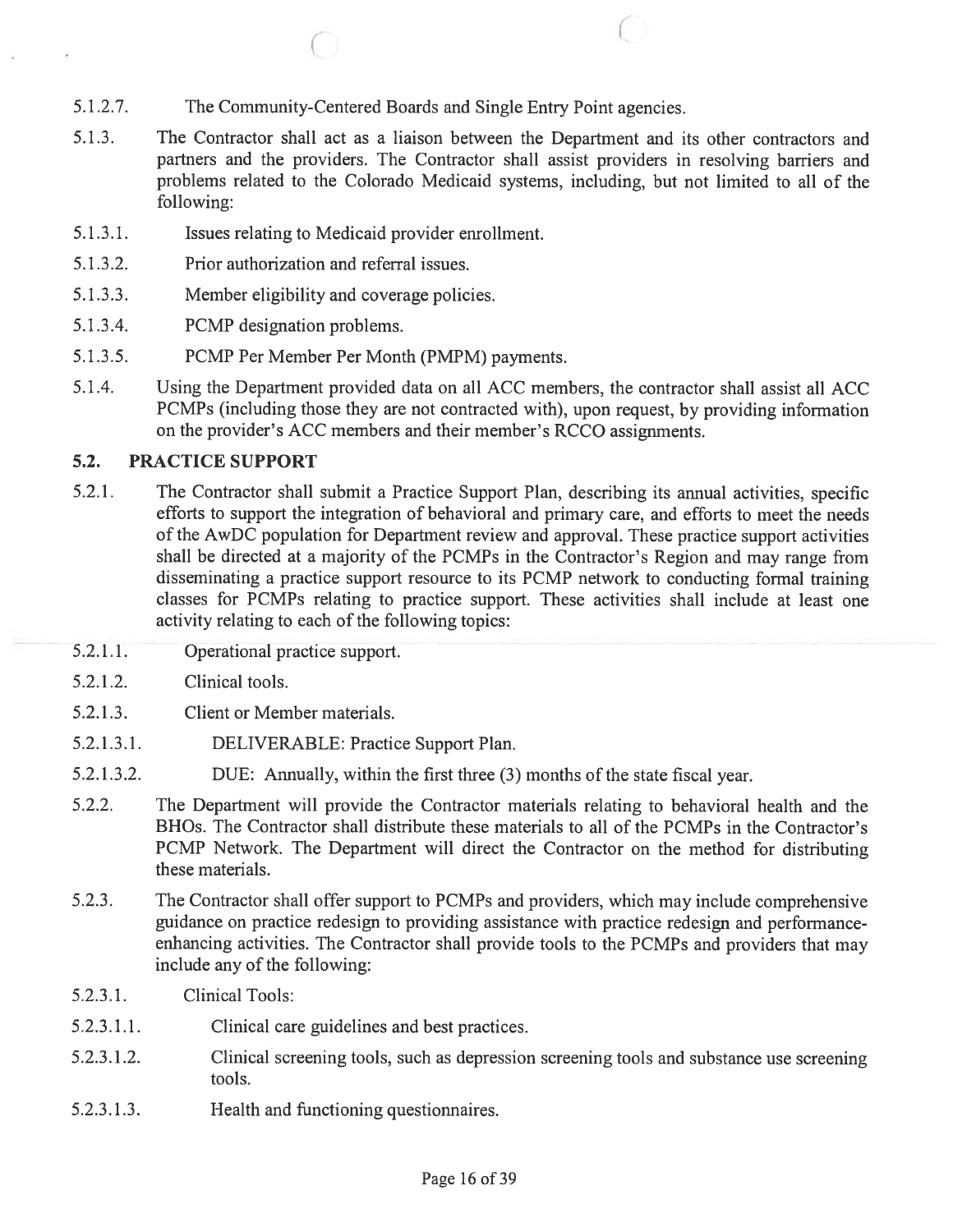| 5.2.3.1.4. | Chronic care templates.                                                                                                                                                                                                                                                                                |
|------------|--------------------------------------------------------------------------------------------------------------------------------------------------------------------------------------------------------------------------------------------------------------------------------------------------------|
| 5.2.3.1.5. | Registries.                                                                                                                                                                                                                                                                                            |
| 5.2.3.2.   | <b>Client Materials:</b>                                                                                                                                                                                                                                                                               |
| 5.2.3.2.1. | Client reminders.                                                                                                                                                                                                                                                                                      |
| 5.2.3.2.2. | Self-management tools.                                                                                                                                                                                                                                                                                 |
| 5.2.3.2.3. | Educational materials about specific conditions.                                                                                                                                                                                                                                                       |
| 5.2.3.2.4. | Client action plans.                                                                                                                                                                                                                                                                                   |
| 5.2.3.2.5. | Behavioral health surveys and other self-screening tools.                                                                                                                                                                                                                                              |
| 5.2.3.3.   | <b>Operational Practice Support:</b>                                                                                                                                                                                                                                                                   |
| 5.2.3.3.1. | Guidance and education on the principles of the Medical Home.                                                                                                                                                                                                                                          |
| 5.2.3.3.2. | Training on providing culturally competent care.                                                                                                                                                                                                                                                       |
| 5.2.3.3.3. | Training to enhance the health care skills and knowledge of supporting staff.                                                                                                                                                                                                                          |
| 5.2.3.3.4. | Guidelines for motivational interviewing.                                                                                                                                                                                                                                                              |
| 5.2.3.3.5. | Tools and resources for phone call and appointment tracking.                                                                                                                                                                                                                                           |
| 5.2.3.3.6. | Tools and resources for tracking labs, referrals and similar items.                                                                                                                                                                                                                                    |
| 5.2.3.3.7. | Referral and transitions of care checklists.                                                                                                                                                                                                                                                           |
| 5.2.3.3.8. | Visit agendas or templates.                                                                                                                                                                                                                                                                            |
|            |                                                                                                                                                                                                                                                                                                        |
| 5.2.3.3.9. | Standing pharmacy order templates.                                                                                                                                                                                                                                                                     |
| 5.2.3.4.   | Data, Reports and Other Resources:                                                                                                                                                                                                                                                                     |
| 5.2.3.4.1. | Expanded provider network directory.                                                                                                                                                                                                                                                                   |
| 5.2.3.4.2. | Comprehensive directory of community resources.                                                                                                                                                                                                                                                        |
| 5.2.3.4.3. | Directory of other Department-sponsored resources, such as the managed care<br>ombudsman and nurse advice line.                                                                                                                                                                                        |
| 5.2.3.4.4. | Link from main ACC Program website to the Contractor's website of centrally located<br>tools and resources.                                                                                                                                                                                            |
| 5.2.4.     | <b>Provider Support Accessibility</b>                                                                                                                                                                                                                                                                  |
| 5.2.4.1.   | The Contractor shall have an internet-accessible website that contains, at a minimum, all of<br>the following:                                                                                                                                                                                         |
| 5.2.4.1.1. | General information about the ACC Program, the Contractor entity, the Contractor's<br>role and purpose and the principles of a Medical Home.                                                                                                                                                           |
| 5.2.4.1.2. | A network directory listing providers and PCMPs with whom the Contractor has a<br>contract, their contact information and provider characteristics such as gender,<br>languages spoken, whether they are currently accepting new Medicaid clients and links<br>to the provider's website if available. |

 $\begin{array}{ccc} \text{C} & \text{C} & \text{C} \end{array}$ 

g.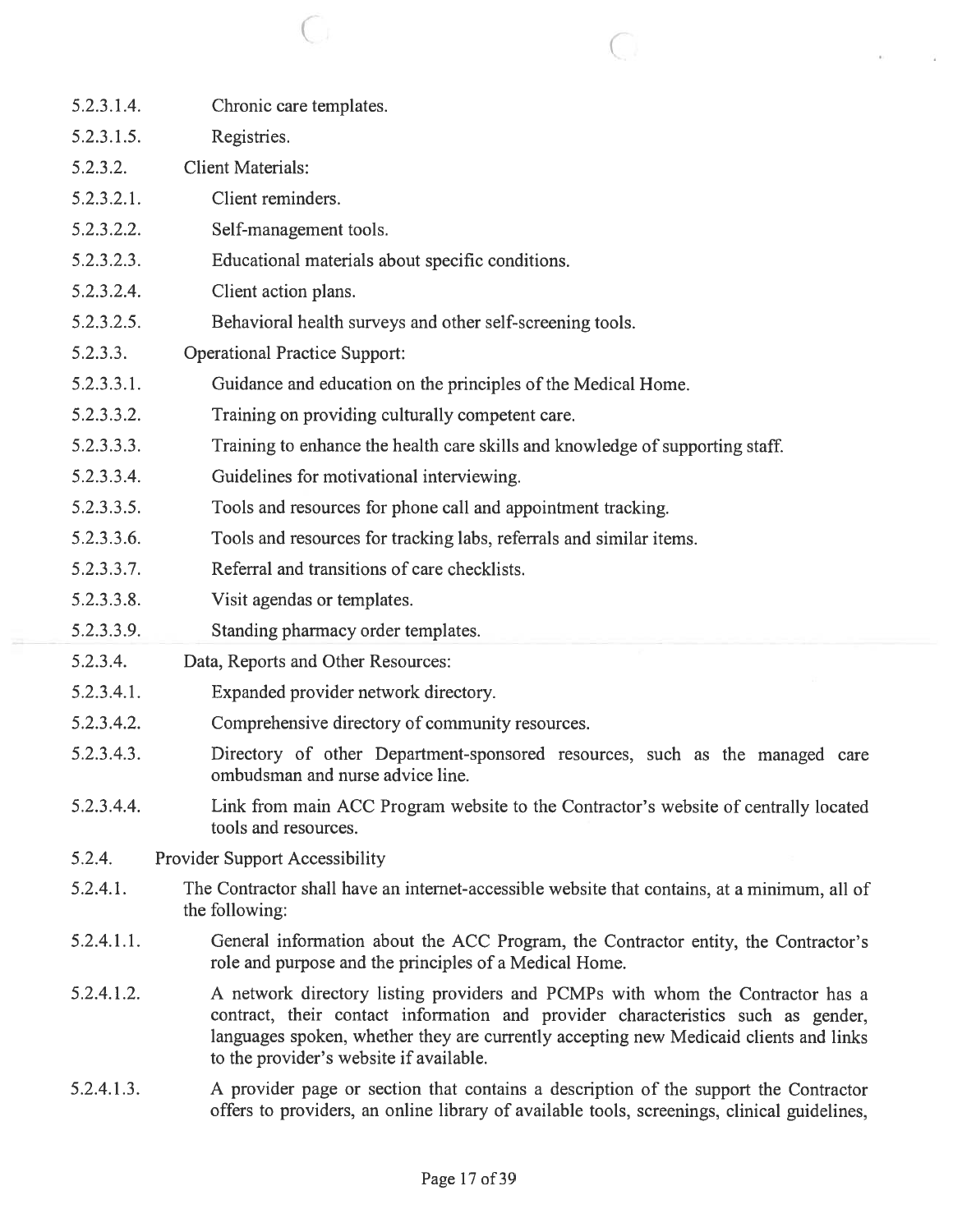practice improvement activities, templates, trainings and any other resources the Contractor has compiled.

5.2.4.1.4. <sup>A</sup> listing of immediately available resources to guide providers and their Members to needed community-based services, such as child care, food assistance, services supporting elders, housing, utility assistance and other non-medical supports.

 $\overline{C}$ 

- 5.2.5. The Contractor shall use <sup>a</sup> health information exchange, such as Quality Health Network, to facilitate improved clinical information sharing, where such services are available, and only to the extent that data is accessible under the terms of any applicable HIPAA Business Associate agreements.
- 5.2.6. The Contractor shall implement and maintain <sup>a</sup> Quality Improvement Program.
- 5.2.6.1. The Quality Improvement Program shall:
- 5.2.6.1.1. Credential and re-credential PCMPs with whom the Contractor contracts.
- 5.2.6.1.2. Monitor and improve member access to and continuity of care through interdepartmental committee activities.
- 5.2.6.1.3. Monitor and improve practitioner adherence to standards for preventive and chronic illness care.
- 5.2.6.1.4. Monitor and improve practitioner adherence to standards for medical record keeping.
- 5.2.6.1.5. Facilitate the development, distribution, and implementation of clinical practice guidelines of importance to Members in the Contractor's Region.
- 5.2.6.1.6. Use results of performance measurement to continually improve care delivered to Members.
- 5.2.6.1.7. Provide ongoing information or suppor<sup>t</sup> to providers to suppor<sup>t</sup> improvement of targeted performance measures, such as continuing medical education (CME) programs based on results of performance measurements and other quality improvement data.
- 5.2.6.1.8. Promote quality and safety of clinical care by reviewing identified adverse patient outcomes, identifying and evaluating trends and taking corrective action if deemed warranted.
- 5.2.6.1.9. Review and respon<sup>d</sup> to Member and provider concerns and identify and evaluate related trends.
- 5.2.6.1.10. Take action to address Member and provider concerns.
- 5.2.6.1 .11. Identify, through multiple mechanisms, important areas of care, safety and service to be monitored and initiate and complete necessary activities.
- 5.2.6.1.12. Coordinate and facilitate the collection and utilization of quality improvement data pertinent to services provided to the Members in the Contractor's Region by contracting entities.
- 5.2.6.2. The Contractor shall provide individuals to act as Quality Improvement Advisors. The Quality Improvement Advisors shall follow the minimum Quality Improvement Advisor Protocols listed in Exhibit E.
- 5.2.7. The Contractor shall provide interpreter services for all interactions with Members or Clients when there is no bilingual or multilingual Member of the Contractor available who speaks <sup>a</sup>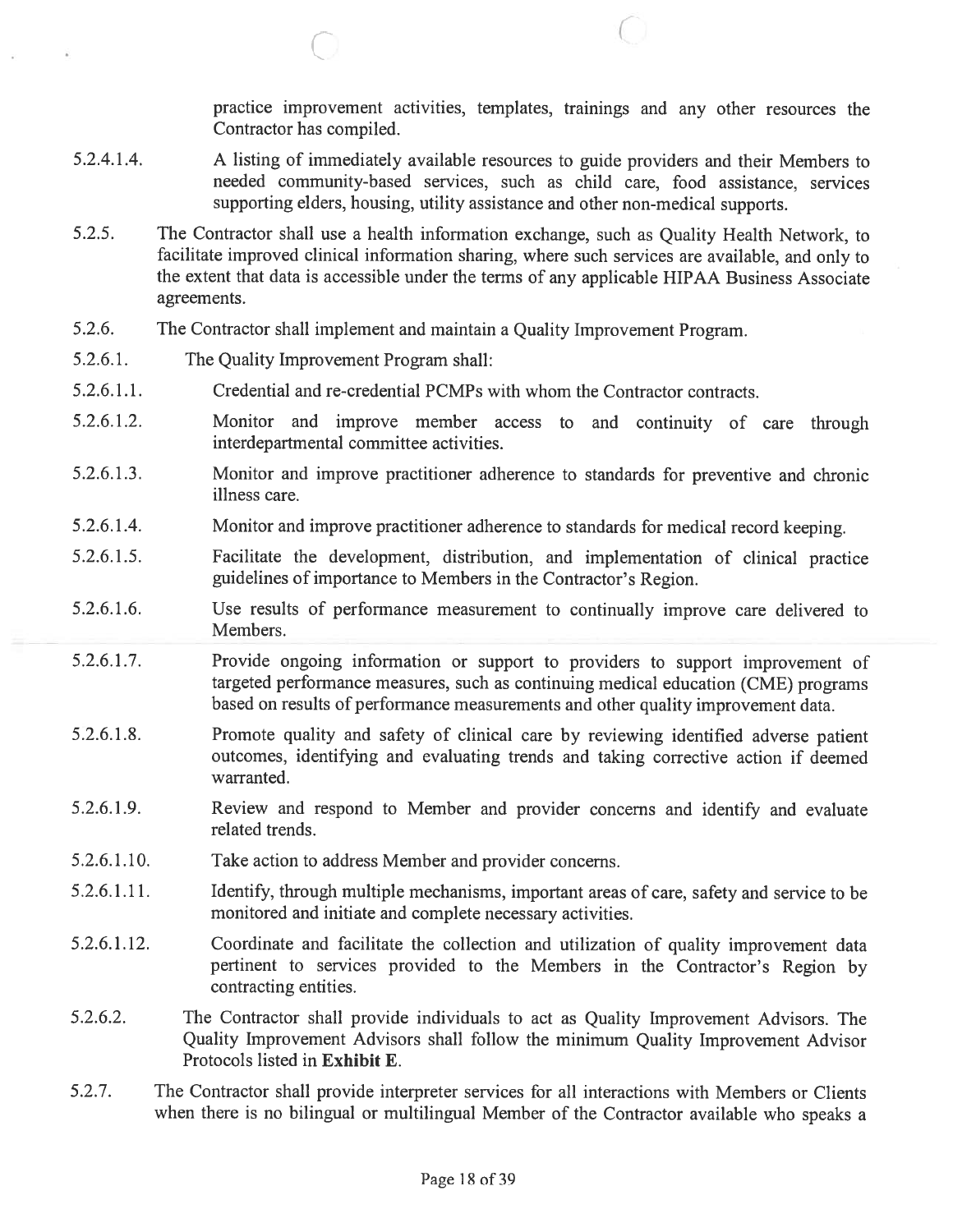language understood by <sup>a</sup> Member.

5.2.7.1. The Contractor may provide interpreter services for any PCMP in the Contractor's Region or any other provider with whom the Contractor has an agreemen<sup>t</sup> that the provider needs to interact with Members.

 $\overline{C}$ 

#### 5.3. DATA ANALYSIS AND REPORTS

- 5.3.1. The Contractor shall provide reasonable network and care coordination data to the Department or to the SDAC at the Department's direction.
- 5.3.2. The Contractor shall access any reports, queries and searches it requires from the SDAC. The Contractor shall design any queries or searches it requires and interpret the results of the queries and searches it conducts.
- 5.3.2.1. The Contractor shall share with the PCMPs, the SDAC and the Department any specific findings or important trends discovered through the Contractor's analysis of the available data and information.
- 5.3.3. The Contractor shall educate and inform the PCMPs and providers about the data reports and systems available to the providers and the practical uses of the available reports.
- 5.3.4. The Contractor shall take appropriate action, based on the results of its searches, queries and analyses, to improve performance, target efforts on areas of concern and apply the information to make changes and improve the health outcomes of its members.
- 5.3.4.1. The Department may reques<sup>t</sup> that the Contractor repor<sup>t</sup> the results of any analysis it performs. At the Department's request, the Contractor shall repor<sup>t</sup> the results of the analyses it performed to the Department and what steps it intends to take based on those analyses, within ten (10) days of the Department's request. The Department may reques<sup>t</sup> additional information, that the Contractor perform further analyses or that the Contractor modify any steps it intends to take at the Department's sole discretion.

### SECTION 6.0 MEDICAL MANAGEMENT AND CARE COORDINATION

### 6.1. REFERRAL PROCESS ASSISTANCE

6.1.1. The Contractor shall ensure that all PCMPs with which it contracts are aware of and comply with the Department's referral requirements. These requirements include referring the PCMP's Members to specialty care, as appropriate, and ensuring that clinical referrals are completed between PCMPs and specialists/referred providers to facilitate optimal health care, care coordination, and information sharing.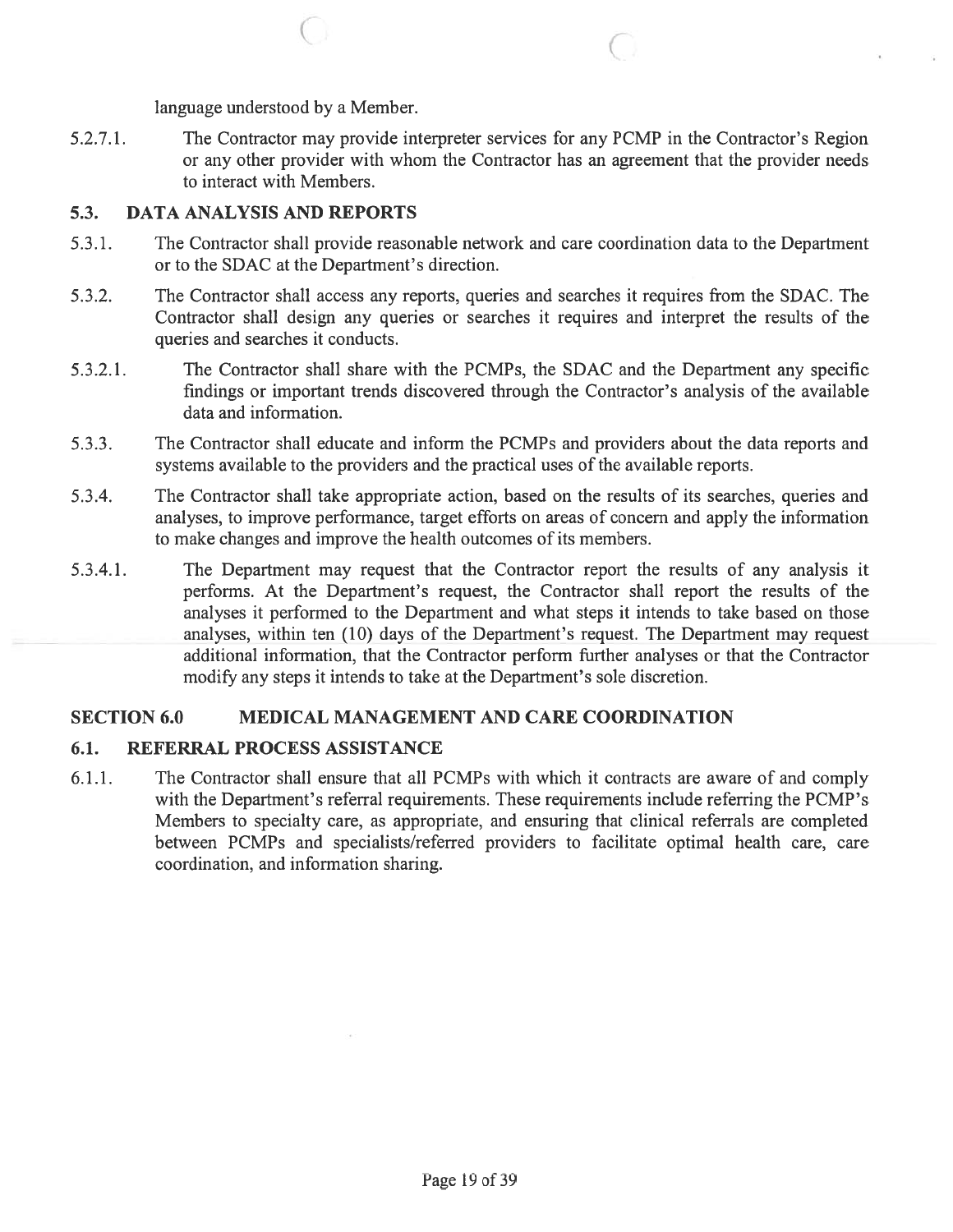- 6.1.1.1. The Contractor shall develop <sup>a</sup> written protocol for clinical referrals to facilitate care coordination and sharing of relevant Member information and deliver those protocols to the Department for review and approval.
- 6.1.1.1.1. DELIVERABLE: Clinical Referral Protocol.

C

- 6.1.1.1.2. DUE: February 1,2013.
- 6.1.1.2. The Department will review the Contractor's Clinical Referral Protocol and may direct changes. In the event that the Department directs changes, the Contractor shall make all changes to the Clinical Referral Protocol as directed by the Department.
- 6.1.1.2.1. DELIVERABLE: Clinical Referral Protocol including all changes directed by the Department.
- 6.1.1.2.2. DUE: Within three (3) Business Days from the Department's reques<sup>t</sup> for <sup>a</sup> change, unless more time is granted by the Department.
- 6.1.1.3. The Contractor shall implement the Clinical Referral Protocol by the later of March 1, <sup>2013</sup> or the Department's approval of the Clinical Referral Protocol.
- 6.1 .1.4. In the event that the Contractor desires to make <sup>a</sup> material change to its Clinical Referral Protocol, the Contractor shall deliver any updates to its Clinical Referral Protocol to the Department for review and approval.
- 6.1.1 .5. The Contractor shall not implement any material change to the Clinical Referral Protocol or updated Clinical Referral Protocol prior to the Department's approval of that protocol.
- 6.1 .1.6. The Contractors will work with providers and the Department to minimize administration burden on providers resulting from the Contractor's protocols.
- 6.1.2. The Contractor shall allow the PCMPs with which it contracts to refer Members to any specialists enrolled in Medicaid or any other Medicaid provider, including those not associated with the Contractor or another RCCO. The PCMP will not be required to provide <sup>a</sup> referral when the Member receives any of the following services:
- 6.1.2.1. Emergency care.
- 6.1.2.2. EPSDT screenings.
- 6.1.2.3. Emergency and non-emergen<sup>t</sup> medical transportation.
- 6.1.2.4. Anesthesiology services.
- 6.1.2.5. Dental services.
- 6.1.2.6. Vision services.
- 6.1.2.7. Family planning services.
- 6.1.2.8. Behavioral health services.
- 6.1.2.9. Home and Community-Based Waiver services, as defined in the State Plan that the Department has submitted to the Centers for Medicare and Medicaid Services.
- 6.1.2.10. Obstetrical care.
- 6.1.2.11. Primary care from <sup>a</sup> primary care physician, other than the Member's PCMP, if the Member's PCMP is unavailable to see the Member.
- 6.1.2.12. Hospice Care.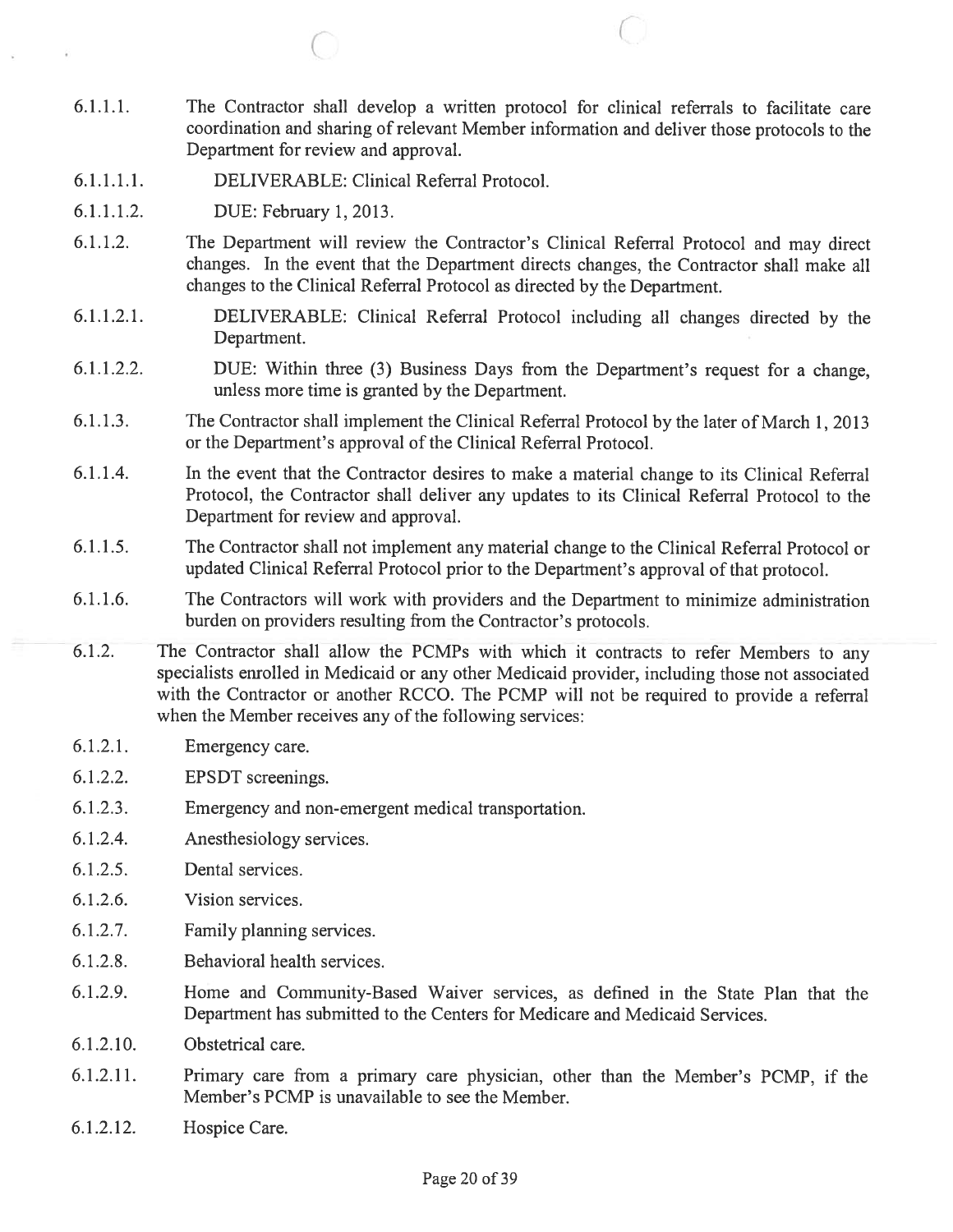- 6.1.3. After the clinical referral protocol described in section 6.1.1.3 is implemented, the Contractor shall ensure that the goal of improved communication and care coordination is met and that clinical referrals are occurring.
- 6.1.3.1. The Department may reques<sup>t</sup> and review data and supporting documentation from the Contractor to ensure compliance with this requirement. All such monitoring will be performed in <sup>a</sup> manner that will not unduly interfere with contract work.

### 6.2. MEDICAL MANAGEMENT SUPPORT

 $(\bar{a})$ 

- 6.2.1. The Contractor shall use, and recommend to PCMPs, traditional and non-traditional medical managemen<sup>t</sup> practices and tools to ensure optimal health outcomes and manage costs for the Department and the Contractor's Members. These practices and tools may include, but are not limited to, any of the following:
- 6.2.1.1. Traditional methods:
- 6.2.1.1.1. Coordination with the Department's utilization managemen<sup>t</sup> contractor to detect inappropriate utilization of services.
- 6.2.1.1.2. Integrating disease managemen<sup>t</sup> into the care of Members with multiple chronic conditions.
- 6.2.1.1.3. Catastrophic case management.
- 6.2.1.1.4. Coordination of medical services for Members with serious, life-changing, and possibly life-threatening, illnesses and injuries.
- 6.2.1.2. Innovative and proven or promising practices:
- 6.2.1.2.1. Technologically enhanced communication, such as cell <sup>p</sup>hone messages, email communication and text messaging.
- 6.2.1.2.2. Providing PCMPs with tools and resources to suppor<sup>t</sup> informed medical decisionmaking with Members.
- 6.2.1 .2.3. Alternate formats for delivering care.
- 6.2.1.2.4. Methods for diversion to the most appropriate care setting.
- 6.2.2. The Department may review the Contractor's medical managemen<sup>t</sup> practices and tools. In the event that the Department detennines any practice or tool to be ineffective, inappropriate or otherwise unacceptable, the Contractor shall cease using or recommending that practice or tool immediately upon notification by the Department of its unacceptability.

### 6.3. PROMOTION OF MEMBER EMPOWERMENT, HEALTHY LIFESTYLE CHOICES AND INFORMED DECISION MAKING

- 6.3.1. The Contractor shall promote Member education and informed decision-making regarding healthy lifestyle choices, medical treatment and all aspects of the Member's own health care. This education shall include an overview of the ACC Program and how to navigate services within the Colorado Medicaid program. The Contractor's strategies may include, but are not limited to:
- 6.3.1.1. A comprehensive approach to promoting healthy behavior that takes into consideration factors that affect healthy behavior, such as community and cultural practices and standards, daily work and life opportunities and limitations and Member awareness of how behavior affects health. This approac<sup>h</sup> may include clinical, persona<sup>l</sup> and community-based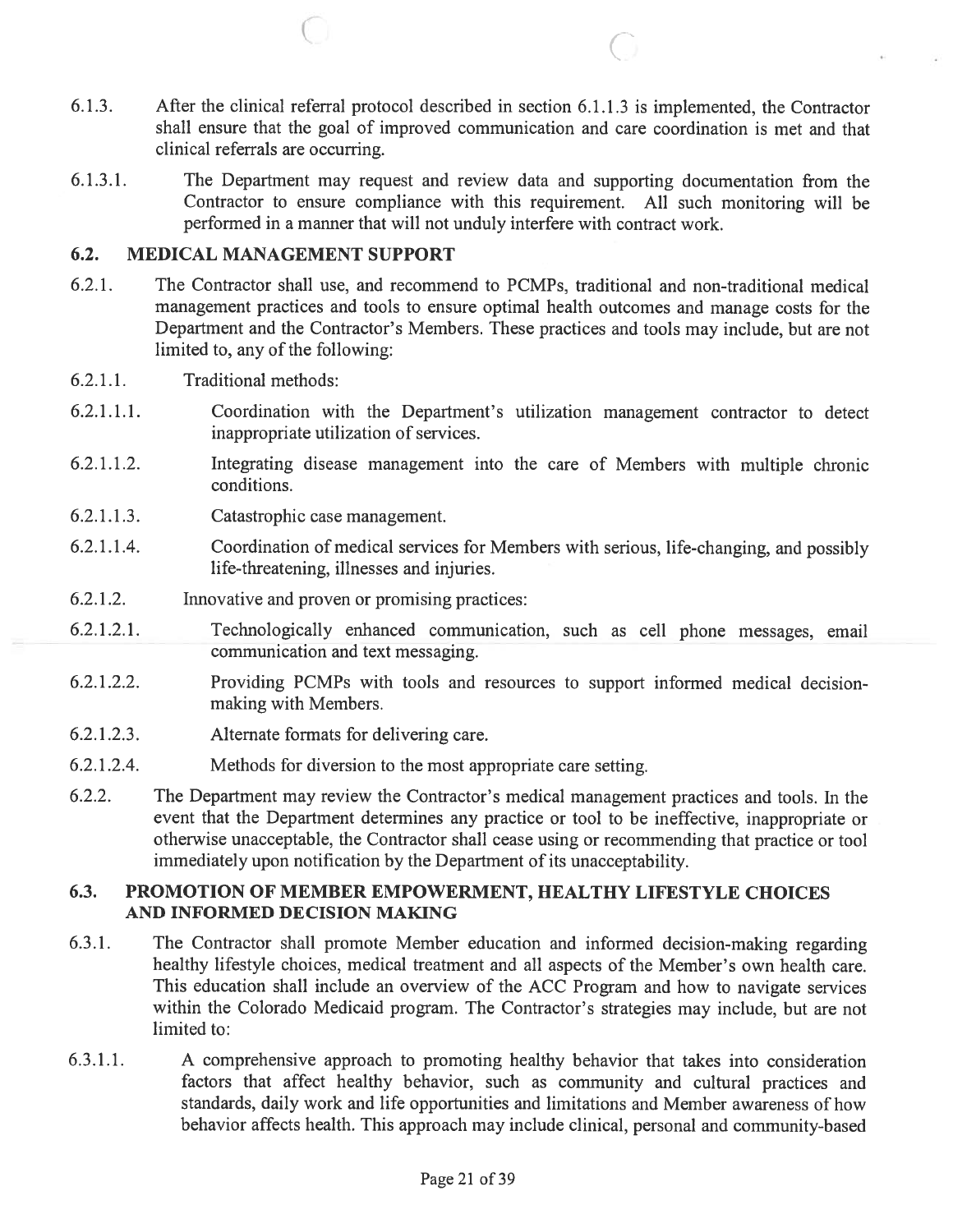strategies, as appropriate.

C

- 6.3.1.2. Motivational interviewing to create Member-centered, directive methods for increasing the member's intrinsic motivation to change behavior.
- 6.3.1.3. Use of member decision aids.
- 6.3.1.4. Community health education, either provided by the Contractor or provided in partnership with the existing community of health educators, to help Members make lifestyle choices that lead to better health.
- 6.3.2. The Department may review the Contractor's strategies for promoting Member education and informed decision-making. In the event that the Department determines any strategy to be ineffective, inappropriate or otherwise unacceptable, the Contractor shall cease using that strategy immediately upon notification by the Department of its unacceptability.

### 6.4. CARE COORDINATION

- 6.4.1. The Contractor shall provide care coordination for its Members, necessary for the Members to achieve their desired health outcomes in an efficient and responsible manner. The Contractor may allow the PCMPs other Subcontractors or other sources to perform some or all of the care coordination activities, but the Contractor shall be responsible for the ultimate delivery of care coordination services.
- 6.4.1.1. In the event that the Contractor allows <sup>a</sup> PCMP or other Subcontractor to perform any care coordination activities, the agreemen<sup>t</sup> with that PCMP or other Subcontractor shall comply with all requirements of the Contract.
- 6.4.2. Regardless of its relationships or contracts with PCMPs or Subcontractors, the Contractor shall:
- 6.4.2.1. Assess current care coordination services provided of its Members to detennine if the providers involved in each Member's care are providing necessary care coordination services and which care coordination services are insufficient or are not provided.
- 6.4.2.2. Provide all care coordination services that are not provided by another source.
- 6.4.2.3. Work with providers who are responsible for the Member's care to develop <sup>a</sup> <sup>p</sup>lan for regular communication with the person(s) who are responsible for the Member's care coordination.
- 6.4.2.4. Reasonably ensure that all care coordination services, including those provided by other individuals or entities, meet the needs of the Member.
- 6.4.3. The Contractor shall develop <sup>a</sup> formal system of care coordination for its Members. This formal system shall have the following characteristics:
- 6.4.3.1. Comprehensive Care Coordination characteristics include:
- 6.4.3.1.1. Assessing the Member's health and health behavior risks and medical and non-medical needs, including determining if <sup>a</sup> care <sup>p</sup>lan exists and creating <sup>a</sup> care <sup>p</sup>lan if one does not exist and is needed.
- 6.4.3.1 .1 .1. The care plan shall include <sup>a</sup> behavioral health componen<sup>t</sup> for those clients in need of behavioral health services.
- 6.4.3.1.2. The ability to link Members both to medical services and to non-medical, community based services, such as child care, food assistance, services supporting elders, housing,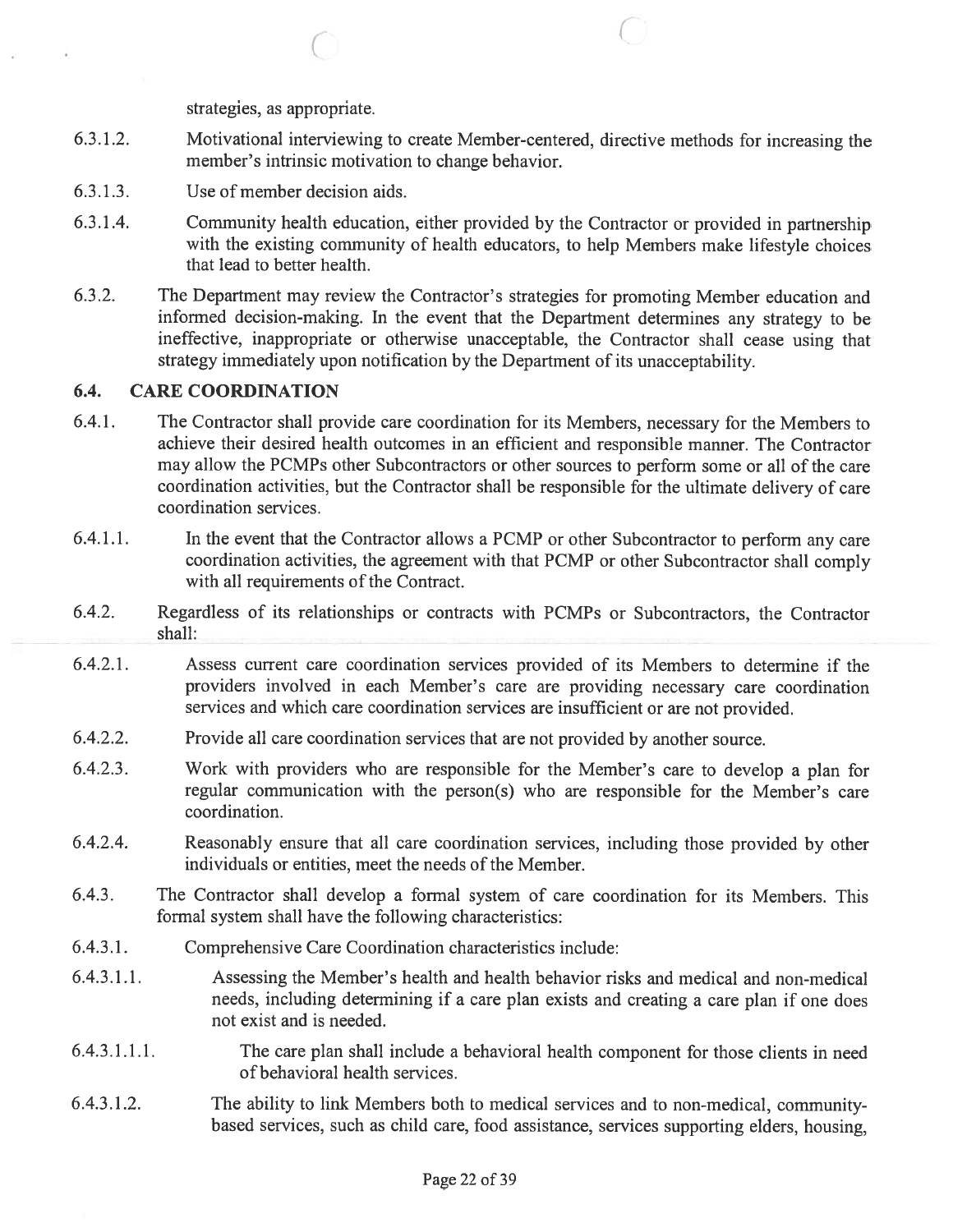utilities assistance and other non-medical supports. This ability to link may range from being able to provide Members with the necessary contact information for the service to arranging the services and acting as <sup>a</sup> liaison between medical providers, non-medical providers and the Member.

6.4.3.1.3. Providing assistance during care transitions from hospitals or other care institutions to home- or community-based settings or during other transitions, such as the transition from children's health services to adult health services or from hospital or home care to care in <sup>a</sup> nursing facility. This assistance shall promote continuity of care and preven<sup>t</sup> unnecessary re-hospitalizations and document and communicate necessary infonnation about the Member to the providers, institutions and individuals involved in the transition.

C C C

- 6.4.3.1.3.1. The Contractor shall provide, or work with community based organizations to arrange for, an individual to act as <sup>a</sup> Transition of Care Navigator for each Member during any transitions in this section. This individual shall communicate with every member to which they are assigned, once while they are in the hospital and again within forty-eight (48) hours of that Member's discharge, to help the Member receive the assistance that Member needs during their transition. During the Initial Phase, this requirement shall occur based on an implementation plan approved by the Department.
- 6.4.3.1.4. Providing solutions to problems encountered by providers or Members in the provision or receipt of care.
- 6.4.3.1 .4.1. The Contractor shall use its existing grievance process to document all problems presented by Members in the provision or receipt of care and the solutions given to the Member. The Contractor shall also document problems presented by providers in the provision of care and the solutions provided to the provider. The Department may review any of the documented solutions and, should the Department determine the solution to be insufficient or otherwise unacceptable, may direct the Contractor to find <sup>a</sup> different solution or follow <sup>a</sup> specific course of action.
- 6.4.3.1.5. Informing the Members of the Department's Medicaid ombudsman to assist the Member in resolving health care issues and filing grievances.
- 6.4.3.1.6. Following up with Members to assess whether the Member has received needed services and if the Member is on track to reach their desired health outcomes.
- 6.4.3.2. Client/Family Centered characteristics include:
- 6.4.3.2.1. Ensuring that Members, and their families if applicable, are active participants in the Member's care, to the extent that they are able and willing.
- 6.4.3.2.2. Providing care and care coordination activities that are linguistically appropriate to the Member and are consistent with the Member's cultural beliefs and values.
- 6.4.3.2.3. The Contractor shall provide training related to special populations and barriers to care they may encounter due to socio-economic, cultural or disability status to all of its new clinical staff members. The Contractor shall provide updated training to all staff members as needed to address changes in training, to address issues that arise in relation to special populations or as requested by the Department.
- 6.4.3.2.4. Providing care coordination that is responsive to the needs of special populations,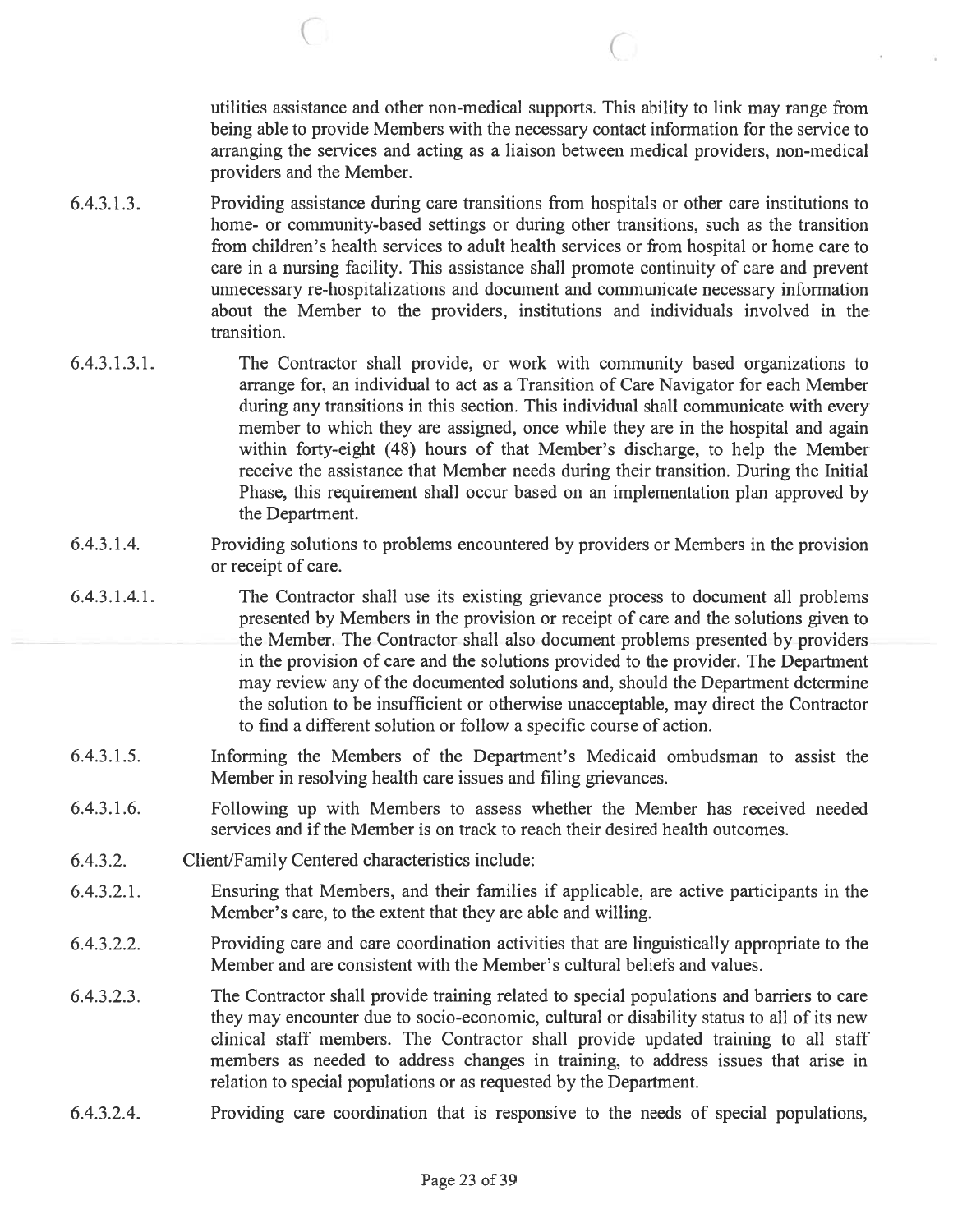including, but not limited to:

- 6.4.3.2.4.1. The physically or developmentally disabled.
- 6.4.3.2.4.2. Children and foster children.
- 6.4.3.2.4.3. Adults and the aged.
- 6.4.3.2.4.4. Non-English speakers.
- 6.4.3.2.4.5. All expansion populations, as defined in Colorado House Bill 09-1293, the Colorado Health Care Affordability Act.

 $\circ$  0

- 6.4.3.2.4.6. Members in need of assistance with medical transitions.
- 6.4.3.2.4.7. Members with complex behavioral or physical health needs.
- 6.4.3.2.4.8. Members with HIV: In order to serve this population, the Contractor shall coordinate with the STD/HIV section of the Colorado Department of Public Health and Environment, which administers the Ryan White-funded program.
- 6.4.3.2.5. Providing care coordination that aims to keep Members out of <sup>a</sup> medical facility or institutional setting and provide care in the Member's community or home to the greatest extent possible. The Contractor shall ensure that all care coordination activities comply with the Supreme Court decision in Olmstead v. L. C. (527 U.S. 581 (1999)).
- 6.4.3.3. Integrated Care Coordination characteristics include:
- 6.4.3.3.1. Ensuring that physical, behavioral, long-term care, social and other services are continuous and comprehensive and the service providers communicate with one another in order to effectively coordinate care.
- 6.4.3.3.2. Providing services that are not duplicative of other services and that are mutually reinforcing.
- 6.4.3.3.3. Implementing strategies to integrate member care such as:
- 6.4.3.3.3.1. Developing <sup>a</sup> knowledge base of care providers, case managemen<sup>t</sup> agencies and available services, both within the Contractor's network and the Members' communities.
- 6.4.3.3.3.2. Becoming familiar with the Department's initiatives and programs.
- 6.4.3.3.3.3. Knowing the eligibility criteria and contact points for community-based service available to the Member's in the Contractor's Region, subject to the Department's direction.
- 6.4.3.3.3.4. Identifying and addressing barriers to health in the in the Contractor's region, such as member transportation issues or medication managemen<sup>t</sup> challenges.
- 6.4.4. The Contractor shall document its formal system of care coordination and deliver this documentation to the Department within sixty (60) days of the Contract's Effective Date.
- 6.4.4.1. DELIVERABLE: Documented formal system of care coordination.
- 6.4.4.2. DUE: Sixty (60) days from the Contract's Effective Date.
- 6.4.5. The Contractor shall provide the Department with an updated documentation of its formal system of care coordination whenever it makes any significant change to its system, when <sup>a</sup> series of minor changes have combined into <sup>a</sup> significant change from the prior system or upon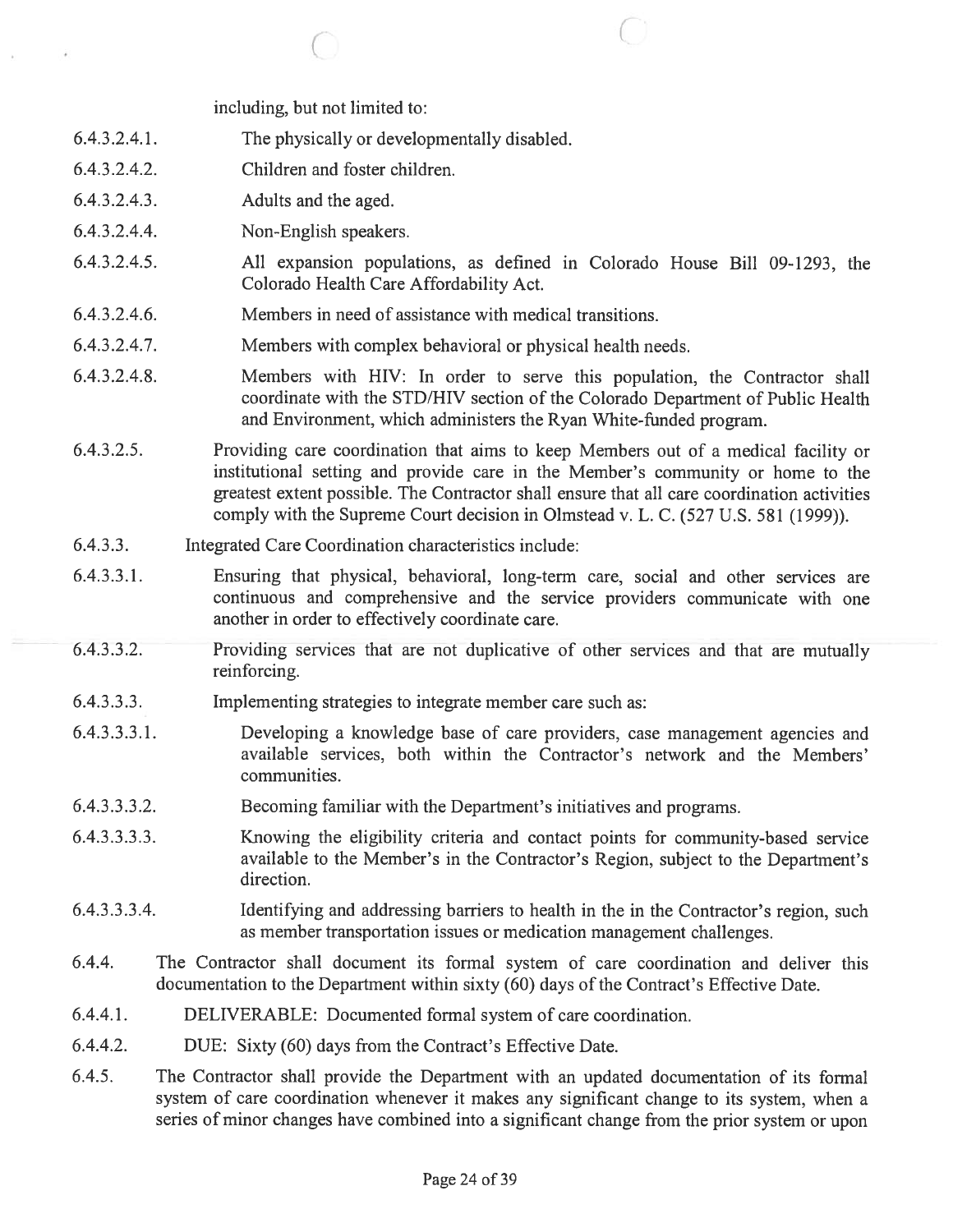the Department's request. The Contractor shall deliver this documentation to the Department within sixty (60) days of the change has occurred or from any reques<sup>t</sup> by the Department for updated documentation.

- 6.4.5.1. DELIVERABLE: Updated documentation of fonnal system of care coordination.
- 6.4.5.2. DUE: Sixty (60) days from the change or from the Department's request.
- 6.4.6. The Contractor shall attempt to contact any Member who accesses <sup>a</sup> hospital's emergency room, or are otherwise hospitalized, within thirty (30) days of the notification of the Member's discharge or emergency room visit, to explain the importance of the Medical Home concep<sup>t</sup> and to help schedule an appointment with the Member's PCMP.

 $\mathbb{C}^n$  contrarion  $\mathbb{C}^n$ 

- 6.4.6.1. DELIVERABLE: Member contact for hospitalized Members.
- 6.4.6.2. DUE: Thirty (30) days from the Member's discharge from the hospital.
- 6.4.7. The Department may review the Contractor's formal system of care coordination at any time. The Department may direct changes in the Contractor's system of care coordination in the event that it determines any aspec<sup>t</sup> of the system to be insufficient, inappropriate or otherwise unacceptable, for any reason. The Contractor shall immediately implement any changes directed by the Department and update its documentation of its formal system of care coordination accordingly.
- 6.4.8. The Contractor shall ensure coordination between behavioral health and physical health providers.
- 6.4.9. The Contractor shall classify each member in the Contractor's Region, based on their care utilization, according to the Care Coordination Levels shown in Exhibit F. The Contractor shall assign an individual to be <sup>a</sup> Care Coordinator for each Member, based on that Member's Care Coordination Level, to assist in transitioning the Member to the lowest possible Care Coordination Level.
- 6.4.9.1. The Care Coordinator shall follow up with the Member at least:
- 6.4.9.1.1. Biweekly for any Member classified as Level 4.
- 6.4.9.1.2. Monthly for any Member classified as Level 3a or 3b.
- 6.4.9.2. The Contractor shall provide support, via telephone, as requested by any Member of any classification level.
- 6.4.9.3. The Contractor shall provide the services to each Member, based on that Member's Care Coordination Level, as described in Exhibit F.
- 6.4.9.4. The Contractor shall arrange for training on poverty-related issues, such as the Contractor's Bridges out of Poverty training, to all of its Care Coordinators within three months of that staff member's placement as <sup>a</sup> Care Coordinator. The Contractor shall provide updated training to all staff members as needed to address changes in the training, to address issues that arise in relation to poverty-related issues or as requested by the Department.
- 6.4.9.5. The Contractor shall seek consent from all Members, in the Contractor's Region, who seek care in the mental health system so that it may share this information with that Member's Care Coordinator.

### SECTION 7.0 ACCOUNTABILITY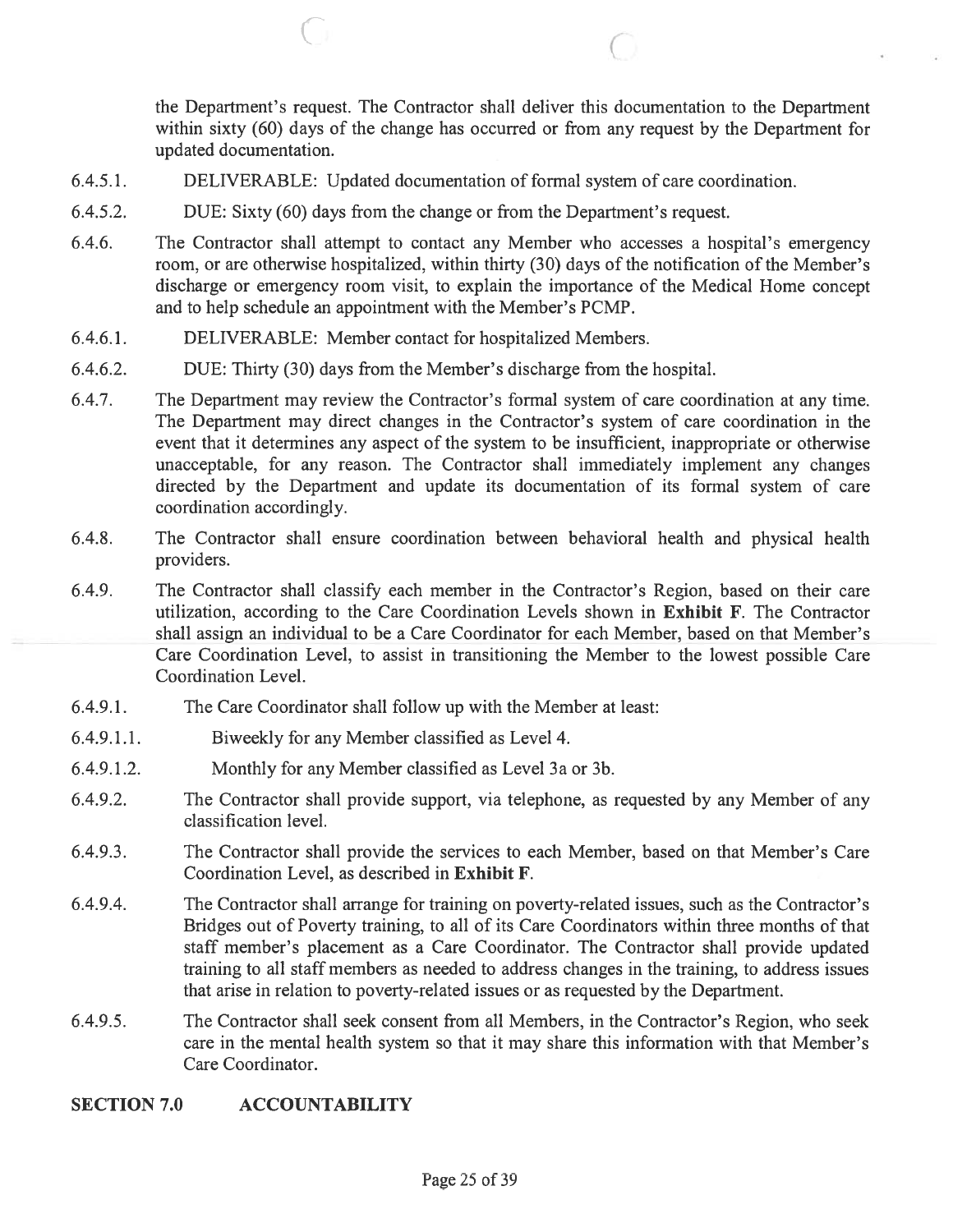## 7.1. INITIAL PHASE PERFORMANCE METRICS

7.1.1. The Department shall calculate the regional baseline costs and utilization measures and make the baseline costs, calculation methodologies and utilization measures available to the Contractor in <sup>a</sup> reasonable timefrarne. The Department shall calculate future cost and utilization measures using the same methodology as the baseline costs and utilization measures, and shall use these future costs and utilization costs to measure the Contractor's performance.

 $\circ$  C

- 7.1.2. The Department shall only authorize the Contractor to enter the Expansion Phase if the future cost measurements show an aggregate reduction in costs for the Contractor's Region that meets the Department's budget goals. The Department shall determine whether any cost reduction meets the Department's budget goals in its sole discretion. The Department shall make reasonable efforts to provide the Contractor with cost reduction objectives so that the Contractor and its partners can align their efforts with the Department's program goals.
- 7.1.3. The Department shall measure the Contractor on the metrics contained in the Performance Target Table, as described in the following section on Expansion Phase Performance Metrics, during the Initial Phase. The Department shall make these measurements in order to create appropriate baselines and evaluate the Contractor's performance during the Initial Phase. The Department shall not pay the Contractor any incentive or other paymen<sup>t</sup> for meeting or exceeding any performance target before July 1, 2012.
- 7.1.3.1. The performance targets used to measure performance during the Initial Phase shall be the same as those used during the first year of the Expansion Phase.
- 7.1.3.2. The Department shall provide the Contractor monthly data on each performance target during the incentive paymen<sup>t</sup> pilot program. The data used by the Department to calculate the estimated incentive paymen<sup>t</sup> the Contractor would receive if the program was operational shall be based on the most recent ninety (90) day period for which complete data is available.

## 7.2. EXPANSION PHASE PERFORMANCE METRICS

- 7.2.1. Once the Contractor has entered the Expansion Phase, the Department shall begin enrolling additional members into the Contractor's <sup>p</sup>lan at the Department's discretion. The Department may enroll any eligible Client within the Contractor's Region into the Contractor's <sup>p</sup>lan, and the Contractor shall accep<sup>t</sup> all new members enrolled by the Department.
- 7.2.2. The Department will use three perfoririance targets to measure the Contractor during the first year of the Expansion Phase. The three performance targets will be Emergency Room Visits per 1,000 Full Time Enrollees (FTEs), Hospital Readmissions per 1,000 FTEs, and Outpatient Service Utilization of MRIs and CT Scans per 1,000 FTEs. The perfonnance target goals will be the same as those described in the Section 9.2, Incentive Payments. The baseline for all performance targets listed in the following table shall be calculated based on the most recently available twelve (12) month period by the Department utilizing methodology that is fully disclosed to the Contractor in advance, with opportunity for consideration of comments submitted by the Contractor prior to finalization of the methodology by the Department.
- 7.2.3. The Department shall not include the AwDC population in the incentive paymen<sup>t</sup> calculations for the first year of their enrollment in the program. The incentive payments for this population shall be paid out based on the Contractor's performance for all other Full Time Enrollees.
- 7.2.4. During the second year of the Expansion <sup>p</sup>hase and every subsequent year, the Department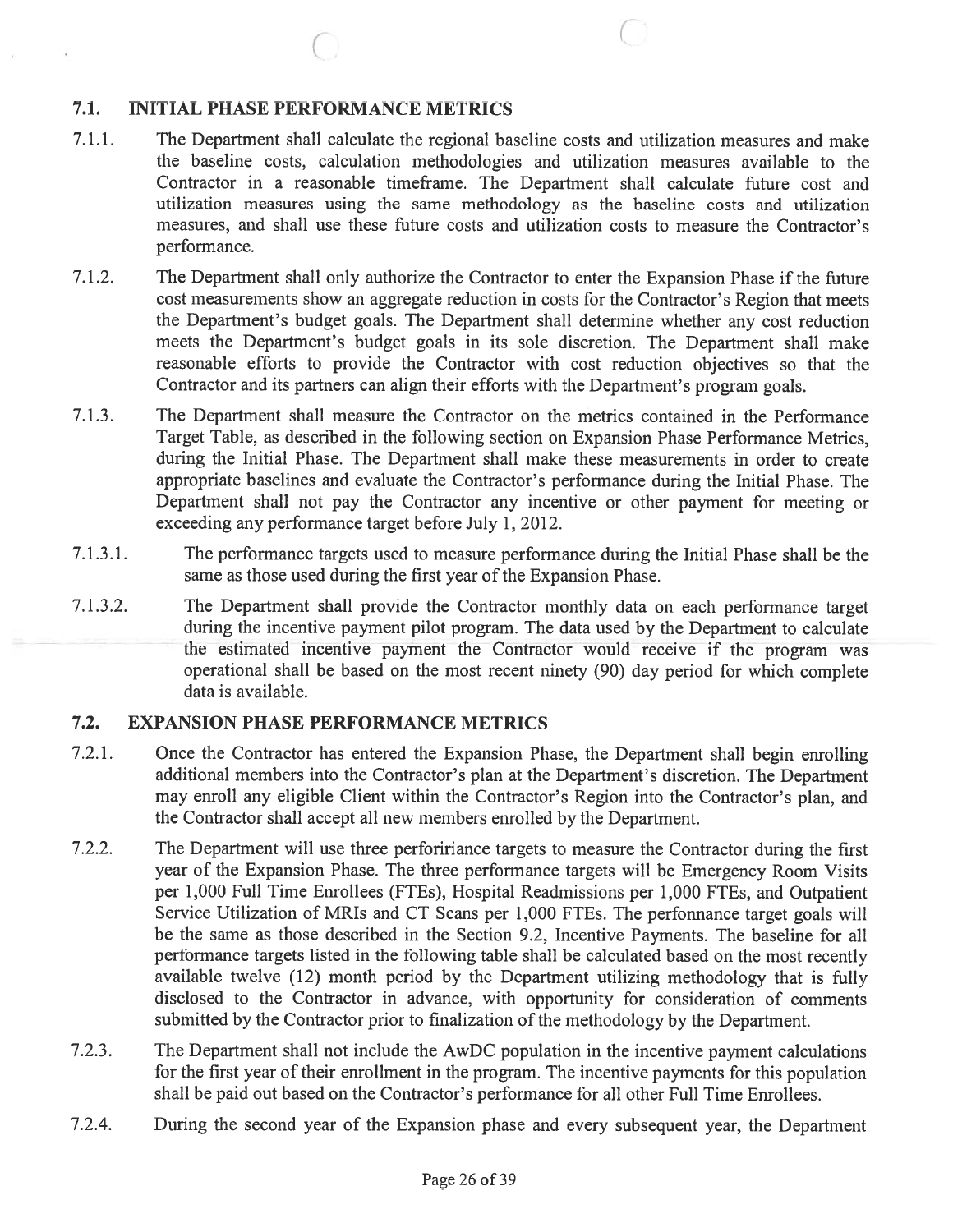shall consult with the Contractor to determine the measurement areas and performance targets for the Contractor based on the Department's priorities, goals, objectives and initiatives. The Department shall amend this Contract to establish the new measurement areas and performance targets no later than March  $1<sup>st</sup>$ .

7.2.5. The Department may institute <sup>a</sup> shared savings program during the expansion phase at its discretion. In the event that the Department decides to institute <sup>a</sup> shared savings program, it shall work with the Contractor to amend this Contract as necessary to institute the program.

 $\begin{array}{ccc} \circ & \circ & \circ \end{array}$ 

### 7.3. PERFORMANCE IMPROVEMENT

- 7.3.1. The Contractor shall submit, for Department approval, <sup>a</sup> three (3) year performance improvement program that shall include an annual Performance Improvement Plan (PIP) update. The PIP shall describe:
- 7.3.1.1. The Contractor's health and health care performance improvement goals and objectives, based on national standards, the Department's priorities, goals, objectives and initiatives and the needs of the Contractor's Region.
- 7.3.1.2. The methods and strategies the Contractor will employ to achieve these stated goals and objectives.
- 7.3.1.3. A statement of <sup>a</sup> minimum of two (2) targeted performance improvement activities, the rational for choosing each activity and <sup>a</sup> plan for addressing them.
- 7.3.2. The Contractor shall deliver the PIP updates to the Department on an annual basis by October first of that year.
- 7.3.2.1. DELIVERABLE: Initial Performance Improvement Plan; Annual PIP update.
- 7.3.2.2. DUE: The Initial Performance Plan is due by October 1, 2011; the PIP Update is due annually, by October  $1<sup>st</sup>$  of the year.
- 7.3.3. The Contractor shall include all relevant and available data, including those provided by the Department, the SDAC, claims data, prior authorization systems, registry data and data available through national collection initiatives, in any analysis, goal setting or the formulation of any strategy or plan.
- 7.3.4. The Department may review the Contractor's PIP at any time. The Department may direct reasonable changes in the Contractor's PIP in the event that it determines any aspec<sup>t</sup> of the plan to be insufficient, inappropriate or otherwise unacceptable, for any reason. The Contractor shall immediately implement any reasonable changes directed by the Department and update its PIP accordingly.

## 7.4. FEEDBACK AND INNOVATION

- 7.4.1. The Contractor shall create <sup>a</sup> Performance Improvement Advisory structure to provide community-level leadership and stakeholder input into the Contractor's implementation of the ACC Program and the Contractor's own performance improvement program. The Performance Improvement Advisory structure shall:
- 7.4.1.1. Be directed and chaired by one of Contractor's Key Personnel.
- 7.4.1.2. Have <sup>a</sup> formal, documented membership and governance structure.
- 7.4.1.3. Have <sup>a</sup> diverse membership, representative of the Contractor's Region, which includes members representing at least the following: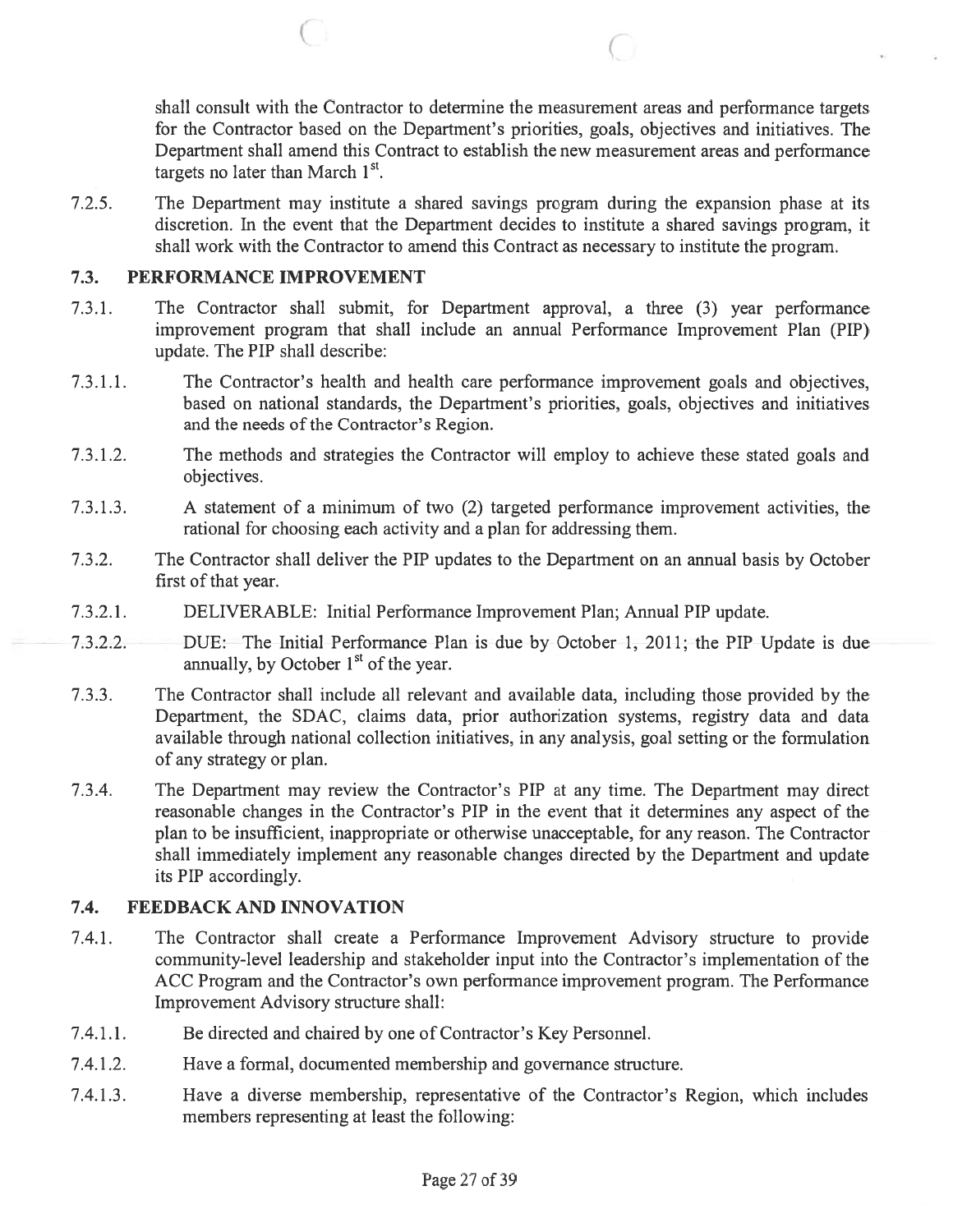- 7.4.1.3.1. Members. 7.4.1.3.2. Member's families.
- 
- 7.4.1.3.3. Advocacy groups and organizations.
- 7.4.1.3.4. The PCMP network.
- 7.4.1.3.5. Other Medicaid providers.
- 7.4.1.3.6. The Behavioral Health community.
- 7.4.1.3.7. Charitable, faith-based or service organizations within the community.
- 7.4.1.4. Hold regularly scheduled meetings, no less often than on <sup>a</sup> quarterly basis.
- 7.4.1.5. Open all scheduled meetings to the public.
- 7.4.1.6. Post the minutes of each meeting on the Contractor's website within seven (7) days of each meeting.

 $\overline{C}$ 

- 7.4.1.6.1. DELIVERABLE: Posted meeting minutes, meeting information for upcoming meetings, and the name and direct <sup>p</sup>hone number of <sup>a</sup> contact person on the Contractor's website.
- 7.4.1.6.2. DUE: Ten (10) Business Days from the date of the meeting.
- 7.4.2. The ACC Program Improvement Advisory Committee
- 7.4.2.1. The Contractor shall provide one person to serve as <sup>a</sup> member of the Department's ACC Program Improvement Advisory Committee. This individual shall be the Contractor's representative to the ACC Program Improvement Advisory Committee.
- 7.4.3. Medical Management Oversight Advisory Committee
- 7.4.3.1. The Contractor shall provide one person to serve as <sup>a</sup> member of the Department's Medical Management Oversight Advisory Committee. This individual shall be the Contractor's representative to the Medical Management Oversight Advisory Committee.
- 7.4.3.2. The Contactor shall work with the Utilization Management contractor and the Statewide Data and Analytics contractor on improving the ACC Program.
- 7.4.4. SDAC Operations Committee
- 7.4.4.1. The Contractor shall provide one person to serve as <sup>a</sup> member of the Department's SDAC Operations Committee. This individual shall be the Contractor's representative to the SDAC Operations Committee.
- 7.4.5. AwDC expansion workgroup.
- 7.4.5.1. The Contractor shall provide one staff person to serve as <sup>a</sup> member of the AwDC expansion workgroup.
- 7.4.6. The Contractor's representative on each of the committees described in this section may serve on any number of committees, as time permits. If conflicting meetings, other obligations or any other event does not permit the Contractor's representative from attending <sup>a</sup> meeting, the Contractor shall provide an alternate representative to attend the meeting that the regular representative could not attend. The Contractor's representative shall attend all meetings in person, unless granted prior approval to attend through telephone, video conference or other means by the Department.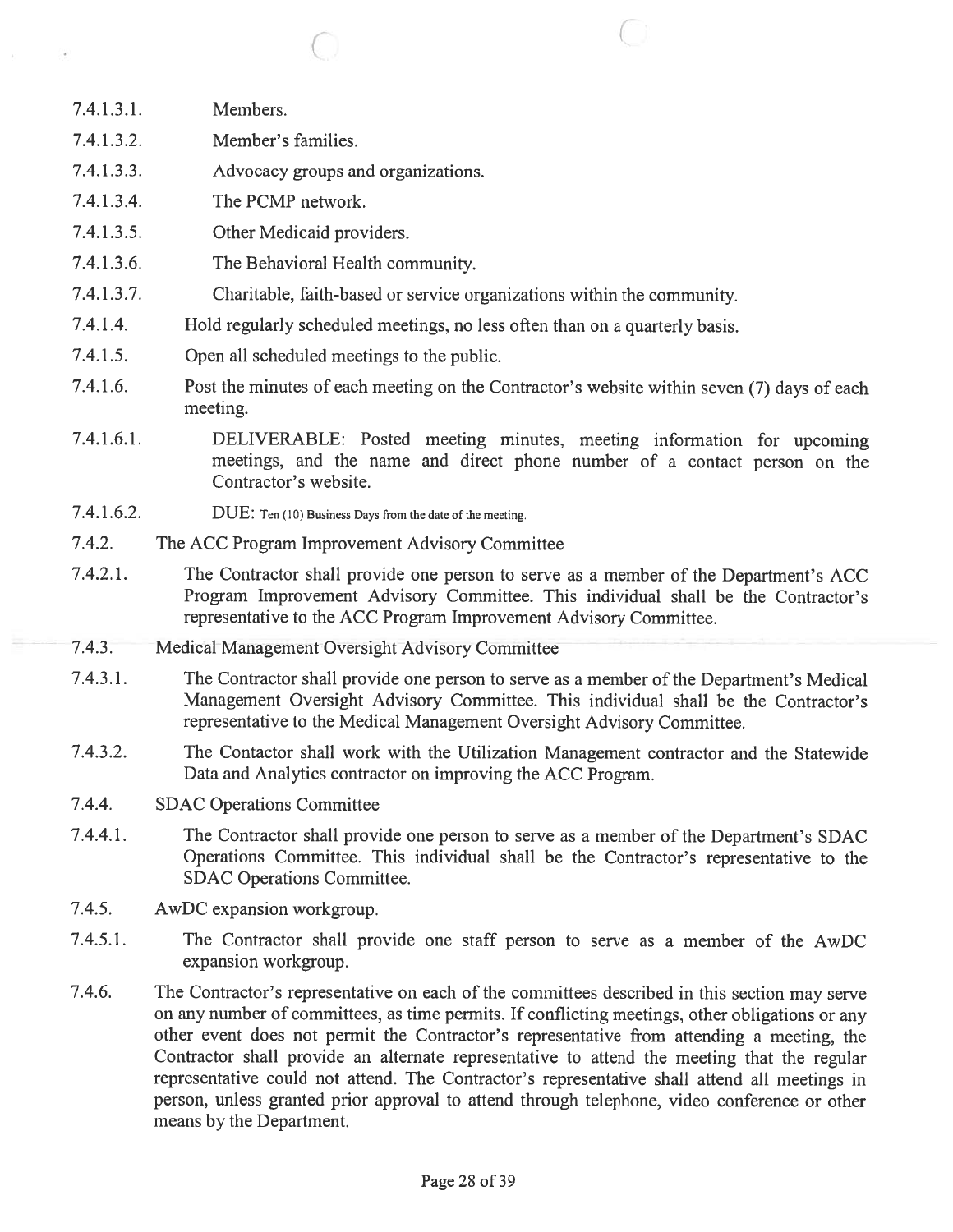7.4.7. The Department may reques<sup>t</sup> the Contractor provide an replacement representative, for any of the committees in this section, from the Contractor in the event that the Department determines, in its sole discretion, that the existing representative is unacceptable or if the representative shows <sup>a</sup> pattern of being disruptive during meetings, being tardy to regularly scheduled meetings or failing to attend regularly scheduled meetings. In the event that the Department requests <sup>a</sup> replacement representative, the Contractor shall provide the replacement representative by the next regularly scheduled meeting of that committee.

<sup>C</sup> <sup>C</sup>

## SECTION 8.0 PROGRAM REPORTING

### 8.1. ADMINISTRATIVE REPORTING

- 8.1.1. Network Report
- 8.1.1.1. The Network Report shall contain:
- 8.1.1.1.1. A listing of the total number of providers by type of provider and by county, including, but not limited to, PCMPs, specialists and hospitals.
- 8.1.1.1.2. The number of providers who are accepting new Clients.
- 8.1.1.1.3. A description of how the Contractor's network of providers meets the needs of the Member population in the Contractor's Region, specifically including <sup>a</sup> description of how Members in special populations, as described in section 4.1.6, are able to access care.
- 8.1.1.2. In addition to the requirements for all network reports, the repor<sup>t</sup> submitted at the beginning of the Department's fiscal year shall include <sup>a</sup> summary of the challenges and opportunities for improving the Contractor's network, the existing umnet needs within the Contractor's network and the Contractor's strategy for meeting those needs.
- 8.1.1.3. The Contractor shall submit the network repor<sup>t</sup> on <sup>a</sup> semi-annual basis.
- 8.1.1.3.1. DELIVERABLE: Network Report.
- 8.1.1.3.2. DUE: Semi-annually, by December  $31<sup>st</sup>$  and June  $30<sup>th</sup>$  of each year.
- 8.1.1.4. The Department may reques<sup>t</sup> interim Network Reports, containing the same information normally contained in <sup>a</sup> semi-annual Network Report, from the Contractor at any time other than <sup>a</sup> semi-annual reporting period.
- 8.1.1.4.1. DELIVERABLE: Interim Network Report.
- 8.1.1.4.2. DUE: within ten (10) Business Days after the Department's reques<sup>t</sup> for the interim Network Report.
- 8.1.2. Program Integrity Report
- 8.1.2.1. The Contractor shall repor<sup>t</sup> to the Department any suspicion or knowledge of fraud or abuse, including, but not limited to, false or fraudulent filings of claims and the acceptance of or failure to return any monies allowed or paid on claims known to be fraudulent.
- 8.1.2.2. The Contractor shall repor<sup>t</sup> any suspicion or knowledge of fraud or abuse to the Department immediately upon receipt of the information causing suspicion or knowledge of the fraud or abuse.
- 8.1.2.3. The Contractor shall prepare <sup>a</sup> written program integrity repor<sup>t</sup> detailing the specific background information of any reported fraud or abuse, the name of the provider and <sup>a</sup>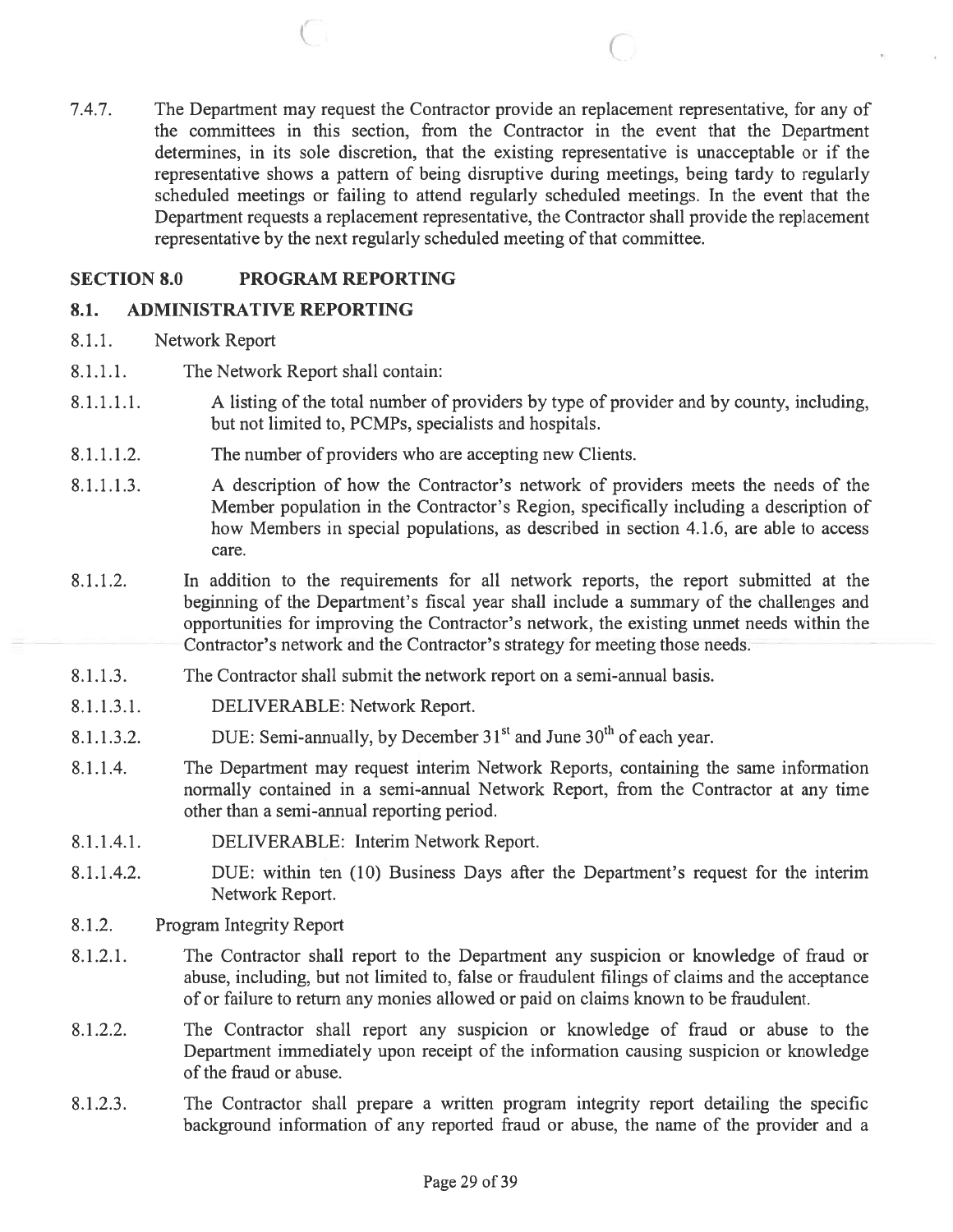description of how the Contractor became aware of the information that led to the report. The Contractor shall deliver this Program Integrity Report to the Department within ten (10) business days from when it reported the fraud or abuse to the Department.

8.1.2.3.1. DELIVERABLE: Program Integrity Report.

C

- 8.1.2.3.2. DUE: Ten (10) days from the initial repor<sup>t</sup> of the fraud or abuse.
- 8.1.2.4. The Contractor shall repor<sup>t</sup> any possible instances of <sup>a</sup> Member's fraud, such as document falsification, to the department of human or social services in the county in which the Member resides, immediately upon gaining information leading to knowledge of the fraud or suspicion of fraud. The Contractor shall deliver <sup>a</sup> written repor<sup>t</sup> of the possible instances of the Member's fraud detailing the specific background information of the reported fraud, the name of the Member and <sup>a</sup> description of how the Contractor became aware of the information that led to the report. The Contractor shall deliver this Member fraud repor<sup>t</sup> to the county department to which it made its initial repor<sup>t</sup> within ten (10) business days from when it reported the fraud to the county department.
- 8.1.2.4.1. DELIVERABLE: Member Fraud Report.
- 8.1.2.4.2. DUE: Ten (10) days from the initial repor<sup>t</sup> of the fraud or abuse.

### 8.2. PERFORMANCE REPORTS

- 8.2.1. Performance Measures and Activities Report
- 8.2.1.1. The Contractor shall draw the appropriate data, information and reports from the SDAC to create its Performance Measures and Activity Report. The Performance Measures and Activity Report shall contain:
- 8.2.1.1.1. The Contractor's performance for the most recently completed calendar quarter in relation to the performance metrics described in Section 7.0 of this Statement of Work, the Contractor's current PIP activities and any metrics, goals or objectives given to the Contractor by the Department.
- 8.2.1.1.2. The Contractor's performance on all applicable metrics, goals and objectives from the previous four (4) quarters.
- 8.2.1.1.3. The Contractor's cumulative performance on all metrics, goals and objectives over the pas<sup>t</sup> twelve (12) consecutive months.
- 8.2.1.1.4. A summary of the Contractor's performance improvement activities completed during the previous quarter, currently in progress and planned for the upcoming quarter.
- 8.2.1.2. The Contractor shall provide the Performance Measures and Activity Report, to the Department, on a quarterly basis, within thirty (30) days from the end of the quarter that the report covers.
- 8.2.1.2.1. DELIVERABLE: Performance Measures and Activity Report.
- 8.2.1.2.2. DUE: Thirty (30) days from the end of the quarter that the repor<sup>t</sup> covers.
- 8.2.1.3. The Department shall make available to the Contractor all data in the MMIS, including, but not limited to, behavioral health encounters, physical health claims, dental claims and pharmacy claims on <sup>a</sup> monthly basis to suppor<sup>t</sup> the generation of the reports described in this section.
- 8.2.2. Integration Reporting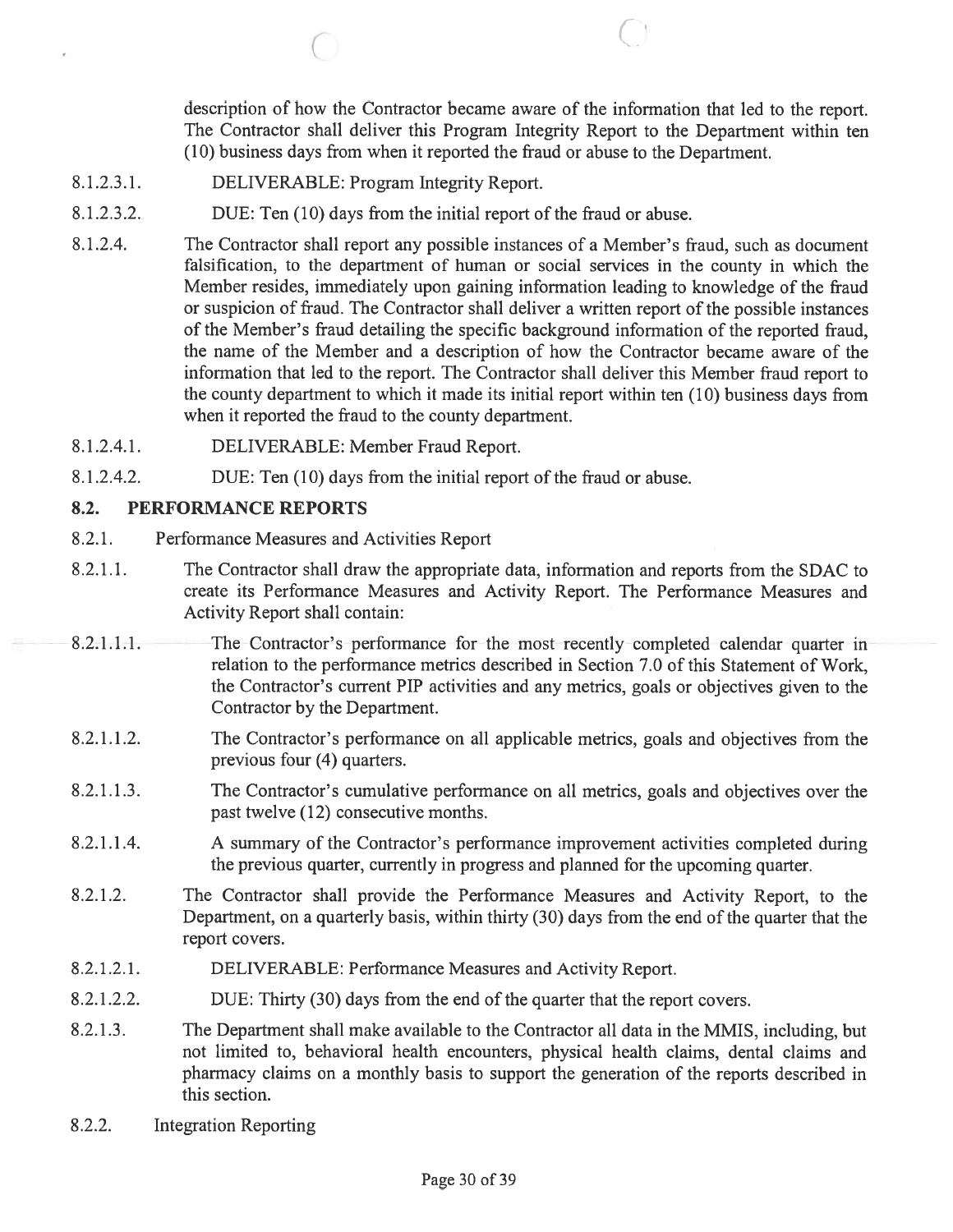8.2.2.1. The Contractor shall submit to the Department <sup>a</sup> repor<sup>t</sup> that includes an environmental scan of current practices, challenges, and new strategies for integration of behavioral and physical health care for all covered populations. The Contractor shall collaborate with the BHOs in its region to create the report. 8.2.2.1.1. DELIVERABLE: Behavioral Health Integration Report. 8.2.2.1.2. DUE: July 1, 2012. 8.2.3. Integrated care 8.2.3.1. The Contractor shall submit <sup>a</sup> semi-annual repor<sup>t</sup> describing all of the following: 8.2.3.1.1. Integrated care efforts and continuing challenges. 8.2.3.1.2. Updates on strategies identified in the Behavioral Health Integration Report 8.2.3.1.3. DELIVERABLE: Integrated Care Report. 8.2.3.1.4. DUE: Semi-annually, by December  $31<sup>st</sup>$  and June  $30<sup>th</sup>$  of each year. 8.2.4. Member Outreach and Stakeholder Feedback Report 8.2.4.1. The Member Outreach and Stakeholder Feedback Report shall contain: 8.2.4.1.1. A summary of the feedback received from Members and other stakeholders, through any advisory committee or through any other means. 8.2.4.1.2. A description of trends and themes in the feedback received. 8.2.4.1.3. A description of overarching issues to address or system-wide problems that must be solved and <sup>a</sup> proposal to address these issues or solve the problems. 8.2.4.1.4. A summary of the feedback and complaints from Members, providers and the community at large and any advice or views expressed by the Contractor's Performance Improvement Advisory Committee. 8.2.4.1.5. Challenges identified in serving the AwDC population. 8.2.4.1.6. Lessons learned from the AwDC population related to their health needs and behaviors. 8.2.4.1.7. The results of the prior quarter's attempts to contact Members as described in section 3.1.1.3.2, including the success rate of connecting Members without <sup>a</sup> PCMP to <sup>a</sup> PCMP. 8.2.4.1.8. The Contractor's plan for contacting Members without <sup>a</sup> PCMP during the following quarter. 8.2.4.2. The Contractor shall provide the Member Outreach and Stakeholder Feedback Report, to the Department, on <sup>a</sup> quarterly basis, within thirty (30) days from the end of the quarter that the repor<sup>t</sup> covers. 8.2.4.3. The Stakeholder feedback repor<sup>t</sup> may contain information that is not reflected in the Contractor's regular grievance process and the information contained in such <sup>a</sup> repor<sup>t</sup> is not indicative of <sup>a</sup> weakness or limitation of the Contractor or the Contractor's systems.

 $\overline{C}$  contrary contrary contrary contrary contrary contrary contrary contrary contrary contrary contrary contrary contrary contrary contrary contrary contrary contrary contrary contrary contrary contrary contrary contr

- 8.2.4.3.1. DELIVERABLE: Member Outreach and Stakeholder Feedback Report.
- 8.2.4.3.2. DUE: Thirty (30) days from the end of the quarter that the repor<sup>t</sup> covers.
- 8.3. REPORT VERIFICATION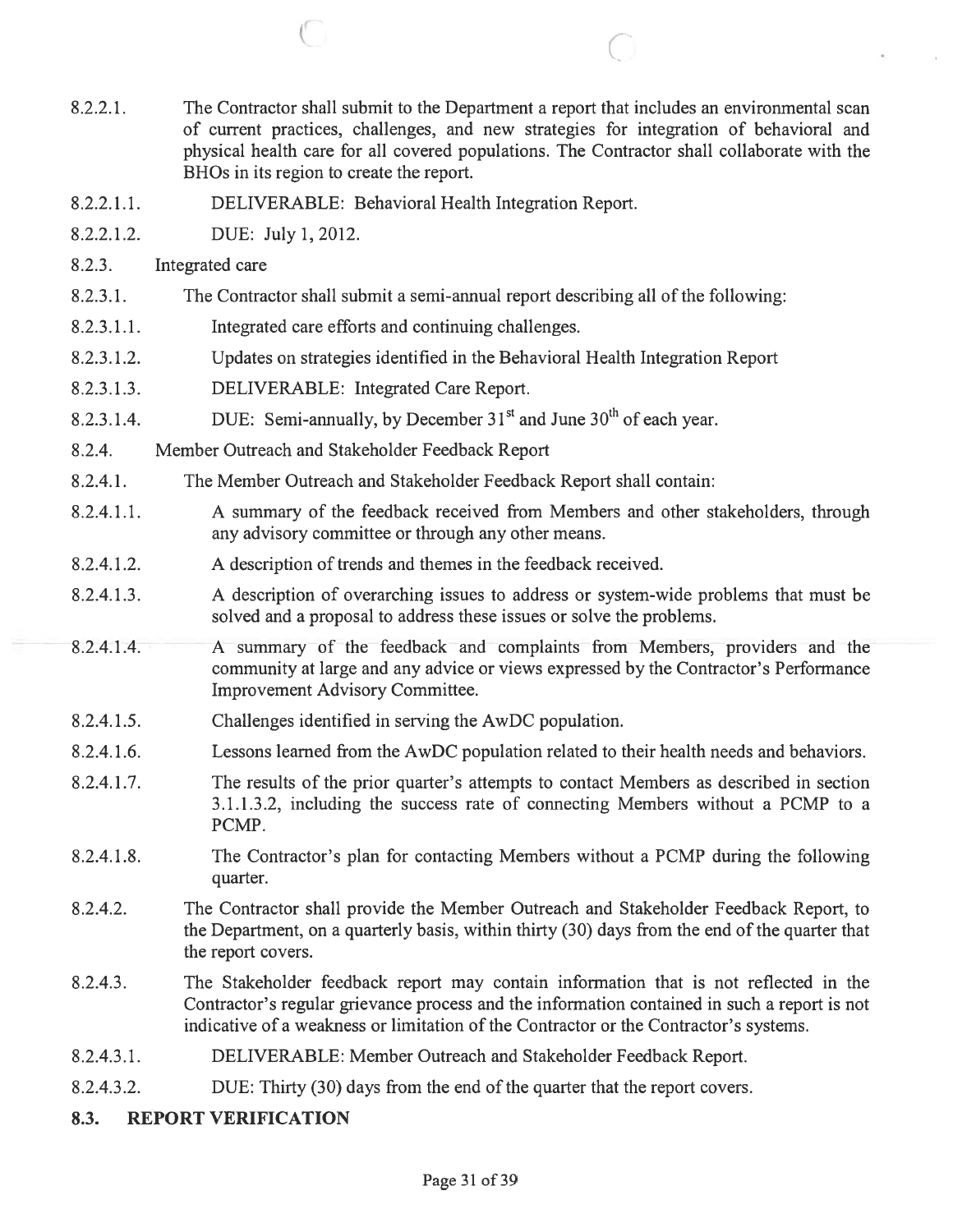8.3.1. The Department may, in its sole discretion, verify any information the Contractor reports to the Department for any reason. The Department may use any appropriate, efficient or necessary method for verifying this information including, but not limited to:

 $\circ$  C

- 8.3.1.1. Fact-checking.
- 8.3.1.2. Auditing reported data.
- 8.3.1.3. Requesting additional information.
- 8.3.1.4. Performing site visits.
- 8.3.2. In the event that the Department determines that there are errors or omissions in any reported information, the Contractor shall produce an updated report, which corrects all errors and includes all omitted data or information, and submit the updated repor<sup>t</sup> to the Department within ten (10) days from the Department's request for the updated report.
- 8.3.2.1. DELIVERABLE: Updated reports.
- 8.3.2.2. DUE: Ten (10) days from the Department's reques<sup>t</sup> for an updated or corrected report.

### 8.4. REPORT FORMAT OR TEMPLATES

8.4.1. The Contractor shall provide all reports in <sup>a</sup> format or template directed by the Department. The Department will develop the templates with input from the Contractor. The Contractor shall ensure that all reports comply with the specific guidance provided by the Department related to that report.

### SECTION 9.0 COMPENSATION

### 9.1. PMPM PAYMENTS

9.1.1. The Department shall pay the Contractor, through the Colorado MMIS, <sup>a</sup> monthly PMPM Payment for each active Member enrolled in the Contractor's <sup>p</sup>lan on the first day of that month at the following rates:

| <b>Description</b>                                                   | <b>Period</b>                            | <b>PMPM</b><br><b>Amount</b> |
|----------------------------------------------------------------------|------------------------------------------|------------------------------|
| A. All Members                                                       | Effective Date through June 30, 2012     | \$13.00                      |
| <b>B.</b> All Members                                                | July 1, 2012 through October 31,<br>2012 | \$12.00                      |
| C. All Members                                                       | November 1, 2012 forward                 | \$9.50                       |
| D. Additional for Members eligible<br>for Medicaid through the AwDC. | <b>Effective Date forward</b>            | \$3.00                       |

- 9.1.1.1. The PMPM payments shall only be made during the Initial Phase and the Expansion Phase. The Contractor shall not receive any PMPM Payment before the beginning of the Initial Phase.
- 9.1.1.2. The number of active Members enrolled in the Contractor's <sup>p</sup>lan shall be calculated based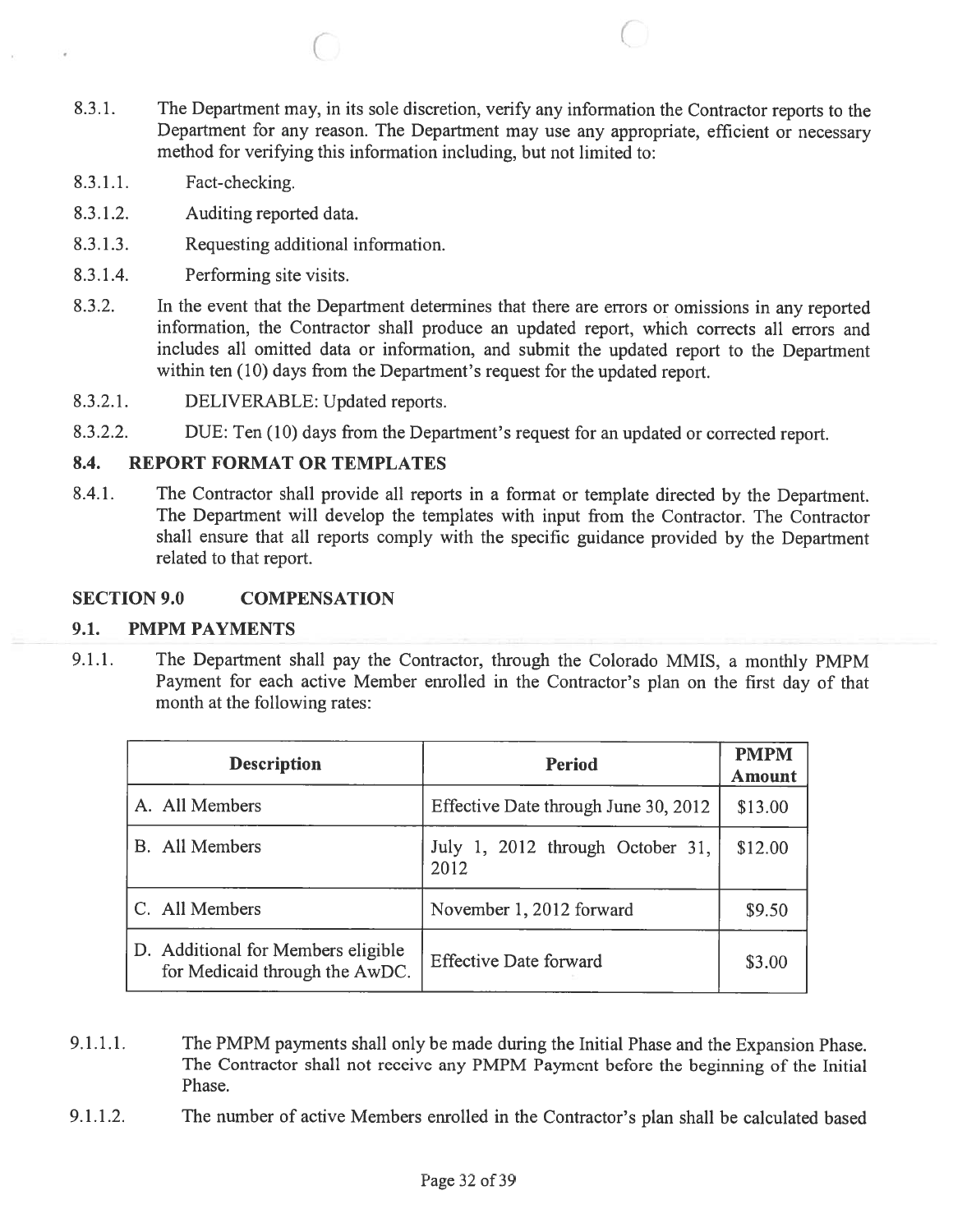on the number of enrollments in the Colorado Medicaid Management Information System.

9.1.1.3. The Department shall remit all PMPM Payments to the Contractor within the month for which the PMPM Payment applies. In the event that the Contractor is not compensated for <sup>a</sup> Member in <sup>a</sup> month for which the Contractor should have been compensated, the Department shall compensate the Contractor for that Member.

 $\begin{array}{ccc} \circ & \circ & \circ \end{array}$ 

### 9.2. INCENTIVE PAYMENT PROGRAM

- 9.2.1. After July 1, 2012 and when the Contractor has been moved into the Expansion Phase, the Department shall pay the Contractor an Incentive Payment, through the MMIS, when the Contractor meets or exceeds the Level 1 Targets or Level 2 Targets, as calculated based on region-wide performance and described in Section 7.2 of this Statement of Work. In the event that the Contractor meets or exceeds the Level 2 target for any Measurement Area, the Contractor shall only receive the Level 2 Target Incentive Payment in place of the Level 1 Target Incentive Payment.
- 9.2.2. The following table describes the amounts available for each measurement area and the amount the Contractor may receive if it meets the stated performance targets.

|    | <b>Measurement Area</b>                                                     | <b>Performance Target</b><br><b>Percentage Improvement</b>                                                                                 | <b>Total Incentive Payment</b>                                         |
|----|-----------------------------------------------------------------------------|--------------------------------------------------------------------------------------------------------------------------------------------|------------------------------------------------------------------------|
|    | A. Emergency Room Visits<br>per 1,000 Full Time<br>Enrollees (FTEs)         | Level 1 Target: Total Emergency<br>Room Visits reduced at least 1.0%<br>and less than 5.0% below baseline                                  | Level 1 Target: 66% of the Full<br>Amount                              |
|    |                                                                             | Level 2 Target: Total Emergency<br>Room Visits reduced between 5.0%<br>or more below baseline                                              | Level 2 Target: 100% of the Full<br>Amount<br>Full Amount: \$0.33 PMPM |
|    |                                                                             |                                                                                                                                            |                                                                        |
| В. | Hospital Re-admissions<br>per 1,000 FTEs                                    | Level 1 Target: Total Hospital Re-<br>admissions reduced at least 1.0%<br>and less than 5.0% below baseline                                | Level 1 Target: 66% of the Full<br>Amount                              |
|    |                                                                             | Level 2 Target: Total Hospital Re-<br>admissions reduced between 5.0%                                                                      | Level 2 Target: 100% of the Full<br>Amount                             |
|    |                                                                             | or more below baseline                                                                                                                     | Full Amount: \$0.33 PMPM                                               |
|    | C. Outpatient Service<br>Utilization of MRIs and<br>CT scans per 1,000 FTEs | Level 1 Target: Total Outpatient<br>Service Utilization of MRIs and CT<br>scans reduced at least 1.0% and less<br>than 5.0% below baseline | Level 1 Target: 66% of the Full<br>Amount                              |
|    |                                                                             |                                                                                                                                            | Level 2 Target: 100% of the Full                                       |
|    |                                                                             | Level 2 Target: Total Outpatient<br>Service Utilization of MRIs and CT                                                                     | Amount                                                                 |
|    |                                                                             | scans reduced between 5.0% or<br>more below baseline                                                                                       | Full Amount: \$0.33 PMPM                                               |

9.2.2.1. Incentive Payment Table

9.2.2.2. The Department shall remit all Incentive Payments to the Contractor on <sup>a</sup> quarterly basis within one-hundred and eighty (180) days from the last day of the quarter in which the Incentive Payments were earned. The Department will calculate the Incentive Payment separately for each month in <sup>a</sup> quarter, and the Contractor may receive different amounts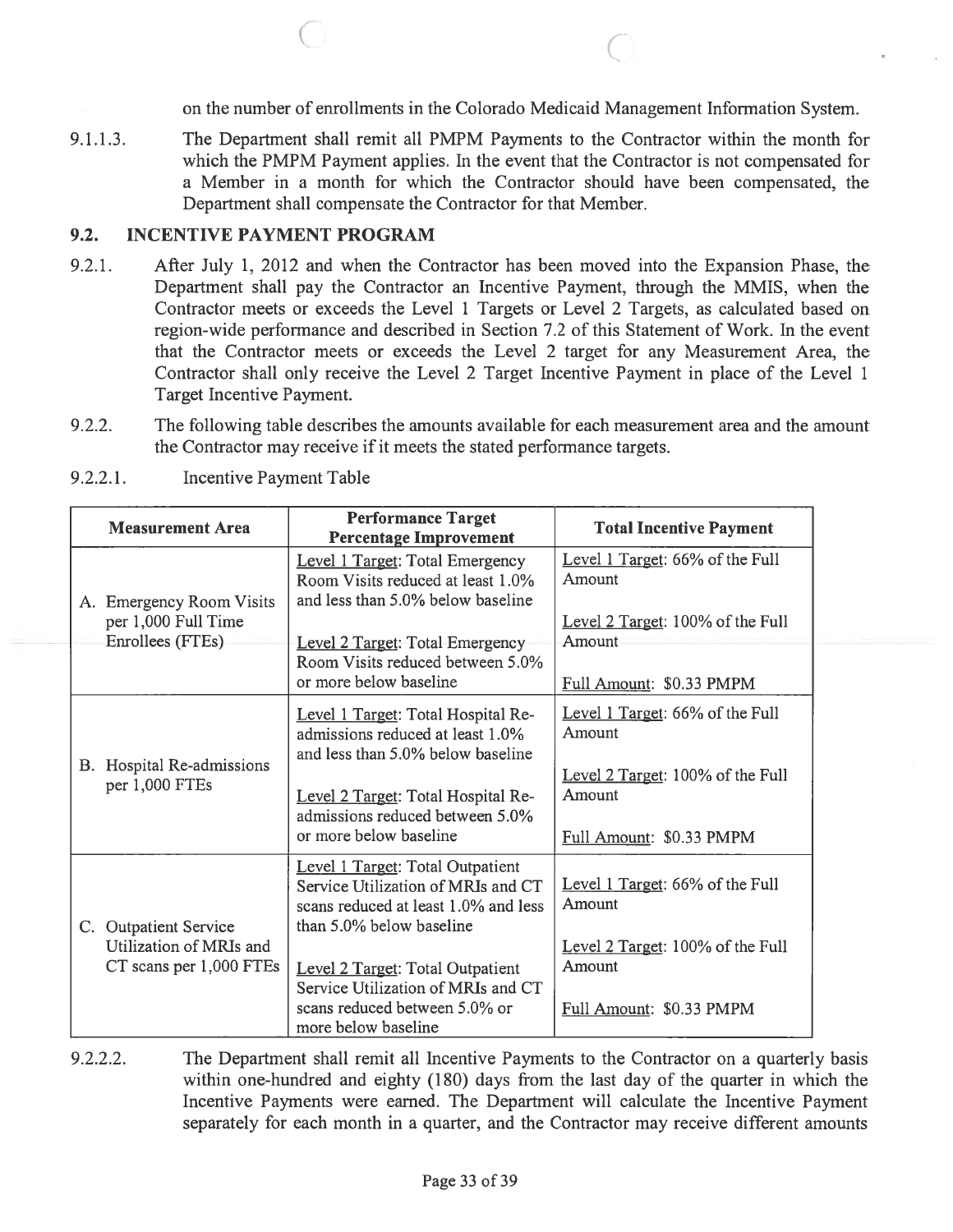for each month within <sup>a</sup> quarter based on the specific performance targets the Contractor was able to meet during each specific month.

#### 9.3. PAYMENT CALCULATION DISPUTES

9.3.1. In the event that the Contractor believes that the calculation or determination of any Incentive Payment or PMPM is incorrect, the Contractor shall notify the Department of its dispute within thirty (30) days of the receipt of the payment. The Department shall review calculation or determination and may make changes based on this review. The determination or calculation that results from the Department's review shall be final. No disputed paymen<sup>t</sup> shall be due until after the Department has concluded its review.

 $\circ$  C

#### SECTION 10.0 STARTUP PROCESS

#### 10.1. START-UP PHASE

- 10.1.1. During the Start-Up Phase, the Contractor shall:
- 10.1.1.1. Establish an Implementation Plan that includes <sup>a</sup> schedule of activities and milestones for the Start-Up Phase and the Initial Phase within seven (7) days from the Contract's Effective Date.
- 10.1.1.1.1. DELIVERABLE: Implementation Plan.
- 10.1.1.1.2. DUE: Seven (7) days from the Contract's Effective date.
- 10.1.1.2. Create <sup>a</sup> Start-Up Plan containing the following components:
- 10.1.1.2.1. The Organizational Chart described in section 2.2.7 ofthis Statement of Work.
- 10.1.1.2.2. <sup>A</sup> Customer Service Plan that describes how the Contractor will track incoming telephone calls, emails and other contact from providers, Members and the genera<sup>l</sup> public, how it plans to fulfill its customer service requirements and similar customer service related items.
- 10.1.1.2.3. A timeline for the creation of the website for the Contractor's Region and a description of the contents and structure of the site or <sup>a</sup> prototype of the website.
- 10.1.1.2.4. The ACC Program Member Handbook section specific to the Contractor's Region as described in Section 3.2.3.1 of this Statement of Work.
- 10.1.1.2.5. <sup>A</sup> description of how the Contractor intends to provide necessary provider orientation to the ACC Program and the Contractor's network and <sup>a</sup> plan for providing necessary provider training.
- 10.1.1.2.5.1. DELIVERABLE: Start-Up Plan.
- 10.1.1.2.5.2. DUE: Thirty (30) days from the Contract's Effective Date.
- 10.1.1.3. Cooperate with the Department in the Department's Operational Readiness Review, including, but not limited to:
- 10.1.1.3.1. Providing all information, data or reports the Department requires or requests that are within the scope of the Operational Readiness Review.
- 10.1.1.3.2. Allowing the Department reasonable access to the Contractor's facilities and staff.
- 10.1.1.3.3. Developing and implementing any corrective action <sup>p</sup>lan, as directed by the Department.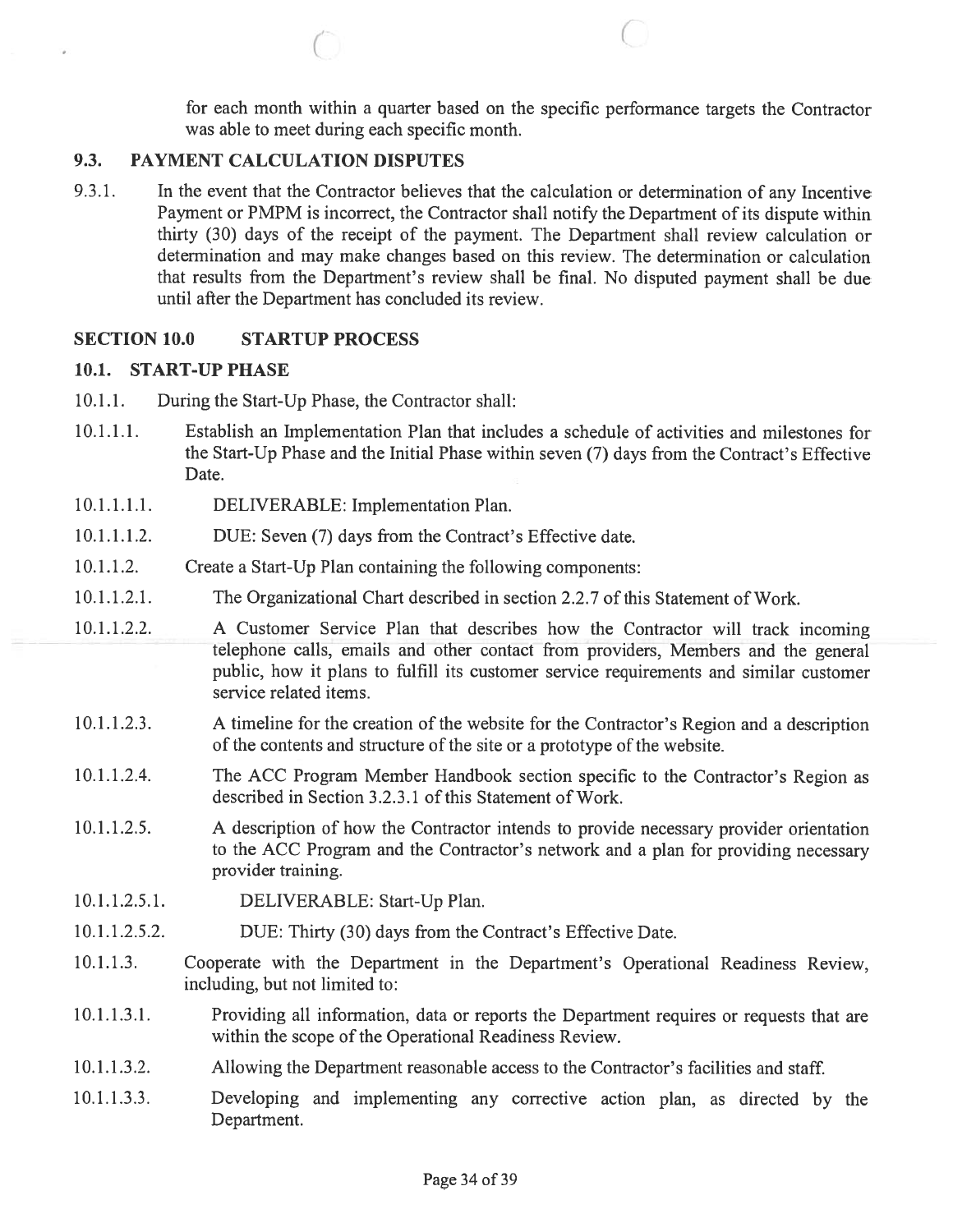10.1.1.4. Complete all other deliverables contained in this Contract with <sup>a</sup> due date that occurs in the Start-Up Phase, including, but not limited to, all of the following:

 $\qquad \qquad \qquad \qquad \qquad \qquad \qquad$ 

- 10.1.1.4.1. The Communication Plan.
- 10.1.2. During the Start-Up Phase, the Department shall:
- 10.1.2.1. Work with the Contractor to define project managemen<sup>t</sup> and reporting standards.
- 10.1 .2.2. Work with the Contractor to define expectations for content and format of all deliverables in the Contract.
- 10.1.2.3. Initiate an Operational Readiness Review to determine the Contractor's readiness and ability to provide services to its Members and resolve any identified operational deficiencies. The Department may require the Contractor to develop and implement <sup>a</sup> corrective action plan to remedy any deficiencies found during the Operational Readiness Review.

### SECTION 11.0 TRANSITION AT TERMINATION

### 11.1. CONTRACTOR'S TRANSITION REQUIREMENTS

- 11.1.1. Upon termination of the Contract for any reason, the Contractor shall do all of the following for <sup>a</sup> period not to exceed sixty (60) days before termination of the Contract:
- 11.1.1.1. Provide the Department with all information related to the Contractor's PCMP Network, its Members and the services provided to those Members, for transition to the Department or any other contractor of the Contractor's responsibilities.
- 11.1.1.2. Provide for the uninterrupted continuation of all network management, care coordination and administrative services until the transition of every Member is complete and all requirements of the Contract are satisfied.
- 11.1.1.3. Designate an appropriate individual as the transition coordinator to work with the Department and any staff from the replacement contractor to ensure the transition does not adversely impact any member's care.
- 11.1.1.4. Provide to the Department all reports reasonably necessary for <sup>a</sup> transition.
- 11.1.1.5. Notify any Subcontractors of the termination of the Contract, as directed by the Department.
- 11.1.1.6. Notify all of the Members in the Contractor's Region that the Contractor will no longer be the RCCO for the region, in <sup>a</sup> form and manner approved by the Department.
- 11.1.1.7. Notify each PCMP in the Contractor's PCMP Network of the termination and the end date of the Contract and explain to the provider how the provider may continue participating in the ACC Program.
- 11.1.1.8. Cooperate with the Department and any other replacement contractor during the transition, including, but not limited to, using reasonable efforts to share and transfer Member information and following any instructions or performing any required actions, as reasonably directed by the Department.
- 11.1.1.9. Provide the Department, in <sup>a</sup> format prescribed and approved by the Department:
- 11.1.1.9.1. A list of all PCMPs in the Contractor's PCMP Network.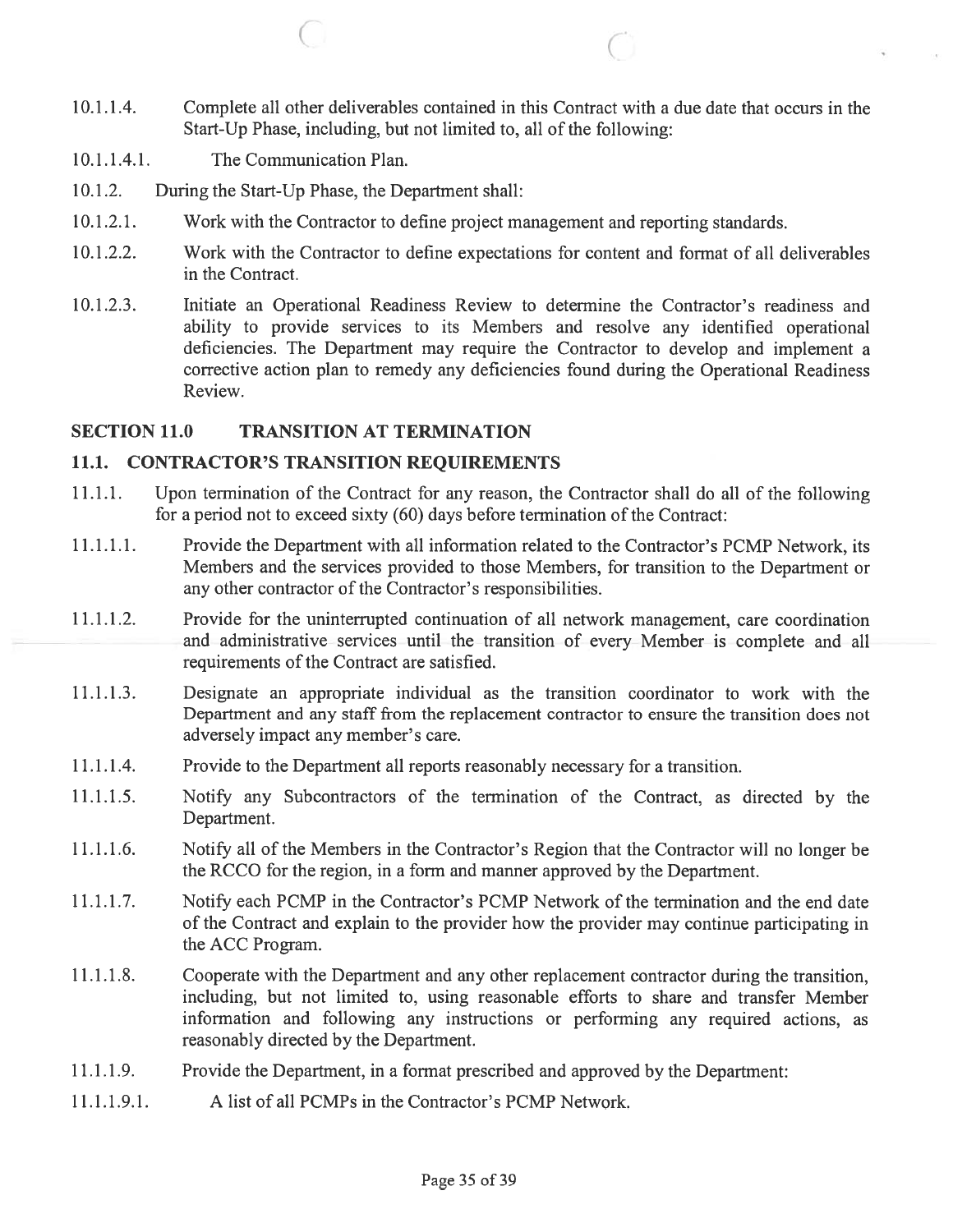## 11.1.1.9.2. A list of all Members in the Contractor's Region.

## SECTION 12.0 GENERAL REQUIREMENTS

### 12.1. CONTRACTORS AND SUBCONTRACTORS

- 12.1.1. Department Contractors
- 12.1.1.1. The Department may, in its sole discretion, use another contractor to perform any of the Department's responsibilities contained in the Contract. The Contractor shall work in coordination with any of these other contractors at the Department's direction. Any reference to the Department shall also include reference to its contractors as applicable.

 $\circ$  c

#### 12.1.2. Subcontractors

- 12.1.2.1. Other than the care coordination provided by any PCMP, the Contractor shall not subcontract more than forty percen<sup>t</sup> (40%) of its responsibilities under the Contract, based on the total annual Contract value, to any other entity and it shall not subcontract more than twenty percen<sup>t</sup> (20%) of its responsibilities under the Contract, based on the total annual Contract value, to any single entity.
- 12.1.2.2. The Contractor shall not enter into any agreement with a Subcontractor or have any Subcontractor begin work in relation to the Contract until it has received the express, written consent of the Department to subcontract with the specific Subcontractor. This consent requirement shall only apply to subcontracts that relate to ten percen<sup>t</sup> (10%) or more of the responsibilities under the Contract, based on the total annual Contract value.
- 12.1.2.3. Any agreemen<sup>t</sup> the Contractor has with <sup>a</sup> Subcontractor shall be in writing and shall require compliance with all of the terms in this Contract.

### 12.2. NO MEDICAL TREATMENT DIRECTION

- 12.2.1. The Contractor may make recommendations and provide support to PCMPs and their Members to improve health outcomes, but shall not, under any circumstance, direct treatment or require the PCMP or Member to make any decision regarding that Member's health care.
- 12.2.2. The Contractor may not create or make any referrals, on behalf of any Member or provider, in its role as <sup>a</sup> RCCO. Only <sup>a</sup> provider may create or make any referrals, and the Contractor may facilitate the referral process and provide suppor<sup>t</sup> for providers when the provider creates or makes <sup>a</sup> referral.

### 12.3. DUE DATE AND TIMELINES

- 12.3.1. All due dates, deadlines and timelines in this Statement of Work are measured in calendar days unless specifically stated otherwise. Additionally, all due dates, deadlines and timelines in this Contract, based on quarters, refer to state fiscal year calendar quarters, with the first quarter beginning on July  $1^{st}$  of each year. In the event that any due date or deadline falls on a weekend, <sup>a</sup> Department holiday or other day the Department is closed, the due date or deadline shall be automatically extended to the next business day the Department is open.
- 12.3.2. The Department may, in its sole discretion, extend the due date, deadline or timeline of any activity, deliverable or requirement under this Statement of Work. Any such extension shall only be valid if it is delivered to the Contractor in writing, in either <sup>a</sup> hard copy or electronic format.
	- All Contract deliverables shall be submitted electronically to  $\frac{acc@state.co.us}{}$  and the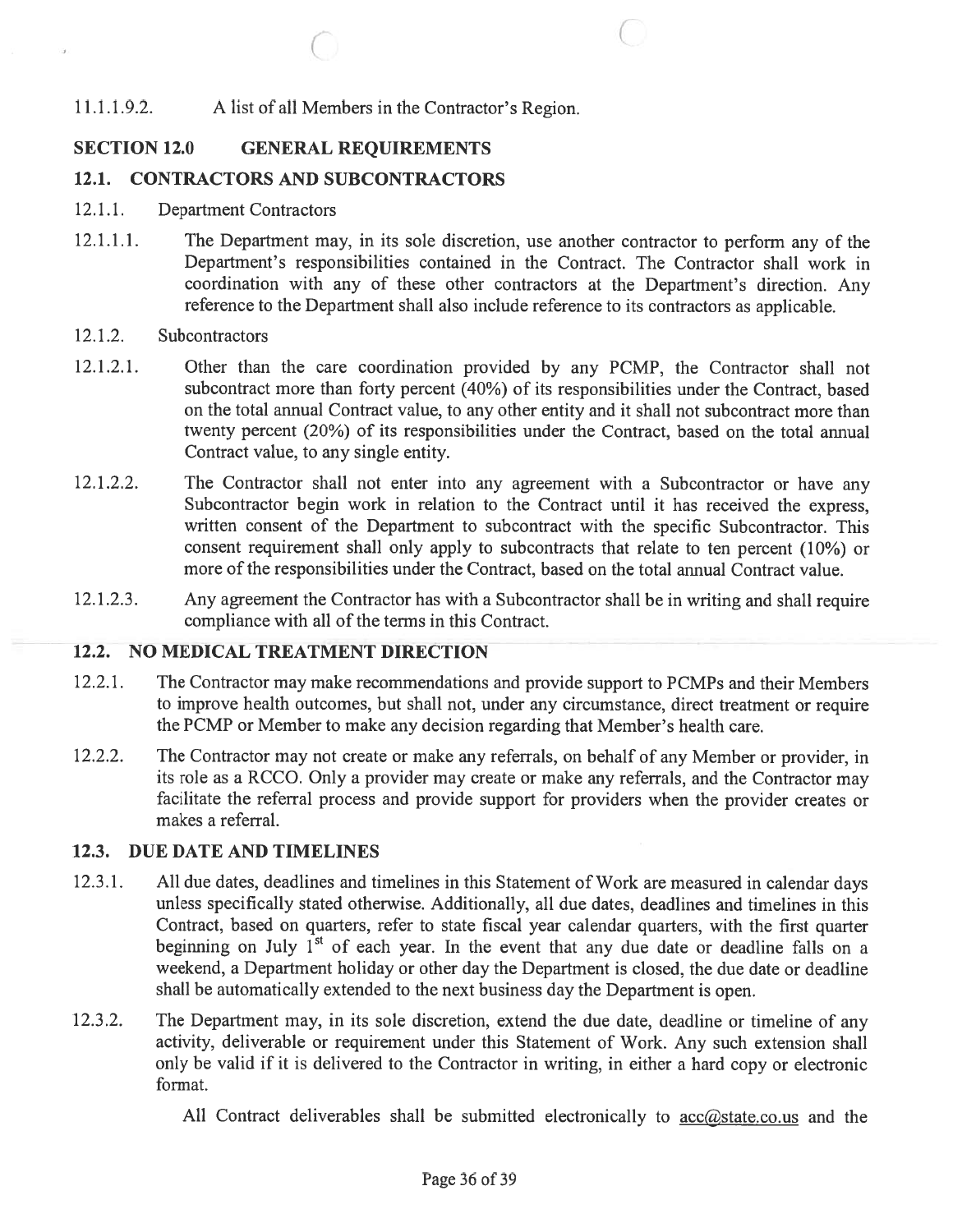Department's contract manager.

### 12.4. CYBER SECURITY

12.4.1. The Contractor shall ensure that all of its information technology systems and websites are operated and maintained in compliance with all state and federal statutes, regulations and rules and all State of Colorado Cyber Security Policies, in accordance with <sup>a</sup> reasonable implementation plan.

C C C

### 12.5. DISPUTES BETWEEN RCCOS

12.5.1. The Contractor shall cooperate with any other RCCO to resolve any dispute, regarding the ACC Program's policies, between the Contractor and the RCCO relating to any ACC Program related issue, including, but not limited to, issues relating to providers within the ACC Program, Members, performance target measurements or PMPM Payments. If the Contractor and another RCCO are unable to reach <sup>a</sup> resolution to the dispute, the Contractor shall submit <sup>a</sup> notice of the dispute to the Department. The Department may conduct any investigation or hearing it deems appropriate to the dispute, and shall make <sup>a</sup> final determination on the dispute. The Contractor shall abide by the Department's decision relating to any dispute described in this section.

### 12.6. DEBARRED ENTITIES

- 12.6.1. In addition to the Debarment and Suspension provisions in §21(C) of this Contract, the Contractor shall not knowingly have <sup>a</sup> relationship with any of the following entities:
- 12.6.1.1. An individual who is debarred, suspended, or otherwise excluded from participating in procuremen<sup>t</sup> activities under the Federal Acquisition Regulation or from participating in non-procuremen<sup>t</sup> activities under regulations issued under Executive Order No.12549 or under guidelines implementing Executive Order No. 12549.
- 12.6.1.2. An individual who is an affiliate, as defined in the Federal Acquisition Regulation, of <sup>a</sup> person described in the prior paragraph.
- 12.6.2. For the purposes of this section, <sup>a</sup> relationship is described as:
- 12.6.2.1. A director, officer or partner of the Contractor.
- 12.6.2.2. A person or entity with more than five percen<sup>t</sup> (5%) beneficial ownership of the Contractor.
- 12.6.2.3. A Person with an employment, consulting or other arrangement with the Contractor that is responsible for any of the Contractor's obligations under this Contract.

### 12.7. FEDERAL INTERMEDIATE SANCTIONS

- 12.7.1. The Department may implement any intermediate sanctions, as described in 42 CFR 438.702, if the Department makes the determination to impose sanctions under 42 CFR 438.700.
- 12.7.2. Before imposing any intermediate sanctions, the Department shall give the Contractor timely written notice that explains:
- 12.7.2.1. The basis and nature of the sanction.

## 12.8. TERMINATION UNDER FEDERAL REGULATIONS

12.8.1. The Department may terminate this Contract for cause and enroll any Member enrolled with the Contractor in other RCCOs or PCCMs, or provide their Medicaid benefits through other options included in the State plan if the Department determines that the Contractor has failed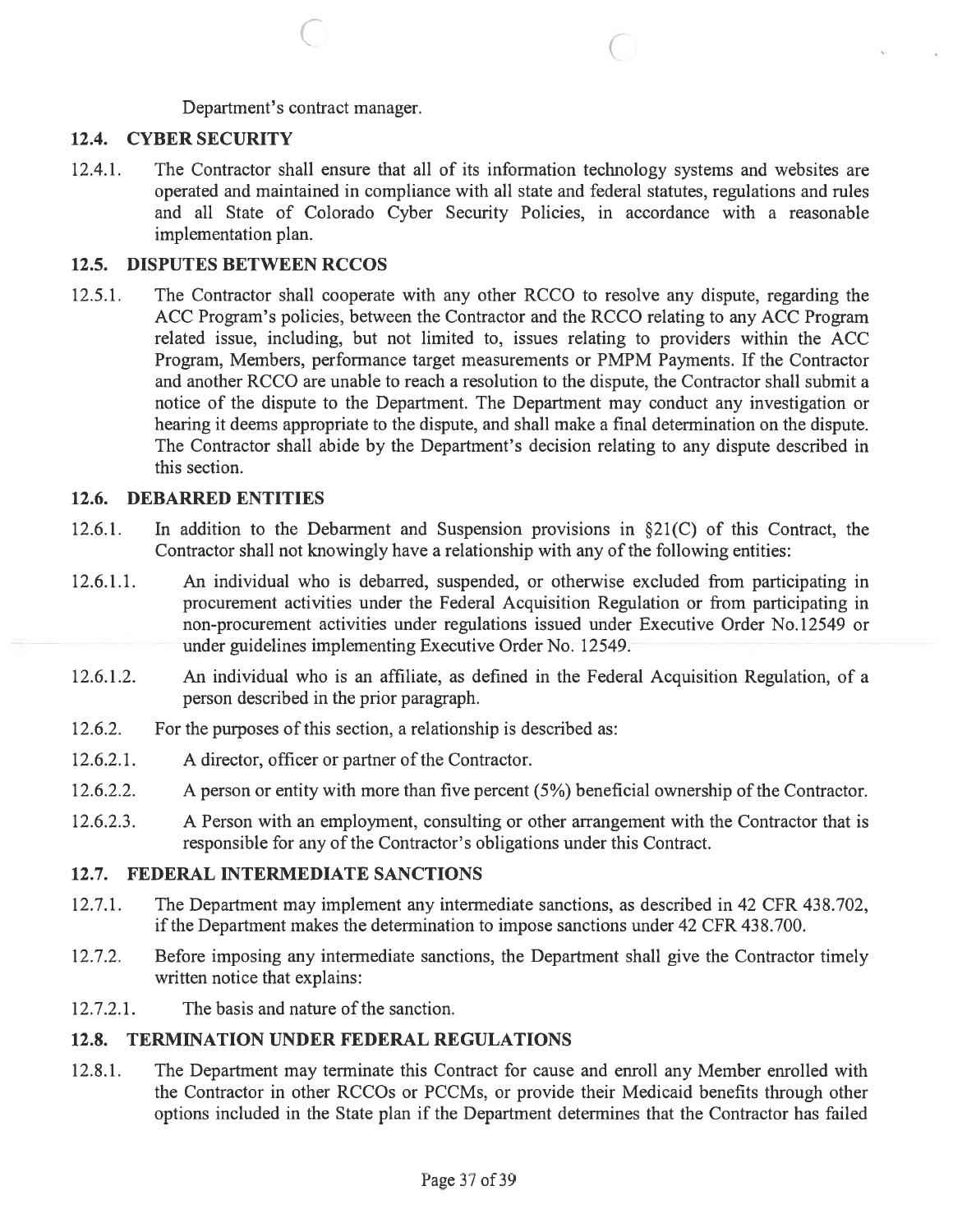to:

 $\overline{\phantom{a}}$ 

- 12.8.1.1. Carry out the substantive terms of its contracts.
- 12.8.1.2. Meet applicable requirements in sections 1932, 1903(m) and 1905(t) of the Social Security Act (42 U.S.C. 401).
- 12.8.2. Before terminating the Contractor's Contract as described in this section, the Department shall:
- 12.8.2.1. Provide the Contractor <sup>a</sup> cure notice that includes, at <sup>a</sup> minimum, all of the following:
- 12.8.2.1.1. The Department's intent to terminate.
- 12.8.2.1.2. The reason for the termination.
- 12.8.2.1.3. The time and place for the pre-terrnination hearing
- 12.8.2.2. Conduct a pre-termination hearing.
- 12.8.2.3. Give the Contractor written notice of the decision affirming or reversing the proposed termination of the Contract.
- 12.8.2.4. If the Department determines, after the hearing, to terminate the Contract for cause, then the Department shall send <sup>a</sup> written termination notice to the Contractor that contains the effective date of the termination.
- 12.8.2.4.1. Upon receipt of the termination notice, the Contractor shall <sup>g</sup>ive Members enrolled with the Contractor notice of the termination and information, consistent with 42 CFR 438.10, on their options for receiving Medicaid services following the effective date of termination.
- 12.8.3. Once the Department has notified the Contractor of its intent to terminate under this section, the Department may:
- 12.8.3.1. Give the Members enrolled with the Contractor written notice of the State's intent to terminate the Contract.
- 12.8.3.2. Allow Members enrolled with the Contractor to disenroll immediately, without cause.

## 12.9. INFORMATION AVAILABILITY

12.9.1. The parties acknowledge and agree that the ability of the Contractor to perform and optimize many of the functions contemplated under this agreement, including quality improvement, population health managemen<sup>t</sup> and care coordination functions, will depend, in part, upon the timely, complete and accurate production of claims, demographic, authorization and related data by the Department. The Department and Contractor agree to prioritize the implementation and maintenance of robust, effective data reporting mechanisms that suppor<sup>t</sup> the Contractor's ability to perform these functions, in accordance with Contractor's responsibility to reduce aggregate Medicaid program costs, improve health outcomes and patient experience. The parties affirm their reciprocal accountability for the production of Medicaid program data and for the achievement of Accountable Care Collaborative goals.

## 12.10. RETROSPECTIVE ENROLLMENT AND DISENROLLMENT

- 12.10.1. The Department may retroactively enroll Members for <sup>a</sup> period of not more than ninety (90) days in its discretion.
- 12.10.2. In the event of retrospective disenrollment, the Department will attempt to recoup any payments made: